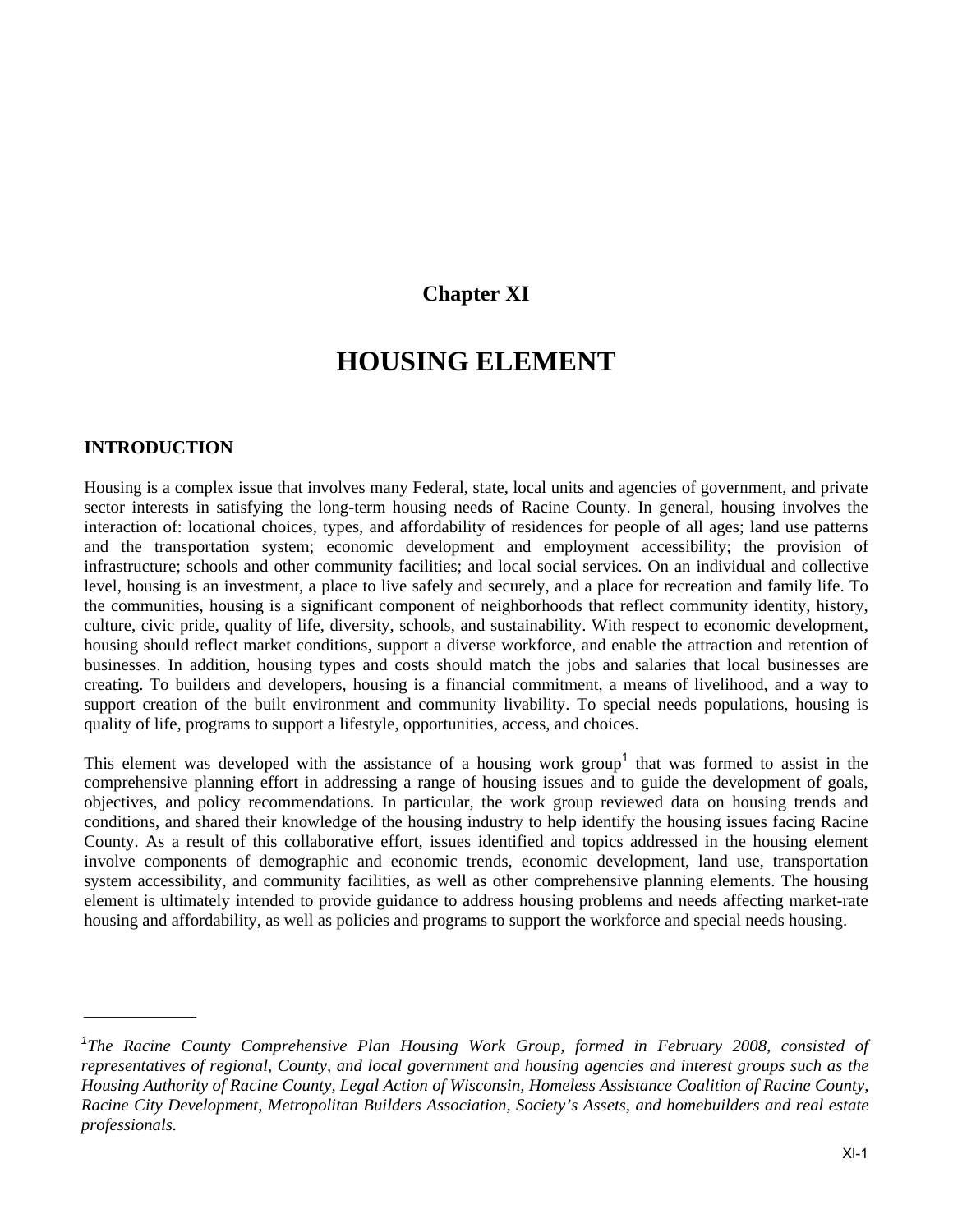The housing element is one of the nine elements of a comprehensive plan required by Section 66.1001 of the *Wisconsin Statutes*. Section 66.1001(2)(b) of the *Statutes* requires the housing element to assess the age, structural condition, value, and occupancy characteristics of existing housing stock in the county and participating local governments. In addition, specific policies and programs must be identified that:

- Promote the development of housing for residents of the County and participating local governments and provide a range of housing choices that meet the needs of persons of all income levels and age groups and persons with special needs.
- Promote the availability of land for the development or redevelopment for low-income and moderateincome households.
- Maintain or rehabilitate existing housing stock.

In addition, the following comprehensive planning goals related to the housing element are set forth in Section 16.965 of the *Statutes* pertaining to planning grants for local governmental units and must be addressed as part of the planning process:<sup>2</sup>

- Promotion of the redevelopment of lands with existing infrastructure and public services and the maintenance and rehabilitation of existing residential, commercial, and industrial structures.
- Encouragement of neighborhood designs that support a range of transportation choices.
- Encouragement of land uses, densities, and regulations that promote efficient development patterns and relatively low municipal, state government, and utility costs.
- Encouragement of coordination and cooperation among nearby units of government.
- Providing an adequate supply of affordable housing for individuals of all income levels throughout each community.
- Providing adequate infrastructure and public services and an adequate supply of developable land to meet existing and future market demand for residential, commercial, and industrial uses.
- Promoting the expansion or stabilization of the current economic base and the creation of a range of employment opportunities at the state, regional, and local level.
- Balancing individual property rights with community interests and goals.

# **Element Format**

This chapter is organized into the following five sections:

- Housing Trends and Projections;
- Housing Issues and Needs;
- Housing-Related Zoning Provisions;
- Housing Goals, Objectives, and Policies; and
- Housing Programs and Organizations.

<sup>&</sup>lt;sup>2</sup>Chapter VIII lists all 14 of the comprehensive planning goals included in Section 16.965 of the Statutes.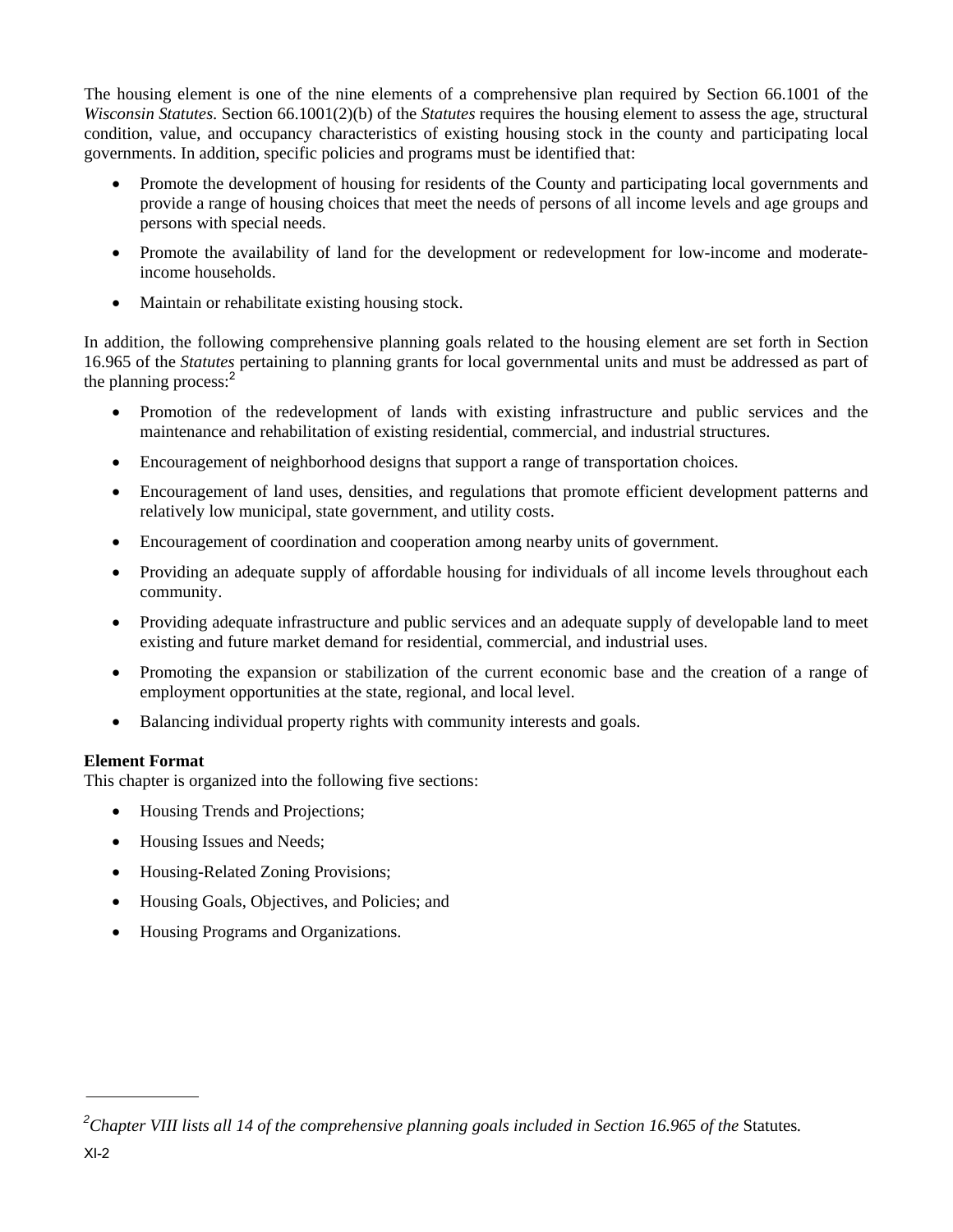# **HOUSING TRENDS AND PROJECTIONS**

### **Housing Trends**

### *Housing Characteristics*

Information on housing from the 2000 U.S. Census is presented in Chapter II of this report. This section of the housing element includes updated housing information for Racine County based on available 2006 data.<sup>3</sup> A summary of key features of existing housing characteristics follows:

- Housing Mix The percentage mix of housing stock in Racine County was 71 percent owner-occupied and 29 percent renter-occupied units in 2000 and 2006. This housing mix varies by community, as older and more urbanized communities generally have higher percentage of renter-occupied units. The proportion of owner-occupied was slightly greater than that for the Region (65 percent) and the same as that for the State (71 percent). In addition, 6 percent of the total housing stock in the County was reported as vacant in 2006, up from 5 percent in 2000.
- Housing Types Single-family detached housing units comprised 68 percent of all housing units in the County in 2000 and 2006; single-family attached, two-family, and multi-family housing structures comprised 31 percent; and mobile homes comprised the remaining 1 percent. Figure XI-1 shows housing types (single-family and multi-family) for each community in 2006. Overall, the proportion of singlefamily detached housing in the County (68 percent) exceeded the proportion for the Region (58 percent) and the State (67 percent).
- Housing Age The median year housing structures were built in the County, as of 2006, was 1962, compared with the Region's median of 1964 and Wisconsin's median of 1969. About 70 percent of all Racine County's housing stock was built before 1980. Older housing units are more likely to have accessibility issues, such as narrow halls and doorways, small bathrooms, and steps. In addition, older homes and buildings may have lead-based paint hazards associated on interior or exterior surfaces.
- Housing Values The median value of owner-occupied housing units in Racine County was \$167,900 in 2006, considerably lower than the median for the Southeastern Wisconsin Region (\$193,800) and somewhat higher than that for the State (\$163,500). The median value of owner-occupied housing in Racine County increased by 51 percent between 2000 and 2006.<sup>4</sup>
- Housing Costs The median monthly owner costs for owner-occupied housing units with a mortgage in the County was \$1,336 in 2006, slightly lower than the Region (\$1,487) and about the same as the State (\$1,338). The median gross rent (contract rent plus utilities) for renter-occupied housing in the County was \$637 in 2006, somewhat lower than the median for the Region (\$712) and the State (\$658). Median owner costs with a mortgage in Racine County increased by 27 percent between 2000 and 2006. Median gross rent in Racine County increased by 16 percent between 2000 and 2006.
- Housing Selling Price Based on information provided by the Wisconsin Realtors Association, the average sale price of homes in Racine County was \$155,000 in 2006, an increase of 43 percent over the 2000 average sale price.

*<sup>3</sup> The 2006 housing data is from the American Community Survey, a product of the U.S. Census Bureau.* 

*<sup>4</sup> The increase of the median value of owner-occupied housing between 2000 and 2006 in Racine County can be attributed in part to increases in average appreciation of home values, as well as the demand for housing with larger square footage, lot sizes, and low mortgage interest rates. In particular, low interest rates provided consumers the ability to purchase more home for the dollar; however, over time this increased demand pushed*  land prices and housing costs (including products) up as well. The challenges many communities face is housing *that matches household size, personal incomes, and job creation by industry sector.*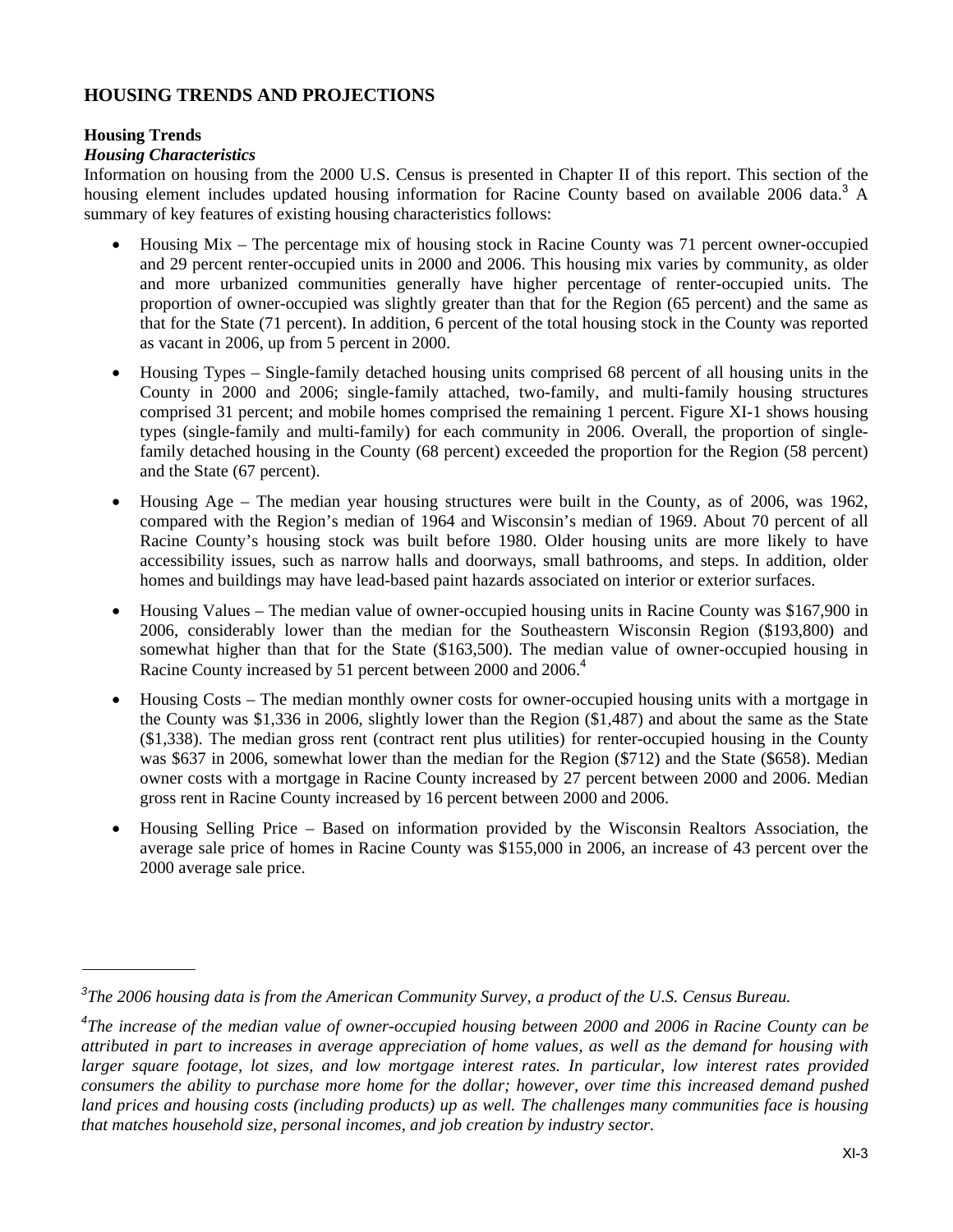- $\bullet$  Household Income The median household income in Racine County was \$50,758 in 2006, slightly lower than the median household income in the Region (\$51,100), but exceeding that for the State (\$48,722). The median family income for the County was \$60,432 in 2006, lower than the median family income for the Region (\$63,500), and about the same as that for the State (\$60,634). The median household income in Racine County increased by 5.6 percent between 2000 and 2006. The median family income in Racine County increased by 7.3 percent between 2000 and 2006.
- Housing Conditions Based on the 2006 existing housing stock conditions assessor data presented in Chapter II, slightly over 3 percent of the housing units in the County are considered unsound/very poor/poor, indicating substandard and unsafe housing conditions. About 54 percent of the housing units in the County were rated as fair/average, while nearly 43 percent were rated as good/very good/excellent.
- Community Assisted Living Facilities In 2007, assisted living facilities in the County consisted of 33 community-based residential facilities, five residential care apartment complexes, and three smaller adult family homes. In addition, there were two facilities serving the needs of people with developmental disabilities in Racine County (see Chapter V for details).
- Other Household Characteristics The percentage of married couple households in Racine County declined from 58 percent in 1990 to 50 percent in 2006. Similarly, the percentage of married couple households with children under 18 in Racine County declined from 29 percent in 1990 to 20 percent in 2006. The percentage of one-person households in Racine County increased from 22 percent in 1990 to 26 percent in 2006. Similar patterns and percentages were evident in corresponding data for the State.

## **Projections – Population and Households**

Future population and household levels in the County were reported in Chapter VII. Projections of total households at the community level for Racine County, as selected by each city, village, and town, indicate that the number of households in Racine County is projected to increase by about 17,400, or about 25 percent between 2000 and 2035 (see Table VII-8).

The demographic projections presented in Chapter VII indicate an expected change in the age composition of the County population. Persons age 65 and over are projected to account for 20 percent of the County population in 2035, compared to 12 percent in 2000. Moreover, the average household size in the County is projected to continue to decrease, although not as rapidly as in the past. The types of new housing provided in the County should reflect these changing demographics.

# **HOUSING ISSUES AND NEEDS**

#### **Housing Issues**

During the comprehensive planning process, a number of resources were considered to identify critical housing issues facing Racine County. These included housing data presented in Chapter II, based on the 2000 Census and updated information based on the 2006 American Community Survey as summarized in the previous section, and the public input on housing and housing-related concerns gathered through a countywide survey and SWOT (Strengths, Weaknesses, Opportunities, and Threats) Analyses (see Chapter VIII) as summarized below. In addition, public officials and representatives of the housing industry from Racine County and the Region were brought together to collaborate on identifying current and future housing issues facing the County and local communities. The issues identified by the housing work group are also summarized below.

#### *Public Input – Housing Issues*

Public input on housing issues in the County was gathered through the countywide survey and public informational open house meeting participants, as well as MJAC members that took part in SWOT Analysis workshops and advisory committee meetings. The housing and residential development-related countywide survey and SWOT analyses results include the following:

 Slightly over 74 percent of survey respondents indicated that housing choices were either very important or somewhat important in their decision to live in Racine County.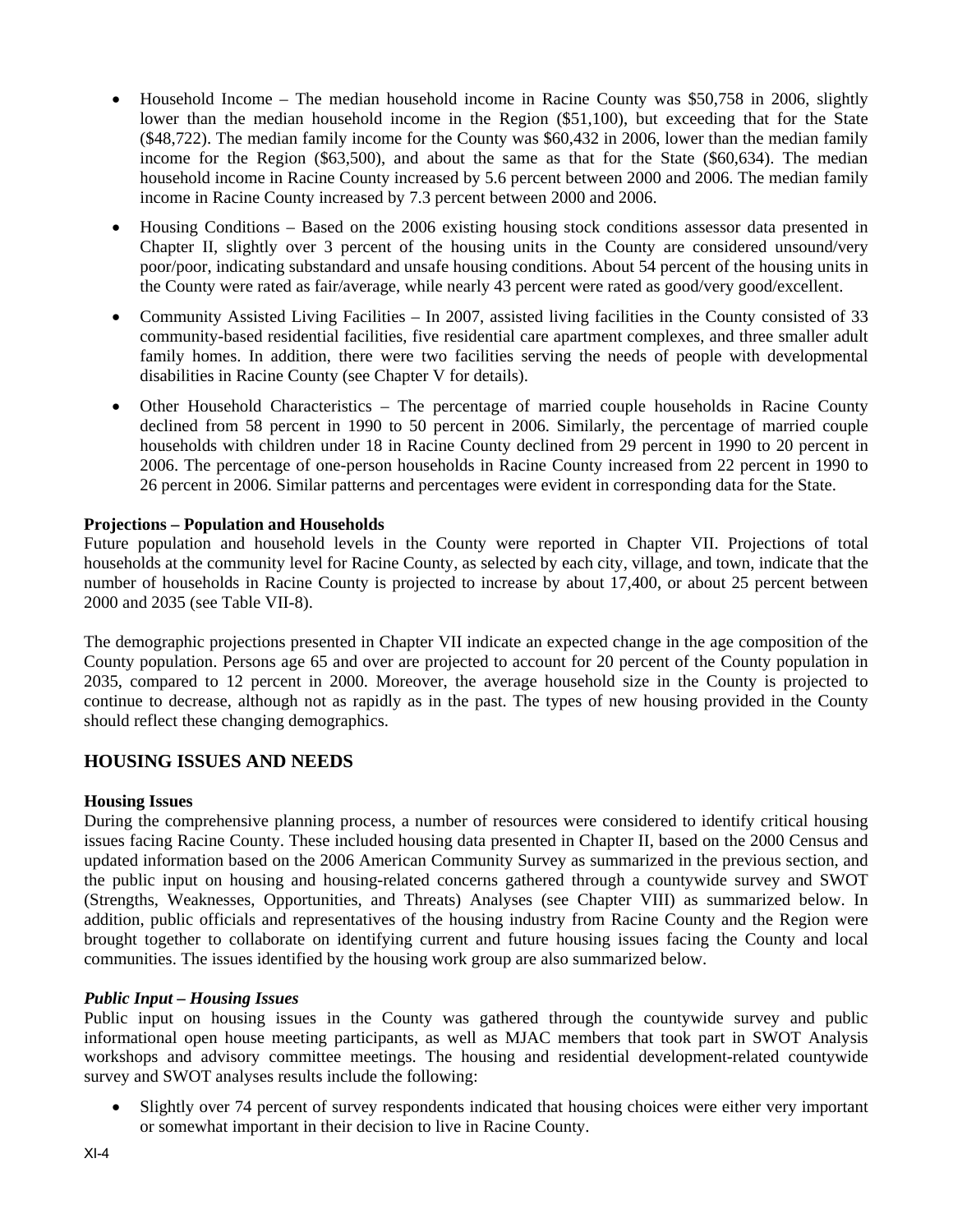- SWOT analyses revealed that many residents want to see planned growth that considers the impacts of growth on efficient residential land development patterns and infrastructure, traffic congestion, environmental and economic sustainability of agricultural and natural resources, long-range school facilities planning, and other quality of life issues.
- The majority of survey respondents indicated that housing types needed in Racine County include housing designed to the meet the needs of the elderly (over 80 percent), owner-occupied single-family homes (70 percent), and affordable housing (68 percent). The SWOT analyses indicated that lack of affordable housing for seniors, including assisted living facilities, is a weakness in the County.
- In terms of what residents wanted their community to look like in 20 years, about 53 percent of survey respondents indicated they would prefer to see their community as a mix of residential, business, and rural uses in the future; 24 percent preferred mostly rural.
- Forty-four percent of survey respondents favored mixed-use development (e.g. housing, working, shopping, and school uses mixed together in the same neighborhoods); 27 percent favored separate areas for each use; and about 23 percent preferred some of each. The SWOT analyses also indicated that there should be more opportunities of creating mixed use developments in the future.
- Forty-three percent of survey respondents preferred a mix of housing lot sizes within residential developments.
- About 85 percent of survey respondents placed a high or medium priority on preserving land uses and community identity to ensure open space; nearly 80 percent indicated that preserving small town character should be a high or medium priority; and about 80 percent indicated that redeveloping older and downtown areas should be a high or medium priority.
- SWOT analyses and the survey results indicate that the protection of agricultural and natural resources with respect to new development is important not only for aesthetic and wildlife purposes, but also for water resource quality and management.
- In general, both the survey respondents and participants in the SWOT analyses foresee opportunities for encouraging more energy efficient lifestyles and sustainable development practices by promoting urban infill and redevelopment, energy conservation practices, and alternatives to help control utility and service costs.
- Over 75 percent of survey respondents indicated that it was important to protect historic sites in Racine County, and 61 percent said that identifying and preserving historic buildings should be either a high or medium priority for their communities.
- In addition to the survey and SWOT analyses results, MJAC members indicate that State-imposed property tax levy limits can be an impediment to building smaller houses that are more affordable for lower-income persons.

#### *Work Group – Housing Issues*

The following is a summary of housing-related issues raised at the housing work group meetings held in 2008. These critical housing issues described below and in Table XI-1, which are not listed in order of priority, will be considered in the future use and development of land and the long term housing policies and implementation programs.

- Urban Development Patterns: Important considerations include convenience, support of employment, reliance on public utilities, and improved integration with transportation facilities.
- Sustainable Development: Important considerations include open space and farmland preservation, energy efficiency, and improved on-site water conservation.
- Costs of Building Housing: Important considerations include the costs of land and construction, zoning regulations that result in limited opportunities for affordable housing, and cost of public infrastructure.
- Housing Choices: Important considerations include improving housing choices for various lifestyles, workforce needs, and special needs populations.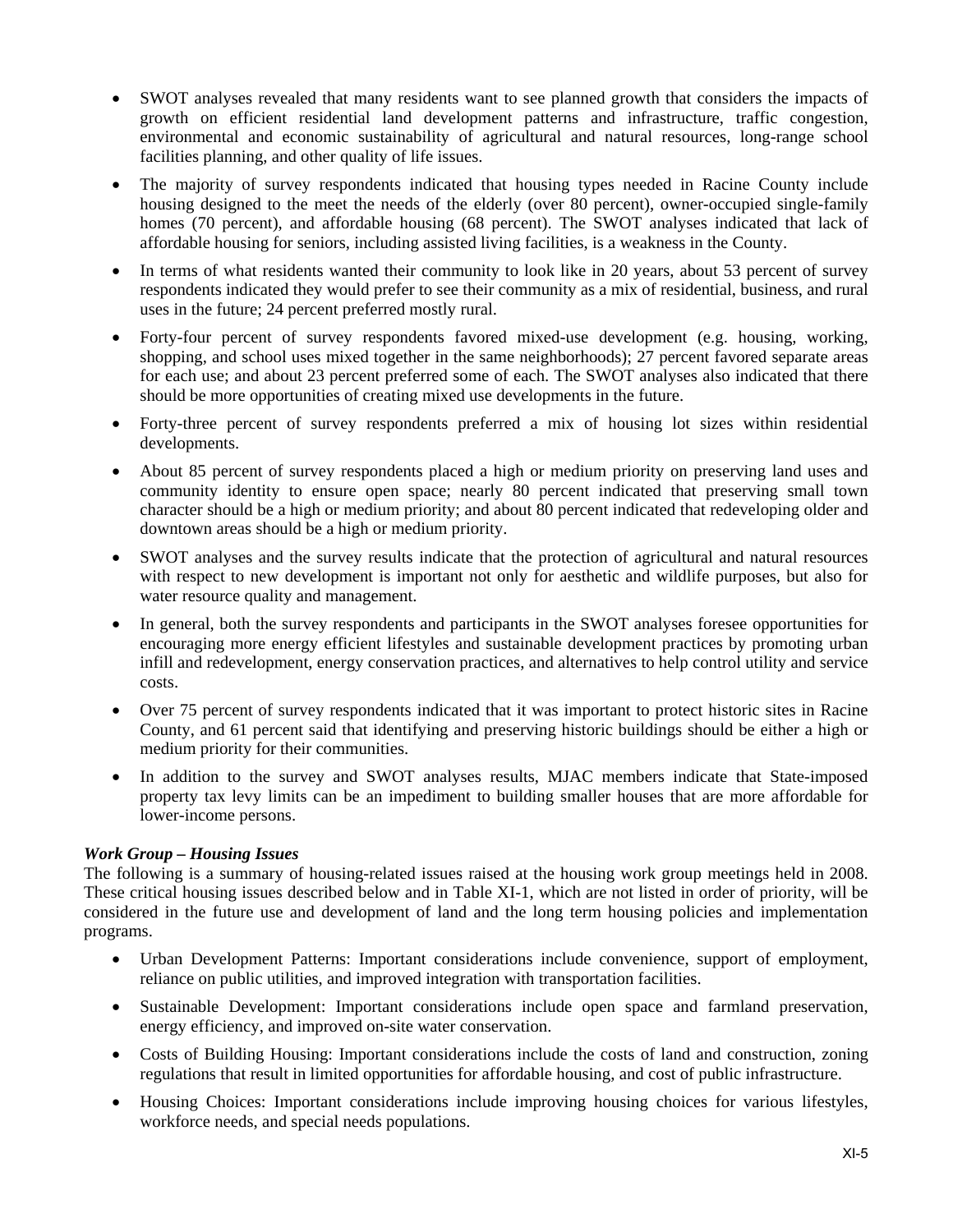- Mismatch Between Housing Costs and Income: Important considerations include the lack of awareness of the jobs/housing connection, the high housing cost burden for the lowest income individuals, and the need to increase incentives by County and local units of government and agencies to help reduce housing costs.
- Housing Needs of an Aging Population: Important considerations include the location of housing, structural accessibility, and providing an adequate supply of housing at reasonable costs.
- Infill and Rehabilitation: Important considerations include challenges of historic preservation and costeffective upgrades to modern building code specifications.
- Policy- and Program-Related: Important considerations include numerous issues ranging from mixed-use developments, subsidized rental housing, educational fair housing programs, density bonuses to encourage open space protection, sanitary living conditions, energy efficiency home construction, and an incentive program for cost-saving land development practices.

## **Housing Needs and Problems**

Before considering ways to address housing issues in Racine County and its communities, it is necessary to have an understanding of the scope of housing needs and problems. This section starts with an overview of defining affordable housing, workforce housing, special needs housing, and fair housing. Secondly, an affordability assessment is presented regarding owner-occupied, rental, and subsidized housing in Racine County. This section concludes with a discussion of the number and type of households that are unlikely to find suitable housing within the market in Racine County.

#### *Two-Part Definition of Affordable Housing*

#### *Low-Income Housing*

The first part of the definition concerns the very basic problem of low-income households not being able to obtain housing on the market based on U.S. Department of Housing and Urban Development (HUD) criterion.<sup>5</sup> Affordable housing for this segment of households is generally beyond their income-based ability to obtain, and in many cases is also beyond the ability of the housing market to provide at suitable cost, due to the present costs of building and renovating. In some cases, intervention by local, state, and Federal governments and private interests may be necessary for the provision of affordable units to this segment of households.

#### *Housing Provided By The Market*

The second part of defining affordable housing applies to the range of choices offered by the housing market to households with adequate means to purchase or rent housing without intervention or special assistance—typically referred to as market-rate housing. Market-rate households, regardless of income, have expectations and preferences regarding location, amenities, value, size, and employment, and choose their housing accordingly, most of them within limits imposed by their incomes. A normally operating housing market will provide for these choices, motivated by private sector profit, within limits set by the vitality of the local economy, access to financing, labor costs, taxation, costs of land and building materials, local land use regulations, and numerous other factors. Builders and developers indicate that housing unit, size of the lot, and regulatory costs, and architectural restrictions are significant factors in the costs of market-rate housing. With regard to market-rate housing, builders and communities can strive to accommodate reduced housing construction costs and more energy efficient designs, which lead to long term cost savings benefits.

*<sup>5</sup> The U.S. Department of Housing and Urban Development (HUD) defines affordability as households "paying no more than 30 percent of their income for housing." Households that pay more than 30 percent of their income for housing are considered to have a "high housing cost burden." The measure is based on gross pre-tax income. Another measure of affordability is implicit in the long-standing mortgage lending practice of limiting borrower's monthly housing costs to 28 or 29 percent of their gross monthly income as a condition of loan approval. Thus, 28*  to 30 percent can be considered a "cutoff" beyond which housing is "not affordable." U.S. Census data indicate *that most households opt for less than that percentage, while others, particularly those with low incomes, are generally unable to conform to such a standard.*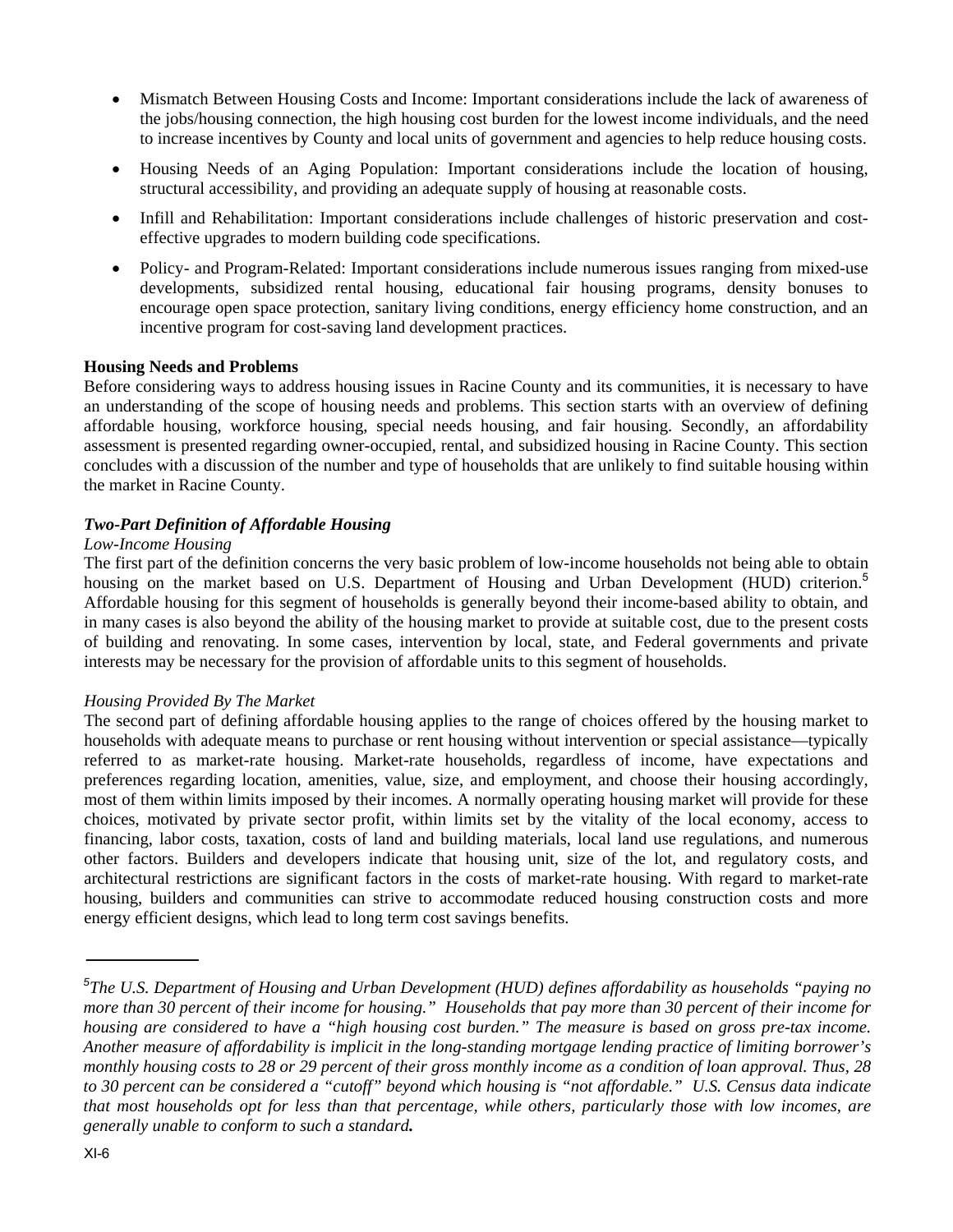Both segments of affordable housing are important to address through comprehensive plan housing goals, objectives, policies, and programs. The first, pertaining to low-income households, is relevant to the manner and extent in which local, State, and Federal housing subsidy programs are applied in Racine County. The second, concerning market-rate housing, is relevant primarily to local land use planning and regulation, which can either enable or inhibit the provision of various types, styles, and sizes of housing units and residential lots. The maintenance of a balanced housing stock to accommodate varying household preferences and incomes is supportive of the local labor force and economy, which makes the affordability and variety of market-rate housing a key economic development issue. This leads to the concept of "workforce housing."

#### *Workforce Housing*

In many Wisconsin communities, housing located near major employment centers is not always affordable to the local workforce. The idea behind being able to afford to live near a place of employment, or the relationship between the location of jobs, location of housing, and costs of housing, is identified as workforce housing. Workforce housing is considered affordable to local worker households with incomes too large to qualify for State or Federal subsidies, but perhaps too small to be able to afford local market-rate homes in locations close to the workplace. More specifically, workforce housing does not mean low-income housing or subsidized public housing. Generally, such local workforce households have incomes ranging from 80 to 100 percent of the area's median income. Many workers fall into this income category and may not be able to afford to live near their place of employment, especially if they are one-income households. Such workers are nevertheless essential to the economic vitality of the County. Their location in close proximity to jobs is also important in addressing community concerns about traffic congestion and urban development. Therefore, it is important that the comprehensive plan address the issue of enabling the provision of market-rate home ownership and rental housing opportunities to accommodate this important segment of the workforce.

#### *Special Needs Housing*

People with special needs include certain groups that have greater financial difficulty and limited access to finding decent, accessible, affordable, short-term, and permanent housing. Special needs groups include the elderly, persons with disabilities, and homeless persons and may also include other classifications such as large households, single parent households, migrant laborers, victims of domestic violence, alcohol or substance addicted persons, chronically mentally ill persons, runaways, and people living with HIV. In some instances, extended family structures and finances may allow families or individuals to cope privately with special needs. In other instances, however, some form of assistance is needed. The housing needs of this segment of the population vary based on their circumstances, health, economic conditions and—for some—the success of educational, training, and treatment or counseling programs.

#### *Fair Housing*

Under Federal and State laws, fair housing is a civil right that guarantees equal housing opportunities for all persons regardless of race, color, religion, sex, disability, familial status, and national origin. Under State law, fair housing is also equal housing opportunities for all people regardless of source of income, age, ancestry, marital status, and sexual orientation. In effect, Federal and State housing laws make housing discrimination illegal against any individual in a protected class. These laws address a wide range of unlawful housing acts, or impediments, ranging from refusing to rent, sell, insure, construct, or finance housing to printing, publishing, or displaying advertisements or notices that indicate a preference affecting a protected class.<sup>6</sup>

#### *Affordability Assessment of Owner-Occupied, Rental, and Subsidized Housing in Racine County*

The decision to buy or rent a home or apartment depends upon a number of factors at an individual or family level. Quite often, that decision depends upon the level of household income, and preferences for location relative

*<sup>6</sup> The* City of Racine: Analysis of Impediments to Fair Housing *report,* February 2006, *identified impediments related to fair housing within the following: the City of Racine's policies, procedures and practices; Racine County, State, and Federal policies; and the private markets including mortgage lending, homeowners insurance, real estate sales and the rental market. These impediments were identified through extensive research and interviews with community representatives by the consultant Metropolitan Milwaukee Fair Housing Council.*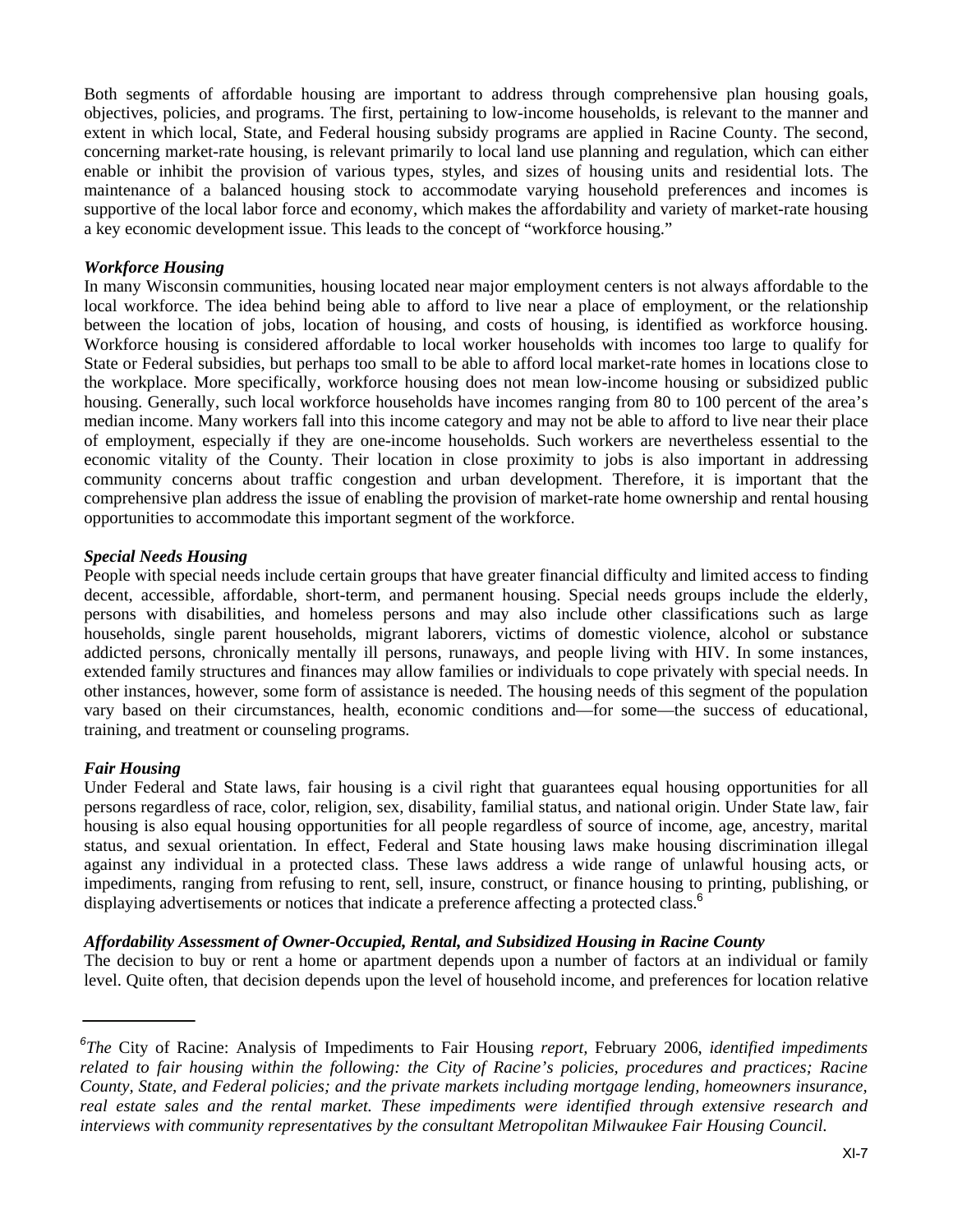to employment, as well as the school district for households with children. In addition, there are households that are constrained by additional factors such as limited retirement and/or public assistance income, or special needs for accessibility, on-site care, or proximity to health care facilities. In all cases, finding income- and locationsuitable housing depends on the size and cost of housing units available on the market in a given area.

Builders, developers, realtors, and other private-sector participants involved in adding to the supply of housing are generally well-aware of the market demand issues, and take them into account before committing their resources to build and sell a specific type of housing. When taking the two parts of the definition of affordable housing into account, a lack of housing affordable to low-income households translates into a need for additional subsidies, since the market essentially cannot meet their needs. With regard to most other households having greater incomes, however, private sector initiatives, and sometimes non-subsidy government incentives to enable private sector action, can provide housing at a price that is profitable to builders and developers, beneficial to the local workforce and economy, and beneficial to individuals and families. To get a sense of the costs of market-rate housing that are consistent with local incomes, and to develop policies for enabling the market to function properly, it is helpful to be aware of current market conditions, including home values or sale prices, rents, and household incomes.

Sales prices and rents in a market are largely dependent upon households' ability to pay, and the income required to buy or rent a housing unit depends more precisely on the proportion of gross household income (before taxes and deductions) a household is willing to expend. Table XI-2 sets forth recent data on owner-occupied housing costs for Racine County, and Table XI-3 sets forth recent data on rents. Both tables contain information on the household income needed to purchase/rent housing at various prices/rents and at various percentages of income.

#### *Owner-Occupied Housing*

As indicated in Table XI-2, a household income ranging from \$52,240 to \$56,614 would most likely be necessary to occupy a \$155,000 to \$168,000 median-priced home in Racine County in 2006, based on a typical first-time homebuyer scenario requiring a small down payment. This income varies, depending on what proportion of annual income a household chooses to expend toward housing. Considering the median household/family incomes for Racine County, indicated in the trends section of this chapter, and the information in Table XI-2, it is apparent that the income needed to occupy a median-priced home in the County is roughly consistent with median incomes. Thus, it can be concluded that the median-priced home in Racine County is generally affordable to a median income household or family.

#### *Renter-Occupied Housing*

Table XI-3 indicates the levels of household income required to afford a range of monthly gross rents in Racine County. As indicated in that table, based upon the 30 percent affordability guideline, an annual income of \$25,480 would be required to occupy a median rent unit in Racine County—\$637 in 2006. An annual income of \$22,160 would be required to occupy a one-bedroom unit at the HUD fair market rent (\$554). An annual income of \$27,800 would be required to occupy a two-bedroom unit at the HUD fair market rent (\$695). Households with an annual income less than \$22,000 would have to pay more that 30 percent of their income for such housing.

#### *Subsidized Housing*

One means of providing safe, sanitary, and affordable housing for lower income households is through government subsidies. A variety of subsidy mechanisms are available, including low-interest loans, developer subsidy, tax credits, and tenant subsidy. Using information available from the Wisconsin Housing and Economic Development Authority (WHEDA), with respect to the number of households served by publicly-funded subsidized State and Federal housing programs in Racine County, it was possible to estimate how many households were served by those programs in 2006. It should be noted that there is a fixed amount of Federal program funding for subsidized housing allocated by the U.S. Congress every year, and that amount has not grown significantly from year to year. The Federally-funded housing programs considered include the Low Income Housing Tax Credit (LIHTC), Section 8, and Section 202 programs, all of which provide rent subsidies in various forms to low-income households. It should also be noted that rural single-family and rental housing assistance programs and loans are available in Racine County; these are described in more detail at the end of this chapter and in Table XI-9.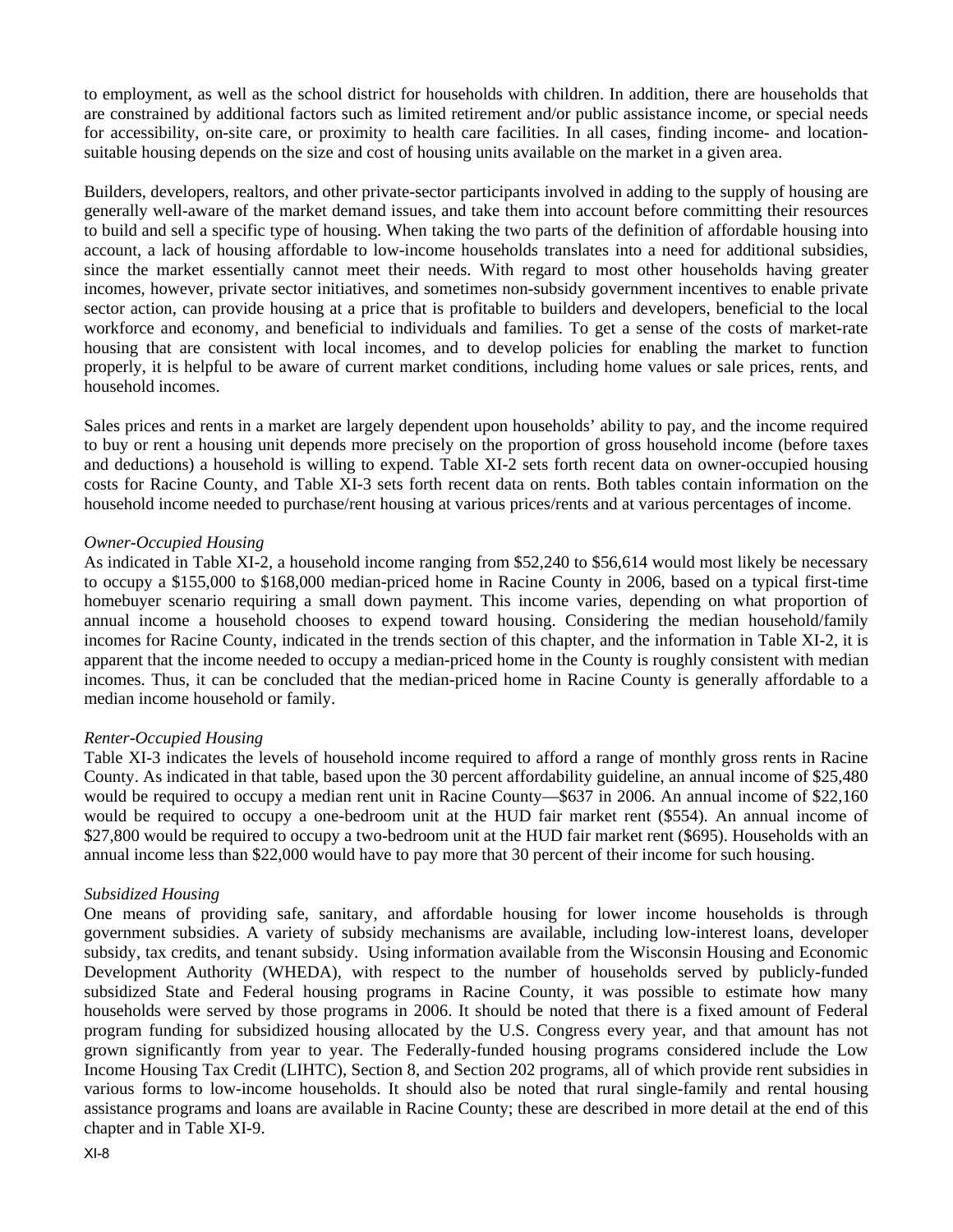Based on information from WHEDA, it is estimated that approximately 3,600 low-income households in Racine County were provided with rent-subsidized (LIHTC, Section 8, and Section 202 programs) housing units in 2006. The actual number may be somewhat lower, given potential overlap in the programs. As evidenced in the WHEDA information, about 1,400 households received Section 8 vouchers, which are not assigned to a specific community. Of the remaining 2,200 rent-subsidized housing units, the table below indicates that 76 percent are concentrated in the City of Racine.

| Community | Number of Sites | Number of Units | <b>Percent of Total Units</b> |
|-----------|-----------------|-----------------|-------------------------------|
|           |                 | 111             | 5                             |
|           | 30              | 1.687           | 76                            |
|           |                 | 141             | 6                             |
|           |                 | 164             |                               |
|           |                 | 24              |                               |
|           |                 | 58              |                               |
|           |                 | 24              |                               |
|           |                 | 28              |                               |
| Total     | 43              | 2.237           | 100                           |

#### SUBSIDIZED HOUSING UNITS IN RACINE COUNTY: 2006

*Source: Wisconsin Housing and Economic Development Authority (WHEDA), Housing Authority of Racine County, and SEWRPC.* 

There is an increasing need for greater countywide distribution of low-income subsidized housing than Federal and State housing programs provide. The high concentration of subsidized housing in the City of Racine, particularly within certain neighborhood enclaves, is one reason why it is important for local governments of Racine County to enable the private sector to build low-income or mixed-income housing developments, as well as to incorporate adaptive reuse of vacant, or underutilized buildings, or redevelopment of brownfields for housing.

With respect to mixed-income developments and adaptive reuse housing projects, LIHTCs have been an effective incentive for the production of affordable housing for low- and moderate-income households in Racine County. In addition to LIHTC, there are other funding sources available for adaptive reuse housing projects, including mortgage guarantee programs (provided through HUD), Community Development Block Grants (CDBG), HOME Investment Partnerships, and state and Federal brownfield grants. Despite the challenges to mixed-income developments (e.g. exclusive residential zoning regulations) and the environmental, building code, and structural accessibility concerns of rehabilitating existing buildings, there are many benefits to the community and the primary investor in using housing subsidies for such projects. In particular, an urban location may be best suited for mixed-income developments and adaptive reuse housing projects targeted for low- and moderate-income levels because they can help preserve the urban infrastructure and an existing building's historic architectural design features. As a further benefit, the new development or rehabilitation of these more affordable housing and rental units are typically within walkable neighborhoods, near prime commercial districts, and accessible to other urban services (e.g. transit, medical services, and cultural amenities). In the long term, a community that increases these types of affordable housing opportunities can help to facilitate new development patterns and public-private partnerships that enhance quality of life, social networks, and job opportunities.

#### *Data on Existing Housing Problems and Needs*

This section describes in more detail the number and proportion of households in Racine County that have housing problems and highlights data that indicate that the problem has likely worsened during the 2000s. The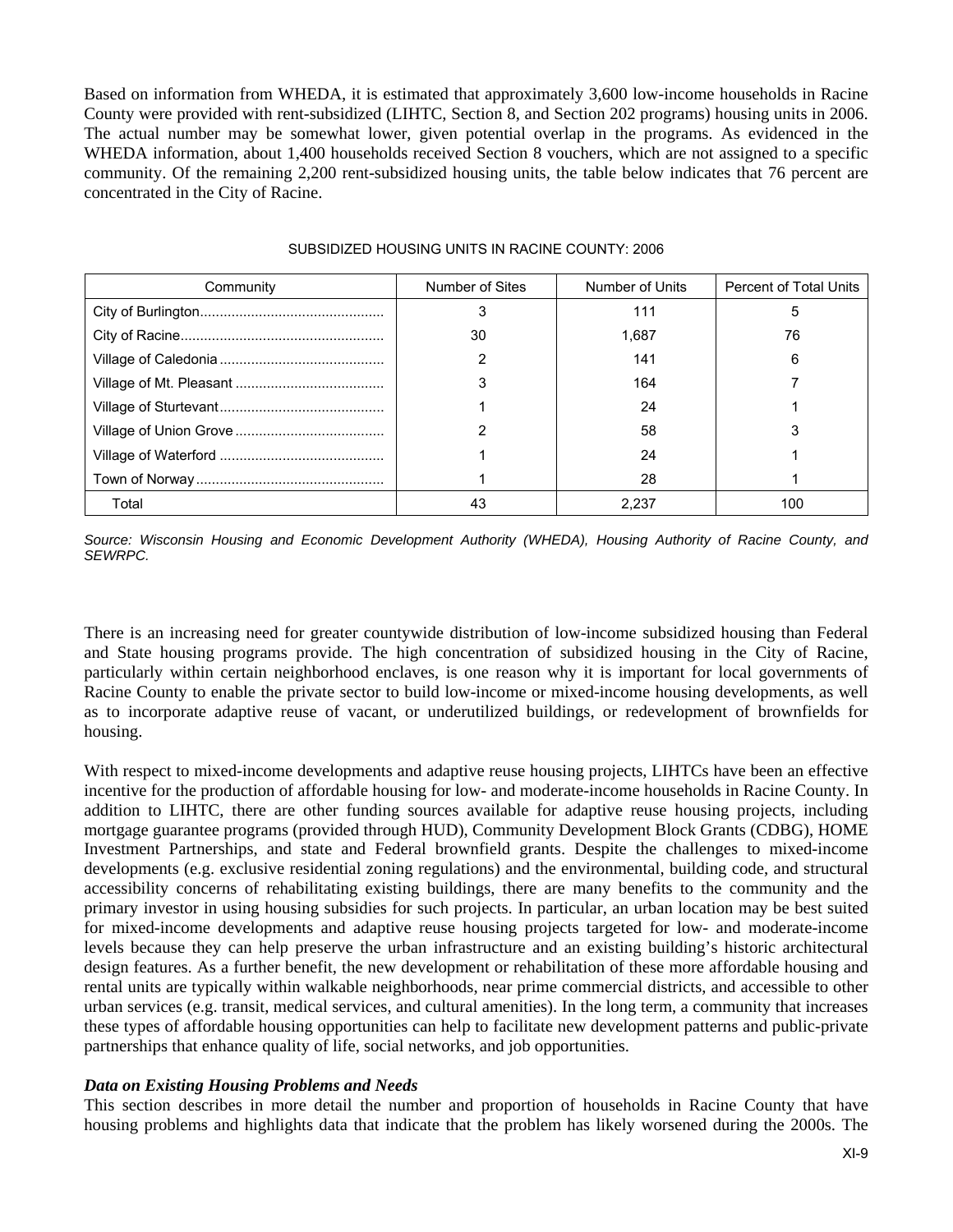sources of data were a special tabulation of the 2000 U.S. Census, called the CHAS Databook,<sup>7</sup> and the 2006 American Community Survey. In addition, data on recent home foreclosures were examined to determine the extent of this problem in Racine County.

#### *Housing Problems*

The number of households with housing problems<sup>8</sup> in Racine County totaled about 17,400 in 2000, representing about 25 percent of all households in the County (see Table XI-4). This consisted of 55 percent owner-occupied households and 45 percent renter-occupied households. Among cities, villages, and towns in Racine County, the larger communities contained the largest number of the households with housing problems. The proportion of total households ranged from 14 to 30 percent among the communities. For the vast majority of these households, the problem was a high cost burden, as opposed to overcrowding or deficiencies in kitchen or plumbing facilities.

## *Housing Types and Incomes*

The types of households experiencing housing problems in Racine County in 2000 were not concentrated into any particular type. However, small families (four persons per household) comprised a larger share of such households than did the other groups (see Figure XI-2). The incomes of households experiencing housing problems in Racine County were primarily in the very-low to low-income categories. About 80 percent of the households with problems had incomes of less than or equal to 80 percent of the County median family income (see Figure XI-3). Another 8 percent of the households with problems had incomes between 80 and 95 percent of the County median family income. A small proportion of the households with housing problems (12 percent) had incomes above 95 percent of the county median family income.

## *Housing Cost Burden*

Of the 17,400 households with housing problems, 14,900 indicated that they had a high housing cost burden, meaning that they spent more than 30 percent of their income on housing costs. Thus, households with a high housing cost burden comprised 86 percent of households with housing problems and 21 percent of all households in the County. This proportion of households with a high housing cost burden in Racine County was similar to other counties in the Region (see Table XI-5). More recent data from the American Community Survey indicates that 25,800 households in Racine County, comprised of 15,300 owner-occupied households and 10,500 renteroccupied households, paid more than 30 percent of their incomes for housing costs in 2006. That figure is a significant increase over the 2000 level, and represents 34 percent of all households in the County in 2006. Similar increases were observed for the Region.

It is clear that many low- and moderate-income residents of Racine County are faced with a lack of affordable choices in the housing market. The three prevailing conclusions are:

 It should be recognized that some households may choose to spend more than 30 percent of their income for housing as a matter of personal preference, even though suitable lower cost housing may be available. Nevertheless, the CHAS data indicate that many households cannot find suitable housing consistent with their income based upon the 30-percent guideline.

<sup>&</sup>lt;sup>7</sup>The CHAS data compiled by the U.S. Census Bureau and HUD is a special tabulation of the 2000 Census which *contains detailed information on certain household characteristics by income group. The income groups are based upon HUD's adjusted median family income, in which household incomes have been adjusted upward or downward to reflect the number of persons in each household. CHAS is an abbreviation for Comprehensive Housing Affordability Strategy.* 

*<sup>8</sup> Households were identified as having a housing problem if 1) they had a housing cost burden greater than 30 percent of gross income; 2) they lacked complete plumbing (hot and cold piped water, a flush toilet, and a bathtub or shower) or kitchen facilities (a sink with piped water, a range or cook top and oven, and a refrigerator); or 3) they were overcrowded (more than 1.01 persons per room). Cost burden is the fraction of a household's gross income spent on housing costs.*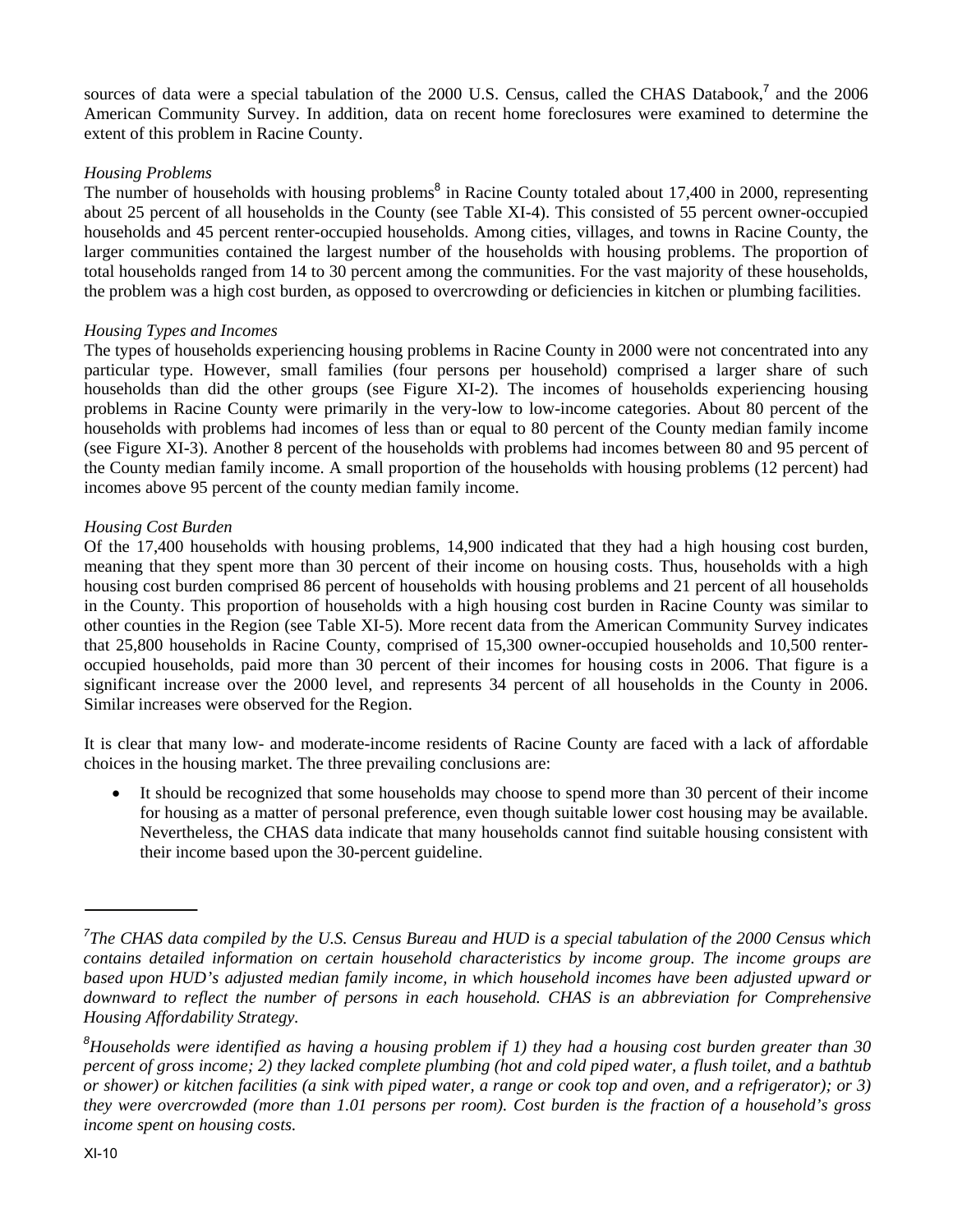- As noted earlier in this chapter, about 3,600 households in the County are served by State and Federallyfunded rent subsidy programs. The CHAS data suggest that a large gap exists between current housing subsidy funding levels and the apparent need. This gap underscores the importance of non-subsidy approaches to increasing the supply of affordable housing for low- and moderate-income households, including efforts by local units of government and the development community to work together to eliminate impediments to the provision of affordable housing.
- More recent data indicate that the number of households with housing problems in the County has increased since the 2000 Census. In this regard, the 2006 American Community Survey for Racine County indicates that the 25,800 households, or about 32 percent of households in Racine County, paid 30 percent or more of their income for housing. Between 2000 and 2006, the median household income in Racine County increased by almost 6 percent, while the median monthly rental and homeownership costs increased by 27 percent and 16 percent, respectively.

In addition, other non-housing financial issues impact the affordability of housing. The rapidly escalating costs of transportation (e.g. gas prices), energy, and food can place households in difficult financial situations. Given these increasing costs and housing market volatility, there may be a need in the future to re-evaluate affordable housing costs based on different criteria other than the HUD 30-percent guideline.

## *Housing Foreclosures*

The number of home foreclosures in Racine County increased from about 300 units in 2000 to about 680 units in 2006,<sup>9</sup> an increase of about 127 percent. The overall foreclosure rates in Racine County and Southeastern Wisconsin are within the range of 1 to 2 percent of all owner-occupied units with a mortgage, and compare favorably with the nation-wide incidence of foreclosure (about 2-3 percent). Nevertheless, increasing home foreclosures provide further evidence that housing costs are an increasing burden on households in Racine County and Southeastern Wisconsin.

#### *Special Needs Housing*

This section presents background information on special needs housing that should be considered in the development of housing policies and programs. Accommodating special needs housing—whether it be housing for the elderly, disabled, or homeless—essentially distills down to a matter of housing choice, accessibility, and affordability. Persons with special housing needs may encounter difficulty in finding suitable housing, commonly due to financial constraints, and may occupy housing that is substandard, that has limited access to essential services, and that consumes a high proportion of their income. It should be recognized that similar to other segments of the population, people with special needs have a desire to locate near family and friends, health care, support services, and transit.

#### *Elderly and Persons with Disabilities*

Special needs housing for the elderly and persons with disabilities include senior housing, retirement communities, assisted living facilities, and nursing home facilities. As the general population ages, affordability, transportation, and proximity to services become more important. In addition, the aging of the population creates an increasing need for housing that is design-accessible for occupants. Accessibility can be improved with designs that incorporate features that make homes adaptable to persons who require handicapped access inside and outside the home and also make homes more convenient and diminish common household safety hazards.

As the County continues to grow, the population will continue to include long-time residents with a desire to remain in the area during their retirement years. Senior housing often involves living independently in smaller,

*<sup>9</sup> The source of foreclosure data was the University of Wisconsin Extension, Center for Community and Economic Development. This data refers to the number of properties in some stage of the foreclosure process. National foreclosure data from RealtyTrac indicates that roughly one-third of foreclosures result in the owner losing the property.*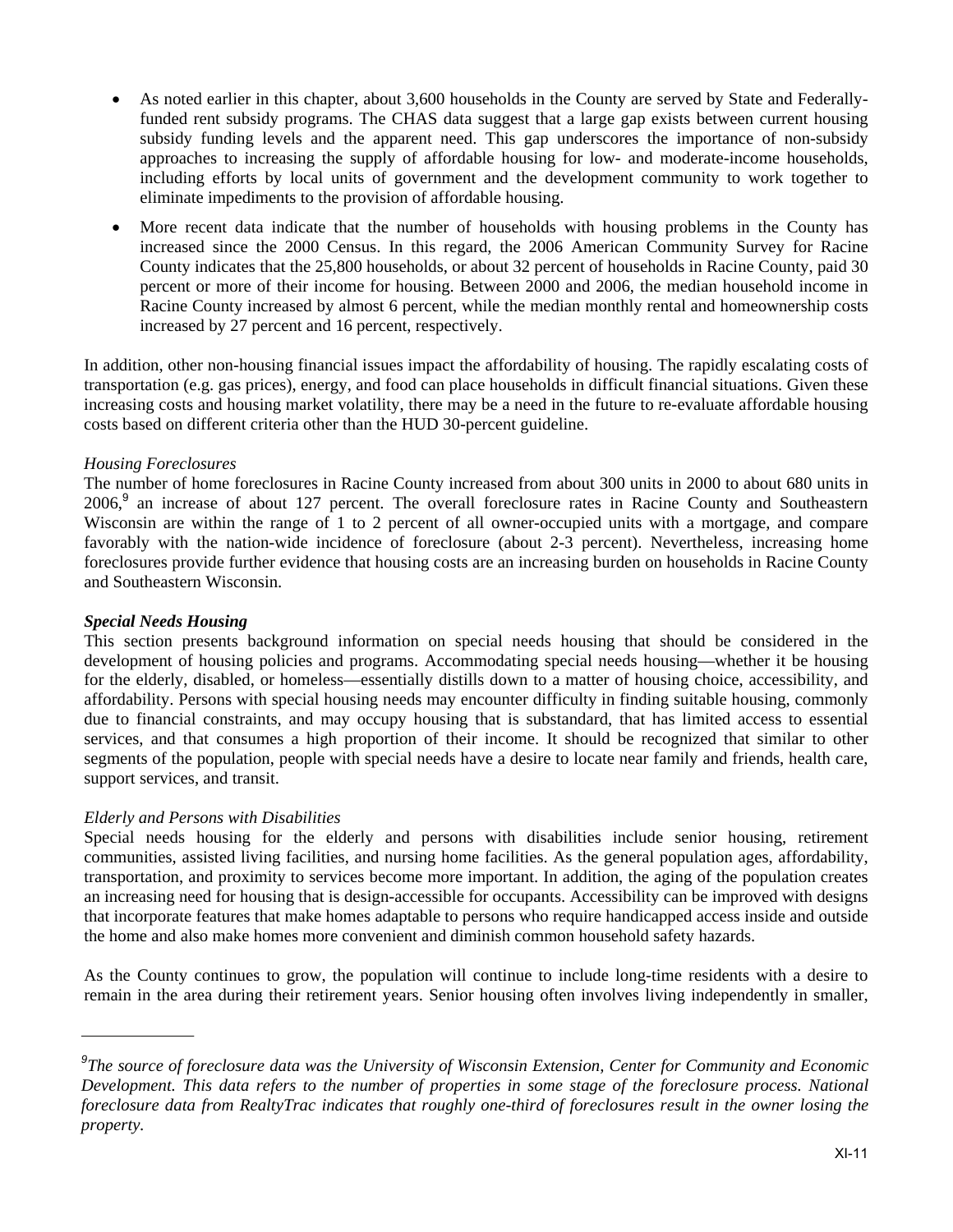affordable, and design-accessible housing units. A retirement community is a very broad term that covers many varieties of housing for retirees and seniors, including 55 and over communities, active adult communities, and independent and assisted living facilities. These facilities offer a range of housing types, care services, and community amenities. The types of assisted living facilities and nursing homes needs are detailed in the utilities and community facilities element of the comprehensive plan.

Persons with disabilities are another segment of the population that may have special housing needs. The housing needs of persons with disabilities vary depending upon the type and severity of disability, thus requiring a range of housing with varying levels of care and services. Year 2000 Census counts of persons with disabilities are presented for cities, villages, and towns in the County in Table XI-6 and for Racine County and the Region in Table XI-7. As indicated in Table XI-6, the 2000 Census reported that about 28,000 persons age five and over had some type of disability—sensory, physical, mental, self-care, or employment-related; this represents slightly over 16 percent of the total population age five and over.

#### *Homeless Persons*

Homelessness<sup>10</sup> in Racine County can involve many homeless subpopulations, ranging from people who suffer chronic illness and are unable to maintain an independent household to the transitional homeless who may need short-term help from losing a home. To better understand the issue of homelessness in Racine County, the fifth annual "Racine Continuum of Care – Point in Time Survey," or best estimate census, one-day in time count of homeless persons was conducted in Racine County in January 2008 on behalf of the Homeless Assistance Coalition (HAC) of Racine County and U.S. Bureau of the Census. While not as widespread as in larger metropolitan areas, homelessness is a problem in the County. The survey results indicate that there were 259 homeless persons in 2008; previous census counts found 256 homeless persons (in 2007), 305 (2006), 276 (2005), and 339 (2004). It is important to note that this count is an approximate number and does not necessarily account for all known homeless persons in the County. Nevertheless, this survey helps housing agencies meet Federal and state requirements, as well as could help local homeless organizations secure Federal and state funding for programs in Racine County. The housing programs and organizations that provide various services, such as to homeless populations, are presented in the Housing Programs and Organizations section later in this chapter.

# **HOUSING-RELATED ZONING PROVISIONS**

# **Housing-Related Zoning Regulations**

Zoning regulations have a direct bearing on lot size or density, housing square footage, setback, structure type, and other housing-related requirements in Racine County communities. Generally, zoning may influence the cost of housing—including the land purchase price, pre-development and permit approval process, infrastructure costs, and final selling price—within a community. Residential zoning district regulations set forth in the zoning ordinance of each city and village in the County and the Racine County Zoning Ordinance were analyzed, focusing on the residential structure types permitted along with minimum lot area requirements and minimum floor area requirements.

# *Residential Zoning Districts in City and Village Zoning Ordinances*

Residential zoning district regulations for cities and villages in Racine County are summarized in Table XI-8. For each community, this table lists residential zoning districts which allow—as a principal or conditional use various types of residential development. In addition, this table lists various forms of planned unit development

*<sup>10</sup> HUD defines "homeless" or "homeless individual" or "homeless person" as "(1) an individual who lacks a fixed, regular, and adequate nighttime residence; (2) an individual who has a primary nighttime residence that is — (a) a supervised publicly or privately operated shelter designed to provide temporary living accommodations (including welfare hotels, congregate shelters, and transitional housing for the mentally ill); (b) an institution that provides a temporary residence for individuals intended to be institutionalized; or (c) a public or private place not*  designed for, or ordinarily used as, a regular sleeping accommodation "for human beings". The official Federal *definition of homeless is found in the United Sates Code, Title 42, Chapter 119, Subchapter I.*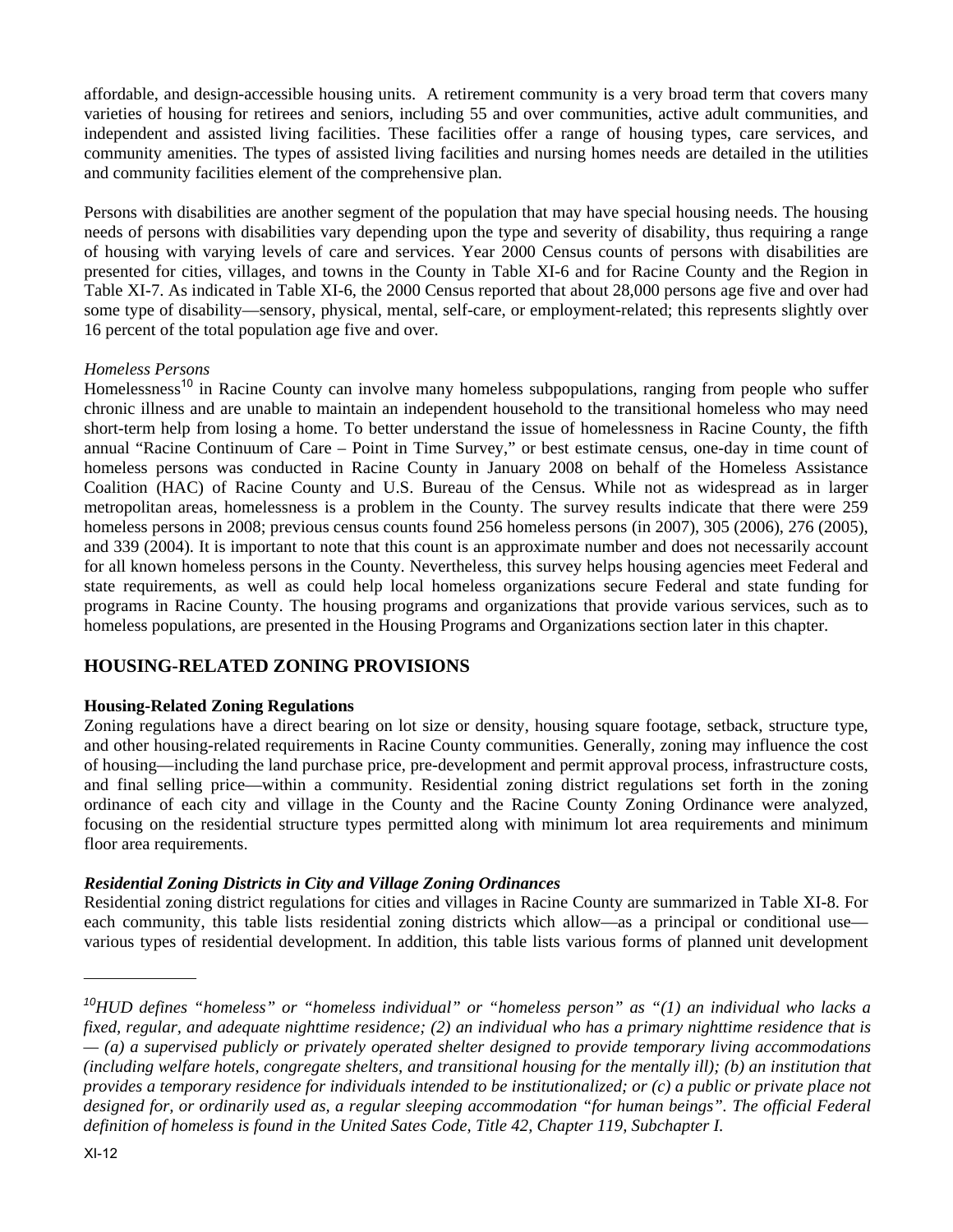(PUD) overlay districts, including planned community development, planned residential, and flex development. Most of the communities have adopted some form of PUD overlay zones to encourage mixed-use or higherdensity developments in Racine County, as well as to increase more innovation in housing and other private sector projects. It should be noted that Table XI-8 does not reflect special zoning provisions or conditional uses for special needs housing facilities for the elderly (senior housing) and disabled persons, such as retirement communities, assisted living and nursing home facilities; accessory dwellings (e.g. mother-in-law suites)<sup>11</sup>; cooperative housing (sometimes called coop-housing or co-habiting housing)<sup>12</sup>; cohousing<sup>13</sup>; university or campus-related housing for seniors<sup>14</sup>; live-work units<sup>15</sup>; and housing conversions. Agricultural, conservancy, and business districts which permit residences in addition to the primary agricultural, conservancy, or business uses are not included.

As indicated in Table XI-8, each city and village zoning ordinance includes provisions for single-family, twofamily, and multi-family housing, with the exception of the Village of North Bay. Each city and village includes a planned unit development overlay district or similar district. Nearly all of the individual residential districts

*<sup>14</sup>Senior housing, rental or homeownership, linked to universities and colleges where services offered to seniors include auditing classes, library and computer privileges, access to healthcare, use of fitness facilities, discount event tickets, and/or reduced meal prices. The universities or colleges may or may not be involved with the development and operation of the retirement community, while providing such services to residents.* 

*<sup>15</sup>Live-work units contain work space that usually occupy more floor area, up to 50 percent of the total floor area of the unit, than a conventional house containing a home occupation, in which the home-based business typically occupies between 10 to* 25 *percent of the total floor area. Live-work units may contain more types of business activities than a traditional home occupation, such as more parking, traffic, employees, and/or customer visits. Such units may be detached buildings or attached units (especially townhouses) functioning as potential small business incubators. Units may be rented or owned, including as condominiums, thereby allowing owners to accumulate equity.*

*<sup>11</sup>Accessory apartments represent one option to expand the supply of moderately priced housing. Their typical size is smaller than 1,000 square feet, and they are typically less expensive to maintain. Accessory apartments or dwellings are secondary dwellings established in conjunction with, and clearly subordinate to, a primary dwelling, and may be part of the same structure as the primary dwelling or a detached unit on the same lot. These dwelling units are often intended for use by relatives of the individuals residing in the primary dwelling but may accommodate other smaller households as well.* 

<sup>&</sup>lt;sup>12</sup>*A multi-family dwelling owned and maintained by the residents. The entire structure and real property is under common ownership as contrasted to a condominium dwelling where individual units are under separate ownership. Apartments and dwellings may include shared common areas such as kitchen, dining, and/or living rooms, and services, such as housekeeping, organized social and recreational activities, transportation services, and/or other support or shared facilities and services appropriate for the residents, including seniors and persons*  with disabilities capable of living "independently" (usually requiring no or minimal medical-care or "Stay at *Home" related services). More information on cooperative housing in Wisconsin can be accessed at http://www.uwcc.wisc.edu/info/uwcc pubskoopHouse02.pdf.* 

*<sup>13</sup>Cohousing communities are communities or "villages" that generally consist of privately-owned individual homes and community-owned areas and buildings. Households participate in social activities centered in a community-owned building, and help to design and manage their "village" consisting of small groups of homes grouped around a community building which acts as the social center of the "village". Residents own their own private dwellings, usually condos or attached single-family homes, but share common areas, such as dining areas, kitchen, lounges, meeting rooms, a recreational facility, a workshop, children's spaces and the like. Group meals are regularly shared in the common house and food may be grown in common gardens. Maintenance equipment is shared where residents manage the property. Other types of cohousing include elder cohousing which is generally designed for adults age 55 or older. Elder cohousing promotes universal design concepts that support active lifestyles and can accommodate accessibility needs.*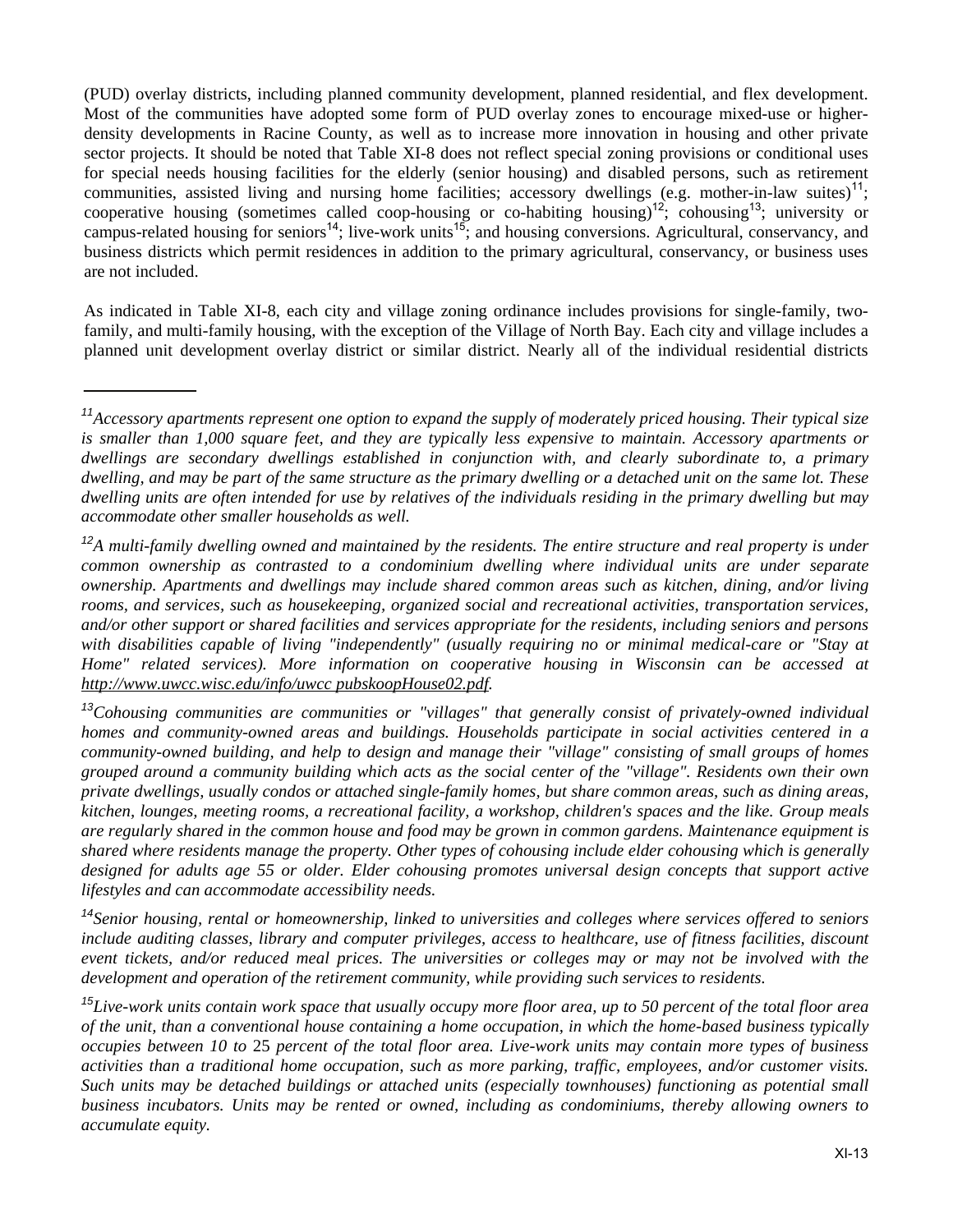specify minimum lot area requirements. For cities and villages in the County, the smallest minimum lot size permitted in the single-family residential zoning districts ranges from 6,000 square feet in the City of Racine to 21,000 square feet in the Village of North Bay. The Cities of Burlington and Racine do not specify minimum floor area requirements for all residential zones; rather minimum floor area requirements are set on a case-by-case basis based on lot size and setback requirements. All of the villages include minimum floor area requirements in their single-family residential zoning ordinances; however, not all specify minimum floor area requirements for two-family and multi-family zoning ordinances.

### *Residential Zoning Districts in the Racine County Zoning Ordinance*

Zoning in all of the towns is regulated by the Racine County General Zoning Ordinance. Residential zoning district regulations of the Racine County Zoning Ordinance are also summarized in Table XI-8. This table pertains to residential zoning districts and a PUD overlay district. This zoning ordinance allows for one-family, two-family, and multi-family residential zoning districts. This table does not reflect agricultural or upland conservancy districts that may allow some residential development.

As indicated in Table XI-8, for conventional sewered development in these districts, the smallest minimum lot size requirement is 7,200 square feet for one-family housing; 10,000 square feet for two-family housing; and 20,000 square feet per dwelling unit for multi-family housing. For conventional unsewered development, the general requirement is a minimal of 40,000 square feet for one-family housing. In conservation design developments, accommodated under the PUD overlay district in urban areas, individual lots may be smaller than for conventional development, but the overall maximum density remains the same as allowed under the basic zoning district. Conservation design subdivisions can also be accommodated in rural areas in agricultural and upland conservancy districts with the overall density determined by local land use plans and land division ordinances. With respect to minimum floor area requirements, the County zoning ordinance only specifies that one-family and two-family dwellings have a minimum floor area of living space of at least 800 square feet per dwelling unit. As noted in Table XI-8, the Towns of Norway and Yorkville have established a minimum floor area requirement in their local land division ordinances.

# *Traditional Neighborhood Development Ordinances*

Section 66.1027 of the *Wisconsin Statutes* requires any city or village with a population of 12,500 or more residents to include provisions that would accommodate "Traditional Neighborhood Developments" (TNDs). TNDs are intended to be unified neighborhoods with a compact mix of land uses and access to various transportation modes integrated into the neighborhood. It is characterized by human scale design, a concern for walkability, increased density, and may exhibit alleys, grid street pattern, buildings oriented to the street, front porches on houses, and village squares, among other design features. The City of Racine and Villages of Caledonia and Mt. Peasant have adopted a TND ordinance.

# *Desirable Mix of Housing Types*

Communities may have adopted goals or policies specifying a desirable mix of housing types. In most cases, a community will adopt a goal of striving to provide a mix of housing choice opportunities between single-family and multi-family residences. The benefits of such a policy include providing housing options and affordability, and a mix of housing units close to employment areas and transit routes.

Land use, master, and other strategic plans adopted by local communities were reviewed to determine if a desired housing mix was specified in the plan. The Village of Waterford is the only municipality with a stated goal to maintain a housing mix of 70 percent or more traditionally owner-occupied housing and 30 percent or less of rental property.

# **HOUSING GOALS, OBJECTIVES, AND POLICIES**

The housing element goals, and objectives, along with the policies and implementing programs were developed based upon the housing data inventoried in Chapter II and data presented in this chapter, and the results of the public participation process, including input from the advisory committee, the Racine County Housing Work Group, public opinion survey, and SWOT Analyses.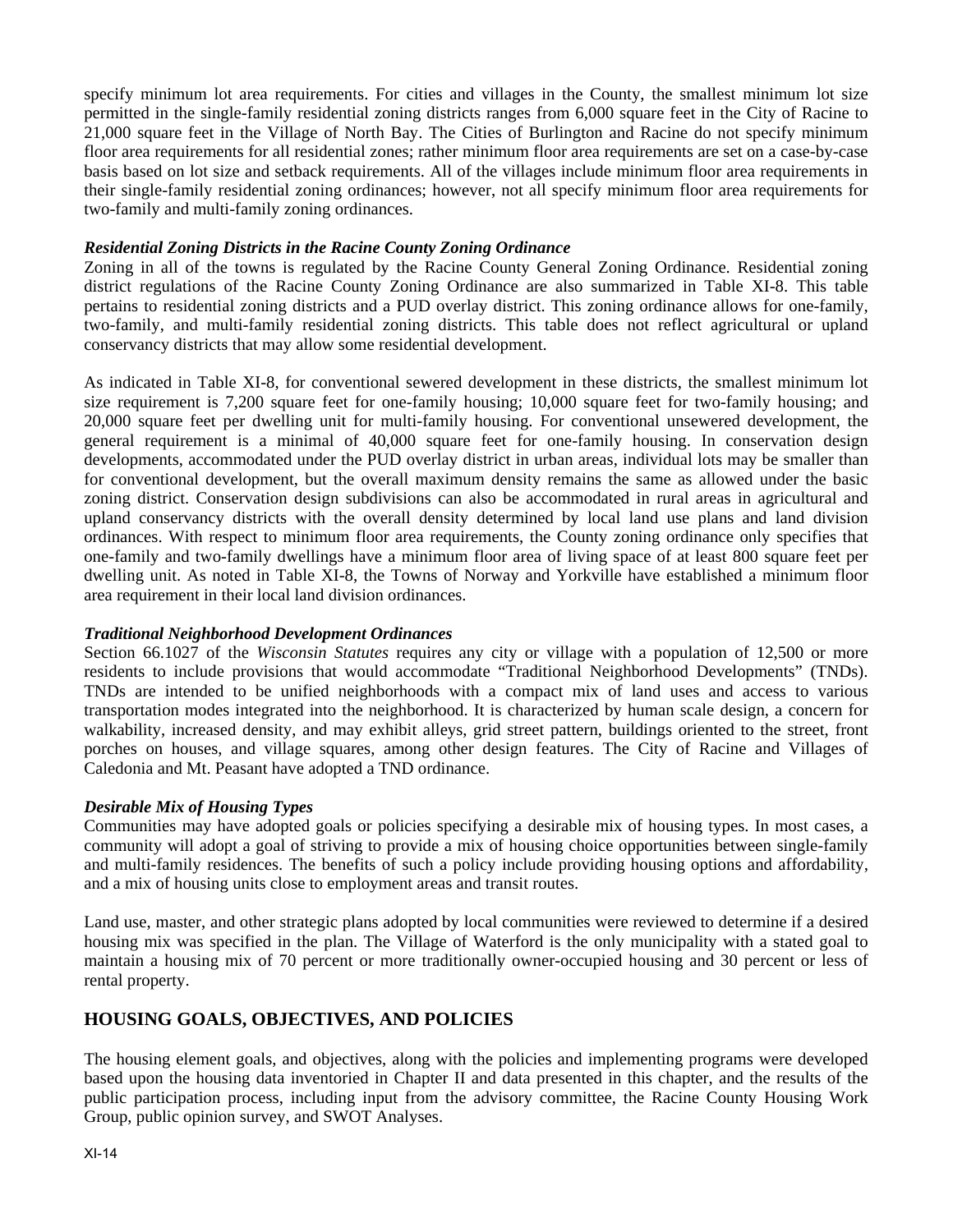The following Racine County housing-related goals were developed under the comprehensive planning program and previously presented in Chapter VIII.

#### **Racine County Housing Goals**

- **Goal XI-1:** Provide opportunities for an adequate housing supply that will meet the needs of all residents and a broad range of choice among housing designs, sizes, types, and costs, recognizing the changing trends in age-group composition, income, and household types.
- Goal XI-2: Promote the coordination between land use and housing design that supports a range of transportation choices.
- Goal XI-3: Provide adequate infrastructure and public services and an adequate supply of developable land to meet existing and future market demand for residential, commercial, industrial, and institutional uses.
- **Goal XI-4:** Encourage a public participation process that provides equity and fairness to landowners and other stakeholders, balanced with responsible land use.
- **Goal XI-5:** Promote redevelopment and infill in areas with existing infrastructure and services, enhancing existing residential, commercial, and industrial uses.

#### **Racine County Housing Objectives**

- Provision of additional housing, including an appropriate mix of housing types and styles, sufficient to accommodate the projected increase in population, matching housing types to changing household characteristics and needs.
- Provision of housing opportunities to accommodate financial capabilities and persons with special needs.
- Provision of housing that maintains and enhances the character of existing urban and rural environments.
- Provision of additional housing in areas recommended for such use in the land use plan element.
- Provision of housing at densities that are properly related to the availability of sanitary sewer service, water supply, and basic urban services and facilities.
- Provision of housing opportunities for workers in proximity to their place of work.
- Maintenance and rehabilitation, as appropriate, of the existing housing stock.

#### **Racine County Housing Policies and Programs**

- Encourage homeownership opportunities for residents in new and existing neighborhoods and retention of existing rental housing at prices aligned with the wages and incomes of area residents.
- Support the full range and variety of housing structure types, including single-, two-, and multi-family, accessory, and live/work dwellings, at flexible densities, as appropriate, including mixed-use development patterns.
- Encourage housing design that supports the conservation, enhancement, and continued vitality of areas with special scenic, historic, cultural, or architectural value.
- Encourage resource efficient technologies and materials in housing construction to increase the useful life of housing units and minimize maintenance and operational costs of new and existing housing.
- Encourage the use of conservation design residential developments in areas suitable for limited residential development, to minimize impacts on farming areas and environmentally sensitive areas.
- Consider and protect the property rights of residential property owners to minimize risks and maximize benefits of ownership to enhance community pride and character.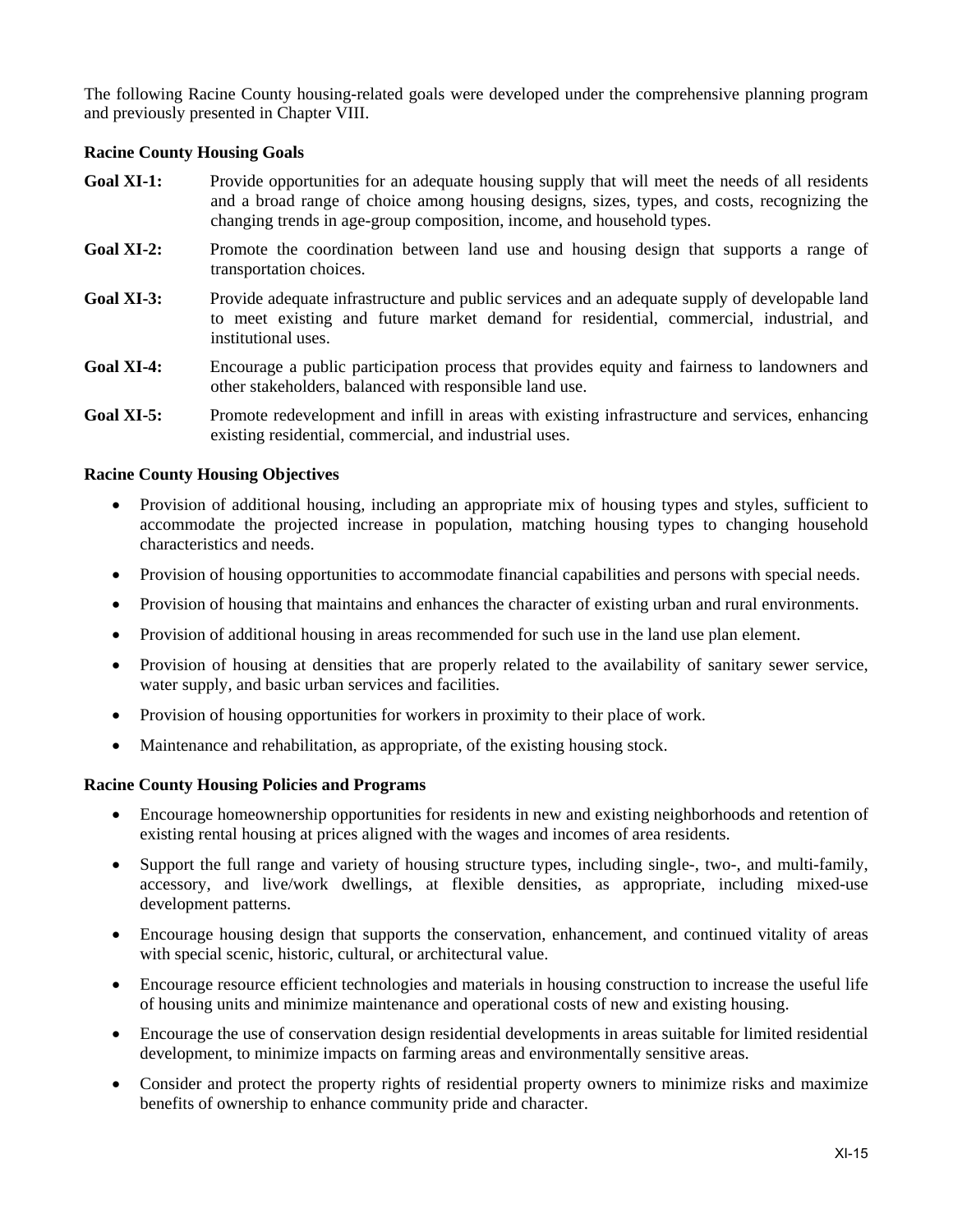- Target a specific mix of housing for future residential developments consisting of 70 percent singlefamily or more traditionally owner-occupied housing and 30 percent or less of rental property in the Village of Waterford, and 90 percent single-family and 10 percent multi-family in the Town of Rochester. Other communities in Racine County do not target a specific mix of housing for future development.
- Local governments and the housing development community should promote accessible housing features in new residential construction to accommodate all population and age groups.
- The County and local governments should support programs relating to the existing housing stock that enable low-income persons, first-time homebuyers, disabled, and elderly households to maintain, repair, convert, and rehabilitate housing and improve accessibility.
- Enable the elderly and disabled to remain in their community as their needs change by supporting smaller homes, accessory dwellings, nursing homes, community based residential facilities, and other types of assisted living residential arrangements.
- Racine County and local government bodies should consider evaluating and establishing programs that would enable the elderly to continue to live in their homes as costs rise.
- Racine County, local government bodies, and the State should study and implement alternatives to property taxes to support public services, thereby reducing housing costs.
- Encourage motorized and non-motorized travel connectivity between adjacent housing developments in and between local municipalities, to assure reasonable mobility and access to multi-modal and transitoriented transportation systems, and to encourage housing opportunities in proximity to places of employment.
- Racine County and local government bodies should review, and consider amending where necessary, zoning, land divisions, and building codes to accommodate existing and future housing needs described in the housing element.
- Racine County and local government bodies should study the potential of creating a model residential development incentive program that could include a streamlined permitting process, density bonuses, reduced or waived application fees, and reduced impact fees to encourage:
	- a. The use of conservation design residential developments that protect environmentally sensitive lands; and
	- b. Higher-density, lower cost housing developments.
- Racine County and local government bodies should consider standardizing, to the extent practicable, development review processes and permit fees that would result in uniformity in definitions, administrative processes, and approval procedures for housing developments within Racine County. This could include adoption of state environmental regulations to promote continuity from community to community.
- Racine County and local government bodies should work with State legislators and government officials to address the State-imposed property tax levy limit caps (per home assessed value) impacting the costs of new housing construction.
- Encourage infill development, rehabilitation, and revitalization practices that benefit existing residents, prevent their displacement, and improve the tax base, availability of jobs, and community facilities.
- Continue cooperative efforts between the Racine County Health Department and local governments to enforce State public health Statutes, and County and local ordinances concerning dilapidated, unsafe, or unsanitary housing that pose a human health hazard.
- Support efforts by appropriate government, for-profit, and non-profit organizations, including churches, to provide needed housing, such as emergency housing, transitioning housing, independent living, family based living, or institutional housing, for special needs populations and homeless persons.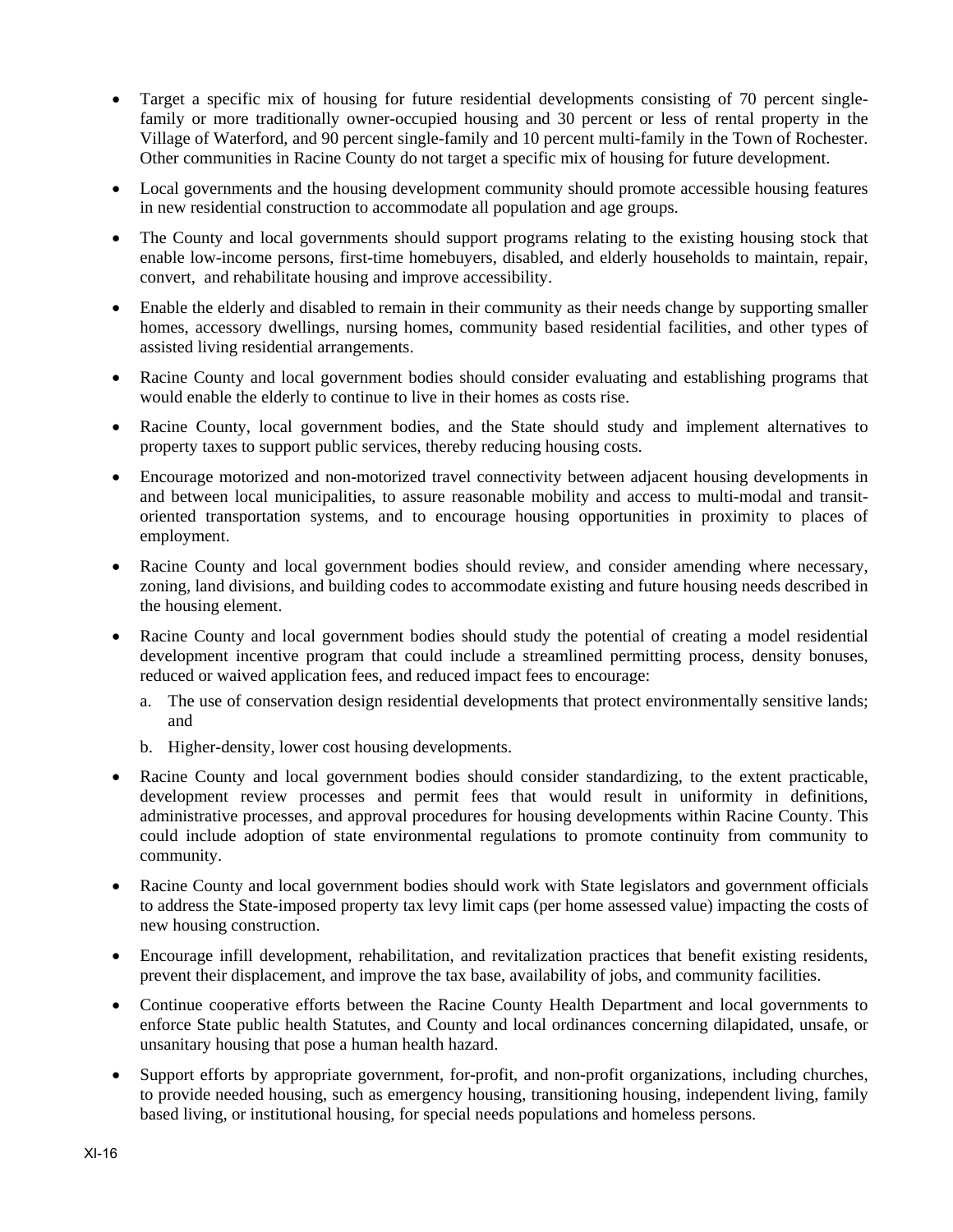- Continue the cooperation among local governments, non-profit entities, and the housing development community to utilize available housing funding and assistance programs that facilitate the provision of affordable owner-occupied, rental, and rehabilitated or adaptively reused housing in the County.
- Study the potential for homeownership opportunities in new or existing multi-dwelling housing to integrate other types of specialty housing, where applicable, such as "cooperative housing," "co-housing," and university- or campus-related housing to meet the needs of residents.
- Racine County should study the feasibility of creating a countywide housing trust fund to support the development and preservation of affordable housing.
- Support the recommendations from the "Analysis of Impediments to Fair Housing" 2006 report, including an expansion of housing options and affordability; facilitating education, training, counseling, accessibility, and mobility, and down payment programs; and updating any fair housing ordinances to be an effective tool for dismantling impediments to fair housing.

# **HOUSING FINANCIAL AND TECHNICAL ASSISTANCE PROGRAMS AND ORGANIZATIONS**

There are numerous government sponsored housing programs, housing organizations, and community based organizations that can help meet the housing needs of Racine County residents. Many of the programs available in Racine County are administered through local government and community based organizations that receive funding from local, State, and Federal government and private sources. The full array of programs and funding is continually changing. Therefore, these sections focus on programs that currently exist to prevent homelessness, provide temporary housing, increase access to lower-cost home ownership, and encourage development of lowercost housing and rehabilitation.

# **Federal and State Housing Programs and Organizations**

There are a variety of housing assistance programs administered by Federal, State, and local governmental agencies to address housing issues. These include Federal programs sponsored or funded by the U.S. Department of Housing and Urban Development (HUD) and the U.S. Department of Agriculture (USDA). At the State level, these include programs sponsored or funded by the Wisconsin Department of Commerce Division of Housing and Community Development (DHCD), Wisconsin Housing and Economic Development Authority (WHEDA), and others. Table XI-9 presents a brief description of the key government sponsored housing programs available in Racine County. Details regarding these programs can be found on the websites of the sponsoring agencies. The Wisconsin DHCD released the following guides that provide contacts and descriptions of financial and informational sources available for low- and moderate-income households in the State:

- Household Housing Guide, July 2007, http://commerce.wi.gov/CDdocs/BOH-Fact-Sheets/cd-bohhousing.pdf.
- Rental Housing Guide, February 2007, http://commerce.wi.gov/CDdocs/BOH-Fact-Sheets/cd-bohrental.pdf.

# **Selected Racine County Housing Programs and Organizations**

#### *Emergency Shelter Programs*

HUD defines emergency shelter as any facility with overnight sleeping accommodations, the primary purpose of which is to provide temporary or transitional shelter for the homeless in general or for specific populations of the homeless. The length of stay generally ranges from one night to 60 days. In Racine County, there are six emergency shelters, most of which serve specific populations. Additionally, the American Red Cross provides emergency housing services as part of their disaster relief program, and there are organizations that provide emergency rental assistance to prevent homelessness, including the Racine/Kenosha Community Action Agency and Racine County Workforce Development.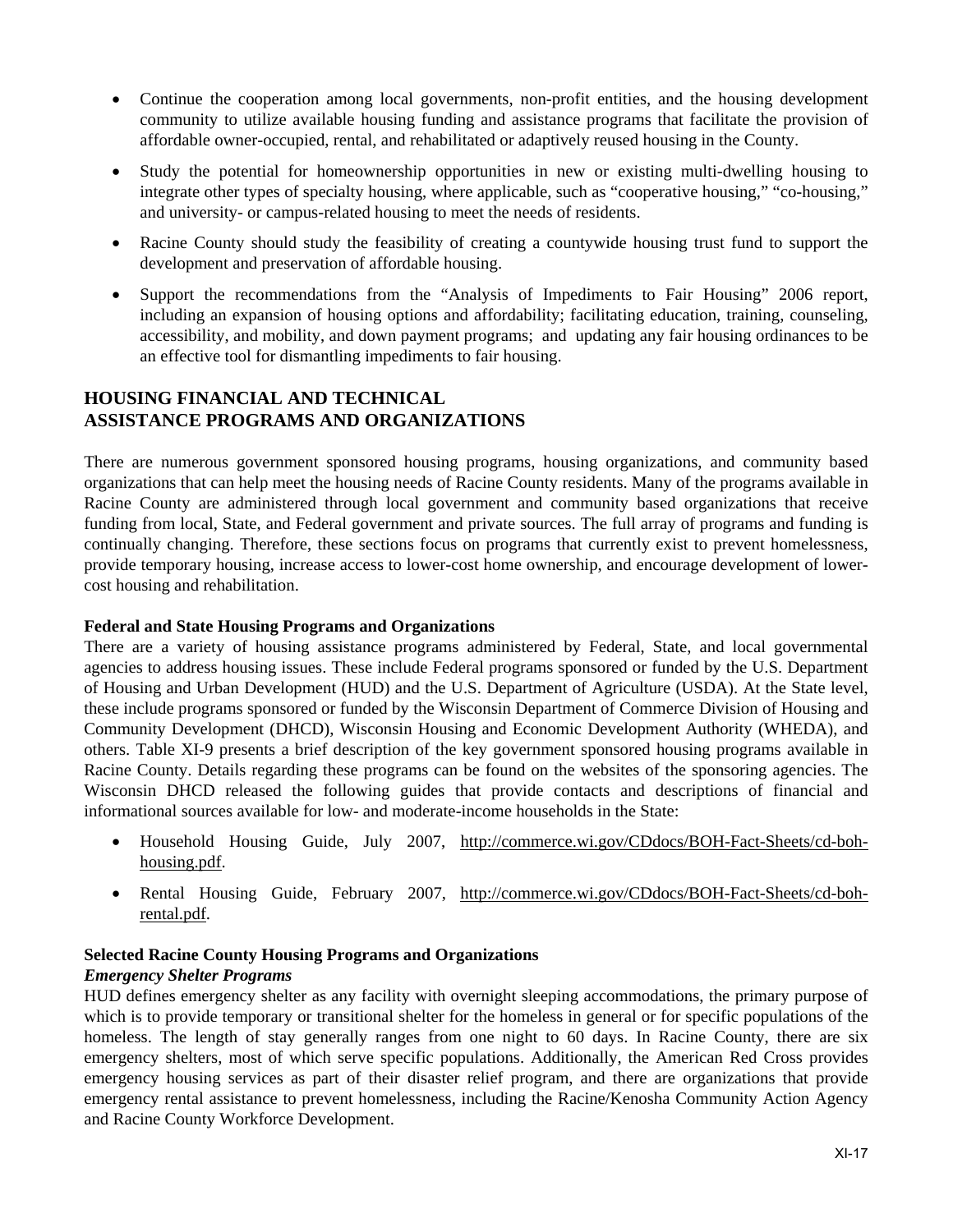# *HALO, Inc. (Homeless Assistance Leadership Organization): http://www.haloinc.org*

Incorporated in 2005, HALO is a nonprofit organization that provides emergency shelter in the City of Racine for men, women and children in Racine County, with a capacity to serve about 120 individuals (plus 30-person temporary overflow) each night. It also coordinates supportive services to promote self-sufficiency in adults, offers homeless children support through stable living and learning environments, and provides community leadership to prevent chronic homelessness. Some of HALO's support services include financial counseling, job and vocational training, AODA (alcohol or other drug abuse) counseling, mental health counseling, life skills training, transitional housing services, and children's advocacy.

#### *Love & Charity Mission*

The Love & Charity Mission provides emergency shelter in the City of Racine for homeless persons aged 18 years and older, with a capacity for 22 individuals. The Mission also offers services through its food bank, clothes bank, and meal program.

#### *Project New Life (Abundant Life)*

Started in 1999, Project New Life is a nonprofit organization that provides emergency shelter in the City of Racine, with a capacity for five individuals, and life skills training to homeless persons with AODA issues.

#### *SAFE Haven of Racine, Inc: http://www.safehavenofracine.org*

The SAFE Haven of Racine Youth Shelter program provides food, clothing, shelter, mediation, and case management services to runaway and homeless youth between the ages of 10 and 17, with a capacity for eight individuals. Youth may stay for up to two weeks, if they attend school and comply with basic shelter rules. The shelter, located in the City of Racine, is open 24 hours a day, and all services are free and confidential.

#### *Women's Resource Center: http://www.wrcracine.com*

Women's Resource Center provides emergency shelter in the City of Racine and transitional housing for female and child survivors of domestic violence and/or sexual assault, as well as a broad range of counseling, supportive and advocacy services for women and children. The capacity of the emergency shelter is for 31 individuals.

#### *TLC*

Operated by Love, Inc., TLC provides emergency shelter in the Town of Burlington for homeless persons, with a capacity for eight individuals. It also provides social services to assist residents to achieve self-sufficiency and long term housing solutions.

#### *Transitional Housing Programs*

HUD defines transitional housing programs as programs that are designed to provide housing and appropriate support services to homeless persons that will facilitate movement to independent living within 24 months. As part of the Continuum of Care (CoC) to move individuals from homelessness to permanent housing, the emergency shelters in Racine County either operate transitional housing programs or collaborate with transitional housing programs.

#### *Bethany Apartments (Catherine Marian Housing): http://www.racinedominicans.org/pages/bethany.cfm*

Located in a 12-unit apartment building in downtown Racine, Bethany Apartments provides transitional housing and supportive services to women and children who are survivors of domestic abuse. Bethany Apartments operates eight units, with a total of 34 beds. The organization's main goals are to provide safe, decent, affordable housing to women and children who have suffered abuse; to enhance this assistance with supportive services that will enable the participants to regain their self-esteem and develop the skills needed to live independent lives; and to empower the women and children to become role models of non-violence in their relationships and in their families.

#### *HALO, Inc. (Homeless Assistance Leadership Organization): http://www.haloinc.org*

Incorporated in 2005, HALO is nonprofit organization that provides transitional housing in the City of Racine for men, women and children. HALO operates 17 units, with a total of 40 beds, at various sites throughout the City of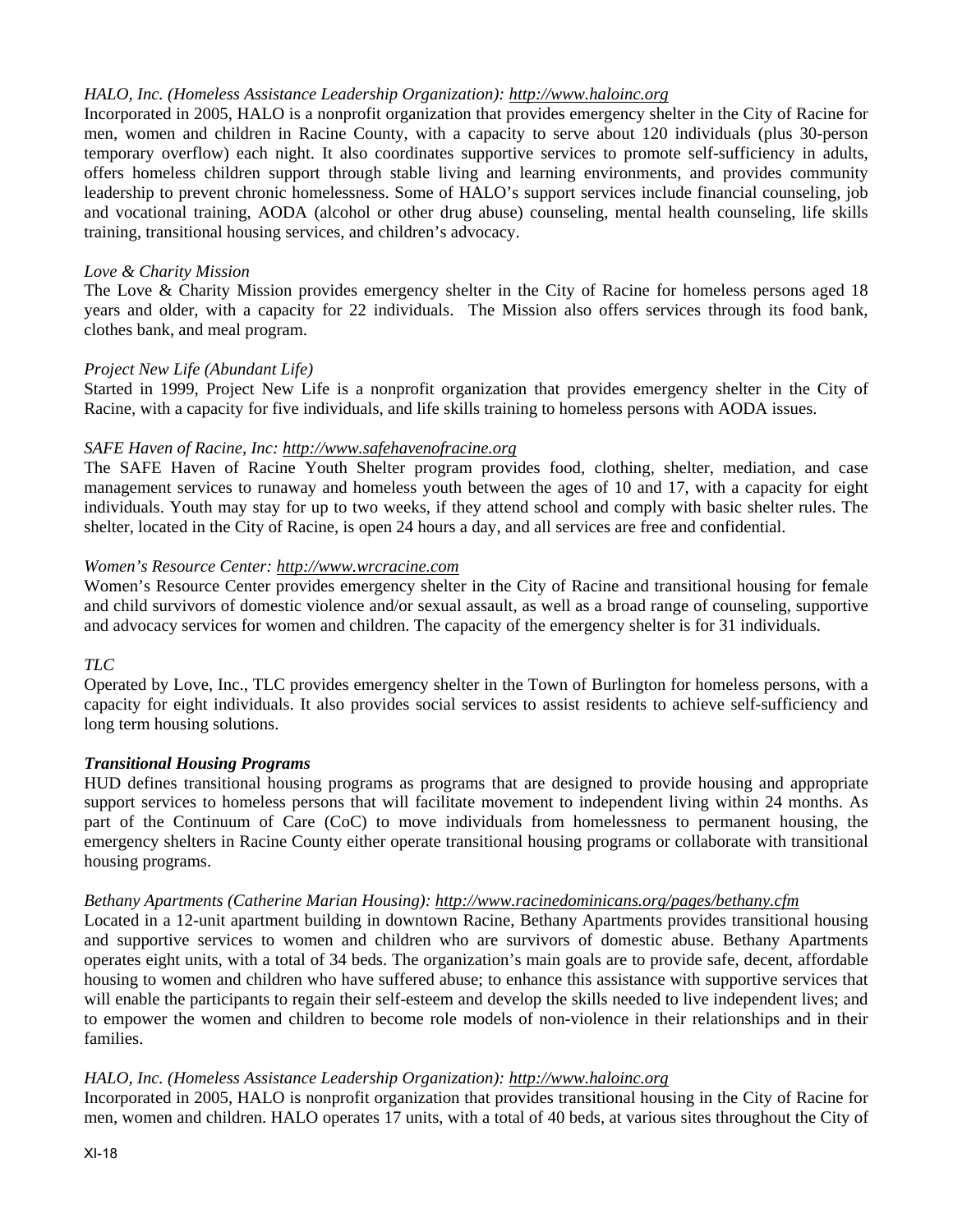Racine. Persons participating in transitional housing also receive supportive services to promote self-sufficiency, including financial counseling, job and vocational training, AODA (alcohol or other drug abuse) counseling, mental health counseling, life skills training, and children's advocacy.

#### *SAFE Passage Transitional Living Program: http://www.safehavenofracine.org*

The SAFE Passage Transitional Living Program is a community-based program for homeless youth, ages 18 to 21, who are in need of housing, and educational, emotional, and fiscal support. SAFE Passage provides housing in the City of Racine, with a capacity for eight individuals; food and clothing; confidential case management and aftercare services; and instruction in independent living skills.

#### *TLC*

Operated by Love, Inc., TLC is a transitional living facility in the Town of Burlington for homeless persons, with a capacity for eight individuals. It provides social services to assist residents to achieve self-sufficiency and long term housing solutions.

#### *Center for Veterans Issues (CVI): http://www.civet.org/housing.htm*

The Center for Veterans Issues provides transitional housing programs to assist homeless veterans who are ready to move beyond emergency shelter into a more independent living situation. CVI's transitional programs allow veterans to further develop the stability, confidence, and coping skills needed to sustain permanent housing. Intensive case management makes the system work. The CVI has two sites, with a capacity for 32 individuals at the main site and eight individuals at the Wisconsin Department of Veteran's Affairs site.

#### *Permanent Supportive Housing Programs*

HUD defines permanent supportive housing as permanent housing for homeless persons with disabilities. Basically, it is long-term community-based housing and supportive services for homeless persons with disabilities. The intent of this type of housing is to enable the special needs population to live as independently as possible in a permanent setting. The supportive services may be provided by the organization managing the housing or coordinated by the applicant and provided by other public or private service agencies.

#### *Transitional Living Services (TLS): http://www.tlservices.org*

Transitional Living Services (TLS) is a non-profit social services agency that works with adults with chronic and persistent mental illness. These services are generally provided based on referrals from the Racine County Human Service Department or member organizations of the Homeless Assistance Coalition. TLS housing assistance programs include permanent supportive housing in the City of Racine, with a capacity for 25 individuals.

#### *Center for Veterans Issues (CVI): http://www.cvivet.org/housing.htm*

The Center for Veterans Issues provides permanent supportive housing to assist homeless veterans who are ready to move beyond emergency shelter or transitional housing into a more independent living situation. CVI's permanent housing program allows veterans to further develop the stability, confidence, and coping skills needed to sustain permanent housing. Intensive case management makes the system work. As part of its HUD CoC SHP grant, the CVI has a number of permanent housing units, with a capacity for 18 individuals, available to homeless families that are not veterans.

#### *Project New Life (Abundant Life)*

Started in 1999, Project New Life is a nonprofit organization that provides permanent supportive housing in the City of Racine, with a capacity for 10 individuals, and life skills training to homeless persons with AODA (alcohol or other drug abuse) issues.

#### *Women's Resource Center (Purple Ribbon Permanent Housing Project): http://www.wrcracine.com*

Women's Resource Center has two units of permanent supportive housing in the City of Burlington for female and child survivors of domestic violence and/or sexual assault. The Center also provides a broad range of counseling, supportive and advocacy services for women and children.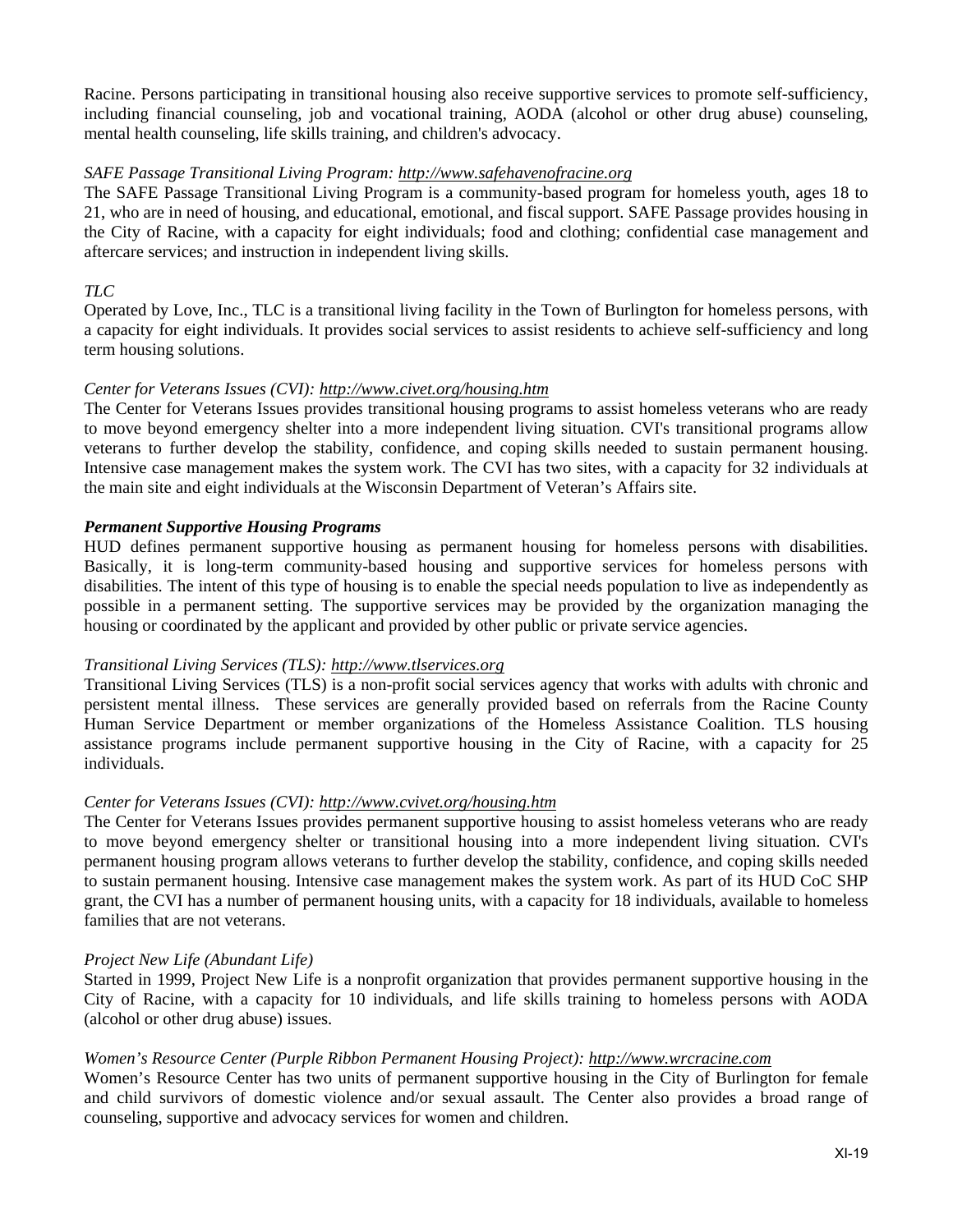## *Permanent Housing Programs*

Permanent housing is intended to be a long term housing solution. There are many programs that assist renters and facilitate access to home ownership.

### *Subsidized Programs*

Subsidized programs are based on eligibility requirements and provide all or a portion of an individual's rent. The subsidy may be a voucher, which allows an individual to locate rental housing of the person's choice that meets health and safety criteria set forth by the subsidizing agency. A subsidy could also mean a particular unit or complex of rental housing that is subsidized.

#### *Housing Authority of Racine County (HARC): http://www.rcha.org/index.cfm*

The Housing Authority of Racine County (HARC) works to ensure that quality affordable housing is available for low- to moderate-income families in Racine County, primarily through vouchers for rental properties, and through the promotion of programs for home ownership, self-sufficiency and urban stability. HARC administers five main programs in Racine County:

- Housing Choice Voucher (HCV, better known as Section 8) Under this HUD-funded program administered by HARC, families generally pay the greater of 10 percent of monthly income, 30 percent of their adjusted monthly income, or shelter rent toward the cost of the rent of the unit, with HARC paying the difference between the tenant's portion and the contract rent. HARC serves extremely low- and very low-income families in this program. Families are selected from the waiting list by the date and time of their application. As of 2008, HARC had approximately 1,500 vouchers available for Racine County residents.
- Family Self-Sufficiency (FSS) FSS is a program that encourages communities to develop local strategies to help voucher families obtain employment that will lead to economic independence and selfsufficiency. HARC works with welfare agencies, schools, businesses, and other local partners to develop a comprehensive program that gives participating FSS family members the skills and experience to enable them to obtain employment that pays a living wage.
- Homeownership This program is designed for HCV participants who wish to purchase their first home but need help meeting the monthly mortgage and other homeownership expenses. Eligibility requirements include sustainable employment, income qualified, and homeownership counseling.
- Elderly Housing HARC owns and operates Levi-Barnes Manor, a 24-unit facility located in Waterford. It is designated as an elderly complex, so inclusion is limited to adults over 62 years of age, with two of the units being handicapped accessible.
- Handicapped Housing HARC owns and operates eight units that are for the sole use of handicapped residents. These units are in two fourplex apartment buildings located in the City of Racine.

#### *Housing Program Funders/Fund Administrators*

#### *City of Racine: http://cityofracine.org*

Administered by the Racine City Development Department, the City of Racine has a consolidated plan to address housing and community development issues. The plan and its implementation are led by the City Development Department, and involve numerous nonprofit organizations, faith-based organizations, and the for-profit and business sectors, as well as other City departments.

*City Development Department* 

The City Development Department administers a multi-faceted housing and community development program that addresses the needs of its low- and moderate-income population, and eliminates blight in the City. As an entitlement community, the City of Racine receives direct funding from the Federal Department of Housing and Urban Development (HUD) for the following three programs:

*Community Development Block Grant (CDBG)* 

HUD provides community development block grants to entitled counties, entitlement communities, and States (for distribution to non-entitlement communities) for housing programs that principally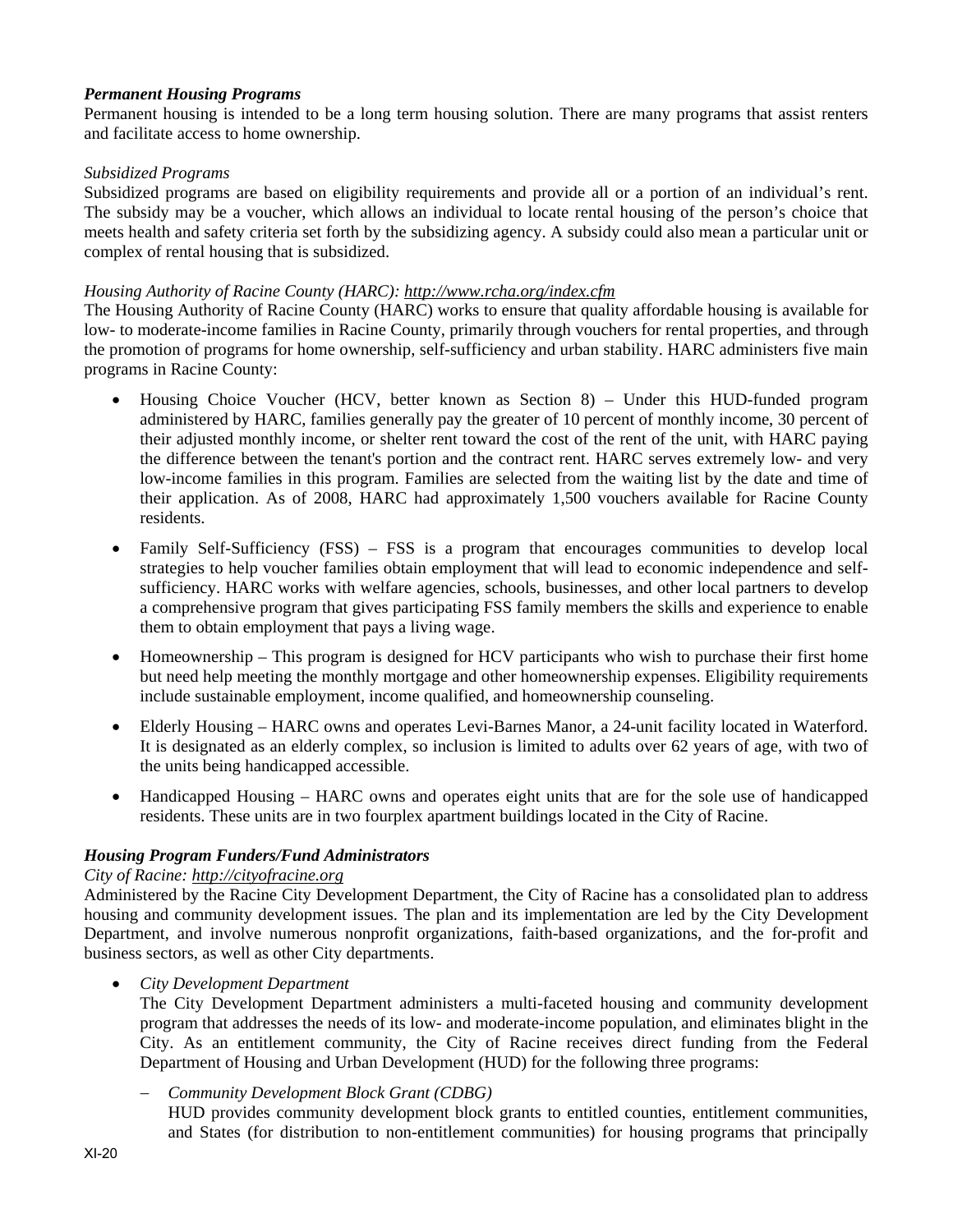benefit low- and moderate-income households and other community development purposes. Entitled counties, entitlement communities, and States develop their own specific programs and funding priorities under the CDBG program; however, maximum priority must be given to activities which either benefit low- and moderate-income persons or aid in the prevention or elimination of blight or slums. States must ensure that over a three-year period, at least 60 percent of CDBG funds awarded to non-entitlement communities are used for activities that benefit low- and moderate-income households. HUD defines communities entitled to grants as principal cities of a metropolitan statistical area (MSA), other metropolitan cities with a population of at least 50,000, and urban counties with a population of at least 200,000, excluding the population of any entitlement communities within the county. The City of Racine is designated an entitlement community and currently receives and administers CDBG funding directly from HUD.

#### *The HOME Investment Partnership (HOME)*

HOME is the largest Federal block grant to State and participating local governments and HOME consortiums designed to create affordable housing for low- and very low-income households. Each year, HUD distributes about \$2 billion in HOME funding to State and local governments and HOME consortiums based on formula grants to fund a wide range of activities including building, buying, and rehabilitating affordable housing for rent or homeownership, and for the direct provision of rental assistance to low-income households. States are automatically eligible for HOME funds and receive either their formula allocation or \$3 million, whichever is greater. Based on eligibility, local jurisdictions can qualify for up to \$500,000 under the formula (or less depending upon the annual amount allocated by Congress in the Federal budget). The City of Racine is designated as an entitlement community for the HOME program and currently receives and administers HOME funding directly from HUD. Communities that do not qualify for an individual allocation under the formula have two methods in which to receive HOME funds; these communities can join with neighboring communities in a legally binding HOME consortium (where combined membership meets the threshold for direct funding), or can apply for funding from the State, in this case through the DHCD.

The HOME program allows the City of Racine to use HOME funds for grants, direct loans, loan guarantees or other forms of credit assistance, or rental assistance or security deposits for eligible households. Eligible activities include the provision of funds to qualifying homeowners and new homebuyers for home purchasing or rehabilitation finance assistance; financial assistance to build or rehabilitate housing for rent or ownership; site acquisition or improvement; demolition costs to make way for HOME-assisted development; and payment of relocation expenses. In addition, local communities may use HOME funds to provide tenant-based rental assistance. For rental housing and assistance, at least 90 percent of benefiting families must have incomes that are no more than 60 percent of the HUD-adjusted median family income for the area. In rental projects with five or more assisted units, at least 20 percent of the units must be occupied by households with incomes that do not exceed 50 percent of the HUD-adjusted median income. The incomes of households receiving HUD assistance must not exceed 80 percent of the area median income. The HOME program requires that each participating local government match 25 cents of every dollar in program funds to support affordable housing.

There are additional housing assistance programs that are administered by DHCD, including the following sub-programs: HOME Investment Partnerships Program, Housing Cost Reduction Program Initiative (HCRI), and American Dream Down Payment Initiative (ADDI). Table XI-9 provides additional information on these sub-programs.

#### *Emergency Shelter Grant (ESG)*

HUD's Emergency Shelter Grant (ESG) assists in providing shelter and transitional housing, homeless prevention programs, and essential social services to homeless people and families. ESG funding can be used to increase the capacity of existing shelters and transitional housing programs, to modify existing shelters and transitional housing in order to improve accessibility, and to develop additional shelter and transitional housing in areas where shelters do not exist. The City of Racine is designated as an entitlement community for the ESG program and currently receives and administers ESG funding directly from HUD.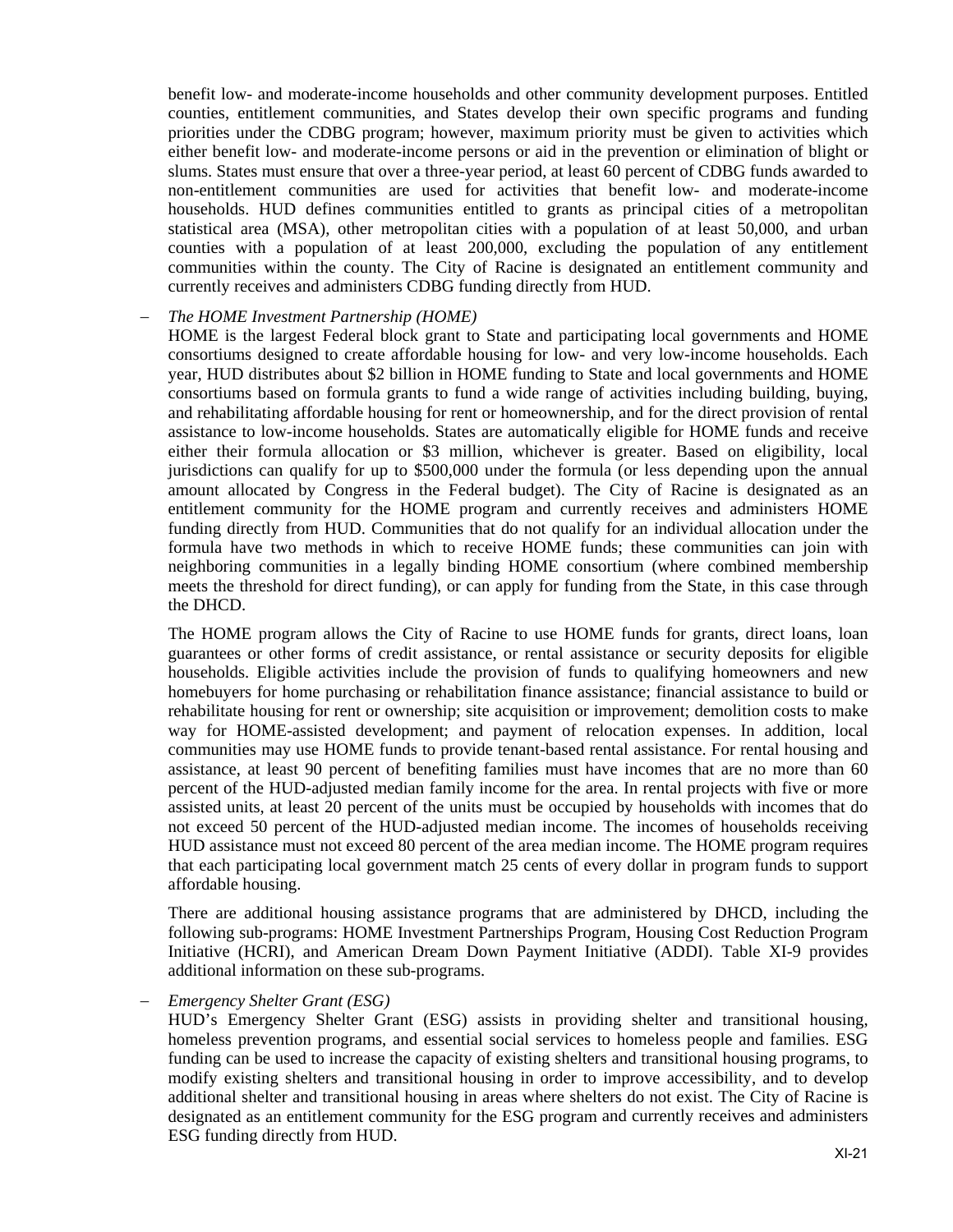# *Housing Department*

The City of Racine Housing Department administers several loan programs to assist in housing rehabilitation efforts. Main loan programs include:

- *Homeowner Deferred Rehabilitation Loan Program:* This program is a fixed rate homeowner low interest loan program, with interest and principal repayments deferred until the property is sold or transferred. Loans are limited to single- and two-family residential structures. Priority consideration is given to the rehabilitation of properties most in need of repair and whose rehabilitation will yield significant benefit to the neighborhood. Loan funds may be used for the correction of major housing and building code violations, weatherization, exterior rehabilitation and selected interior repairs. The loan carries a 3 percent interest rate for a term up to 20 years. All loans are secured by a mortgage on the property.
- *Homeowner Fixed Interest Rehabilitation Loan Program:* This program provides for a fixed interest rehabilitation loan, with the interest rate based upon the income of the homeowner. Priority consideration is given to rehabilitation projects that will yield a significant benefit to the neighborhood. The interest rate on the loan is 3 percent or 5 percent, depending on the income of the applicant. Only homeowners with low- or moderate-incomes, as defined by HUD, are eligible to participate. The loan proceeds may be used for the correction of major housing and building code violations, weatherization, exterior repairs and selected interior repairs. The loan term can be for up to 20 years. Monthly repayment of the principal and interest is required. All loans are secured with a mortgage on the property.
- *Rental Assistance Rehabilitation Program:* This program provides loan funds for the rehabilitation of non-owner occupied residential property occupied by low- and moderate-income tenants. Loans may be available for up to 75 percent of the cost of the rehabilitation project. The loan rate is 5 percent with terms up to 20 years. Loan funds may be used for the correction of major housing and building code violations, weatherization, exterior repairs and limited interior repairs. All loans are secured with a mortgage on the property. Eligibility for the program is based upon the income of the tenants.
- *Mixed Use Rehabilitation Loans:* This program provides loan funds for the rehabilitation of residential units contained in mixed use structures. Loan funds may be used only for interior rehabilitation work of the residential portion of the building. Loan amounts up to \$8,000 per dwelling unit are available, with a maximum of two units assisted in any one structure. The loan rate is 5 percent with a term of up to 20 years. All loans are secured with a mortgage on the property.

*Fair Housing Department* 

Federal and State laws make housing discrimination illegal against any individual in a protected class (protected classes include: race, color, sex, national origin/ancestry, religion, age, disability/handicap, marital status, lawful source of income, sexual orientation, and family status). These laws also address a wide range of unlawful housing acts ranging from refusing to rent, sell, insure, construct, or finance housing to printing, publishing, or displaying advertisements or notices that indicate a preference affecting a protected class. The City of Racine Fair Housing Department provides fair housing (antidiscrimination) investigative and enforcement services, conducts educational seminars for housing consumers and members of the housing industry, and provides legal referrals. The department receives financing from the City of Racine through the CDBG program.

*Health Department* 

Lead poisoning in children can reduce IQ, cause learning disabilities, and impair hearing. At higher exposures, lead can damage a child's kidneys and central nervous system, and cause anemia, coma, convulsions, and even death. Homes built before 1950 have a high likelihood of having lead-based paint or varnish on interior and exterior surfaces. Homes built between 1950 and 1978 could contain lead-based paint or varnish on interior and exterior surfaces. The use of lead-based paint and varnish in homes was banned in 1978, so homes built after 1978 have a very low likelihood of having lead-based paint or varnish. The median year built for homes in Racine County is 1962, which means lead poisoning is a concern. The City of Racine Health Department is a partner in the Kenosha/Racine Lead-Free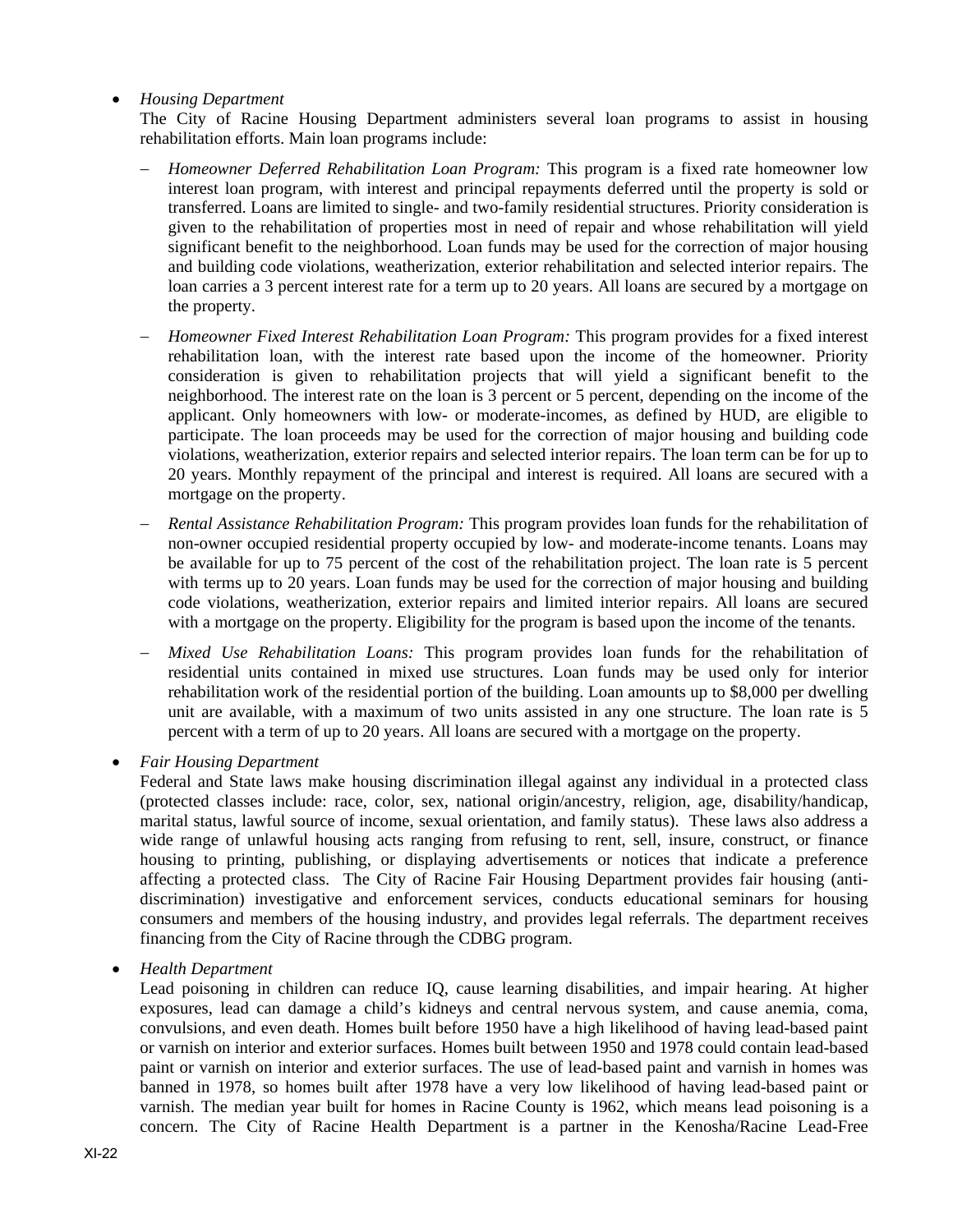Communities Partnership Program, which aims to provide lead education, home lead abatement services, and lead-safe contractor training. The home lead abatement program assists families and individuals that meet income requirements, with priority going to households with children under the age of six, pregnant women, and residential-based daycare facilities. The program includes a risk assessment to identify lead hazards and lead removal.

### *Community Housing Development Organizations (CHDO)*

#### *Neighborhood Housing Services of Southeastern Wisconsin, Inc. (NHS): http://www.nhswi.org*

Since its incorporation in 1982, Neighborhood Housing Services of Southeastern Wisconsin, Inc. (NHS) has worked to renew pride, restore confidence, promote reinvestment, and revitalize targeted neighborhoods through the efforts of local residents acting in concert with financial institutions, corporate enterprise and the business community, foundations and local governments. To this end, NHS focuses on increasing home ownership and improving affordable housing stock in a way that will enhance neighborhoods' long-term viability. NHS programs for potential homeowners include one-on-one pre-purchase counseling, homebuyer workshops and post-purchase counseling.

## *Racine Housing and Neighborhood Partnership (RHNP)*

The Racine Housing and Neighborhood Partnership (RHNP) is a targeted effort to revitalize central-city housing in Racine. Started in January 1998, the RHNP offers programs designed to increase the rate of owner-occupancy, provide new home ownership opportunities, improve the housing stock and raise property values. Specifically, the RHNP offers counseling and training for new homeowners; down payment assistance; purchase and rehabilitation of existing homes and construction of new homes for sale to owner-occupants; and loans to help existing homeowners and investor-owners rehabilitate their properties, including forgivable loans for owner-occupants.

## *Other Non-Profit Housing Developers*

# *Racine Habitat for Humanity: http://racinehabitat.org*

Habitat for Humanity (HFH) builds and renovates homes with the help of future homeowners through donations of money, materials, and volunteer labor, and then sells the homes to the partner families at no profit. Located in the City of Racine, the Racine Chapter of HFH collaborates with the City, Racine County and the Housing Authority of Racine County to construct and rehabilitate housing units, most of which are located in low-income, high-minority areas of the City.

#### *Supportive Services*

Supportive service organizations provide services to individuals to enhance their ability to become self-sufficient or to prevent homelessness. The organizations below are part of the collaborative effort in Racine County, Continuum of Care (CoC), which strives to prevent homelessness and help individuals to maintain and secure permanent affordable housing.

#### *Racine/Kenosha Community Action Agency: http://www.rkcaa.org*

The Racine/Kenosha Community Action Agency (RKCAA) is a HUD-certified counseling agency that provides a range of housing assistance services to homeless persons or those at risk of becoming homeless in Racine County. Some of RKCAA's housing-related services include providing households with rent, escrow or mortgage assistance, energy assistance, weatherization, lead removal, and advocacy to connect people to housing resources, health care providers and public benefit programs to which they are entitled. In addition, the organization provides hands-on assistance in searching for housing, negotiating with landlords or mortgage companies, and arranging for additional support based on a case-by-case assessment.

#### *Housing Resources, Inc. (HRI): http://www.hri-wi.org/index.html*

Housing Resources, Inc. provides home buyer counseling to persons purchasing homes, as well as home owner counseling to sustain homeownership.

### *Center for Veterans Issues (CVI): http://www.cvivet.org/housing.htm*

CVI offers programs and services to veterans, including day services; education, training and employment services; drug and alcohol counseling; mental health services; food and nutritional programs; outreach to the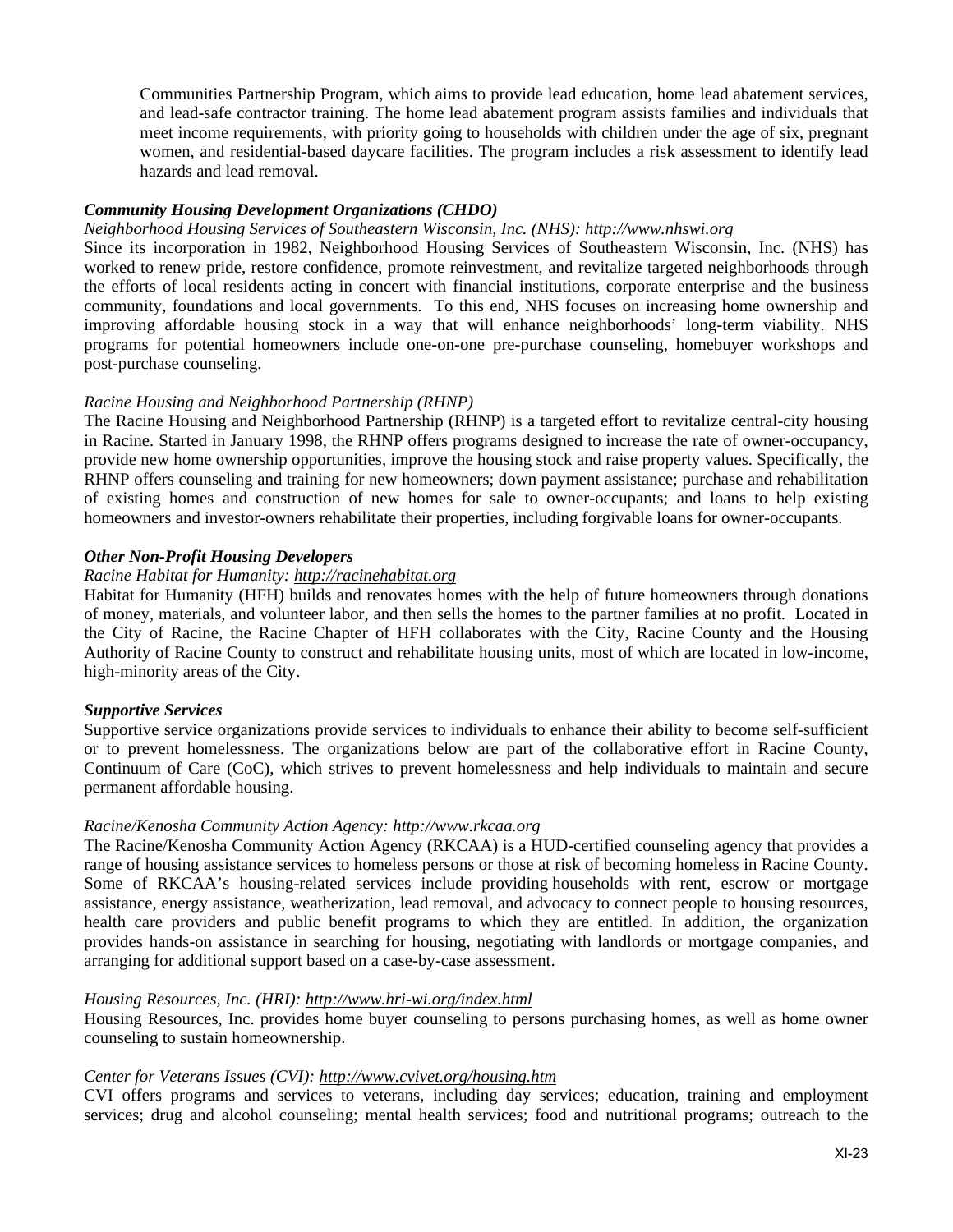community; motivational and self-esteem groups; money management and budgeting; and permanent housing referrals. Without a safe environment with supportive housing and services, many veterans could not break the cycle of homelessness and move on to jobs and permanent housing. Services provided by CVI are available to both male and female veterans.

### *Legal Action of Wisconsin: http://www.badgerlaw.net/Home/PublicWeb/LAW/localofficeRacine*

Legal Action of Wisconsin, Inc. works to prevent homelessness and to preserve and expand the availability of affordable housing through legal advocacy and by building community collaborations. Legal Action considers cases for representation that impact the ability to secure and maintain safe and affordable housing, such as:

- Eviction defense
- Foreclosure defense
- Administrative hearings relating to public and subsidized housing
- Housing conditions and habitability
- Access to affordable housing

# *Wisconsin Home Energy Assistance Program: http://www.homeenergyplus.wi.gov*

The Energy Services Bureau oversees Wisconsin's Home Energy Assistance Program. This includes the Federally funded Low Income Home Energy Assistance Program (LIHEAP), the Wisconsin Weatherization Assistance Program (WisWAP), Lead Hazard Reduction Program, and other related programs. Households with income at or below 150 percent of the Federal poverty level may be eligible for assistance. Many households with income from farms, offices, factories, and other work places receive LIHEAP assistance. In Racine County, the Racine/Kenosha Community Action Agency administers these energy assistance programs.

### *Wisconsin Historic Home Owner's Tax Credit: http://www.wisconsinhistory.org*

A 25 percent Wisconsin investment tax credit is available for people who rehabilitate historic non-incomeproducing, personal residences, and who apply for and receive project approval before beginning physical work on their projects. For more information contact the Wisconsin Historical Society.

#### *Tomorrow's Home Foundation: http://www.tomorrowshomefoundation.org*

A non-profit organization started by the Wisconsin Manufactured Housing Association in 2000, Tomorrow's Home Foundation created a method and mode for disposing of old, uninhabitable mobile homes that were blighting the countryside. It also assists disabled persons in the purchase of a manufactured or modular home via a down-payment assistance grant, and provides emergency assistance grants designed to provide critical repairs so that individuals and families can stay in their manufactured or mobile home. The grant program, called the Helping Hand Assistance Program, is a forgivable loan program designed to assist low-income homeowners that need critical mobile home repairs. Critical home repairs are defined as those that are essential to remain in the home, and do not include items deemed to be cosmetic in nature. In order to be eligible, the homeowner must have owned the home for over 12 months, and the household income must be at or below 50 percent of the County median income. The maximum funding is \$1,500, and the applicant must provide at least 10 percent of the project cost.

# *Homeless Assistance Coalition of Racine (HAC):*

The Homeless Assistance Coalition of Racine was formed in 1996 as a collaborative community-based effort to coordinate services, share information, increase funding, and to eliminate duplication and gaps in services for homeless individuals and families. The coalition consists of over 30 agencies and organizations, and members meet every month to discuss programmatic and administrative issues and to decide upon coordinating strategies. HAC goals are focused in the areas of: prevention, community needs assessment, coordination of resources, emergency shelter, transitional housing, permanent housing, support services, and outreach, intake and assessment. HAC coordinates the activities of the Continuum of Care (CoC) in Racine County.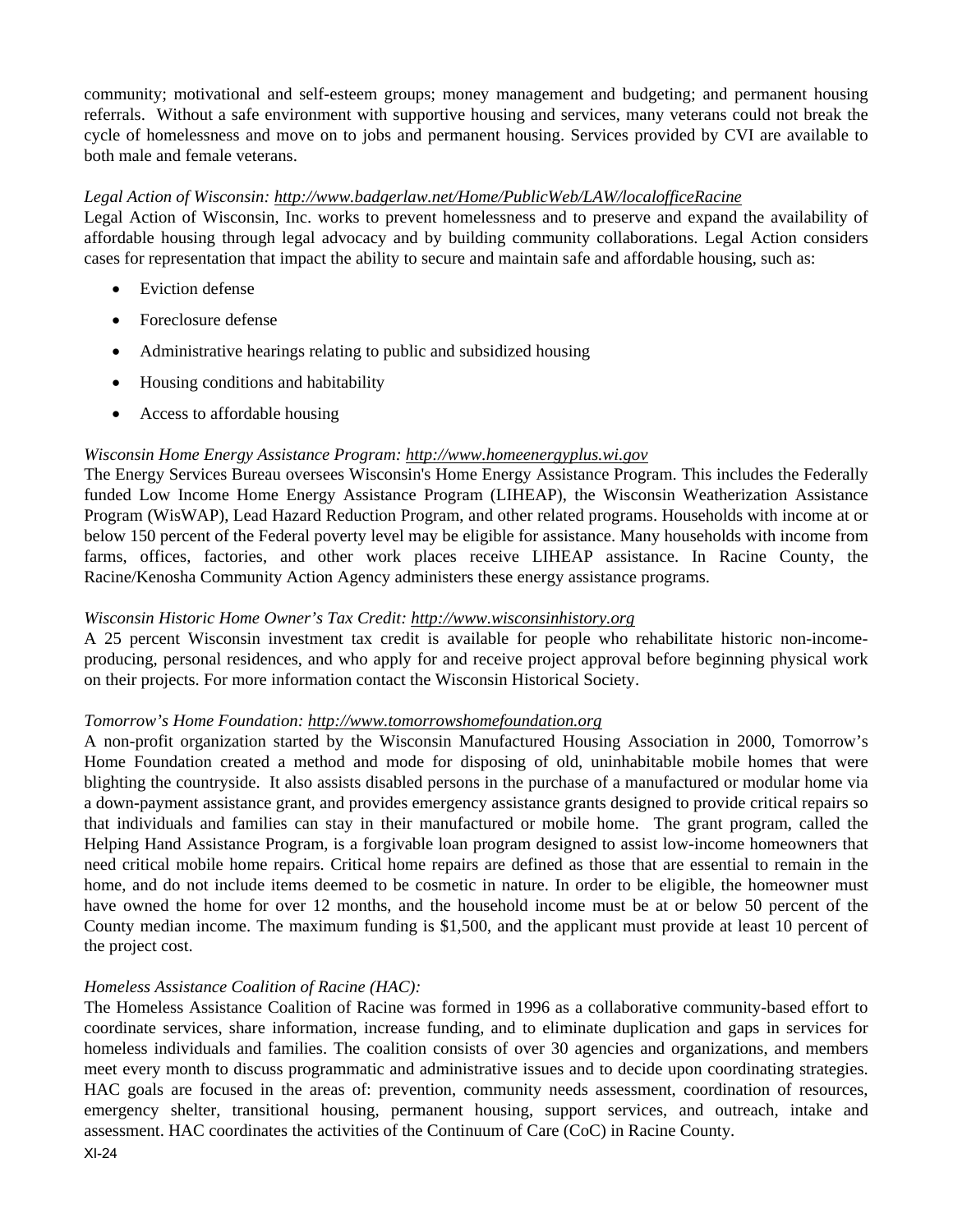## *Racine Vocational Ministry (RVM): www.rnvracine.org*

Racine Vocational Ministry is a faith-based social service agency. One of its programs assists homeless persons to develop employment skills and access employment.

## *SAFE Start*

SAFE Start is part of the Women's Resource Center, and provides services to young, single mothers and their children who are homeless survivors of domestic violence.

### *Society's Assets, Inc.: http://www.sai-inc.org*

Society's Assets, Inc. is an Independent Living Center, providing comprehensive services to assist seniors and people of all ages with disabilities to live independently. Some of these services include: information and referral, advocacy, peer support, independent living skills, nursing home transition, case management, representative payee, personal care, home care, adaptive equipment demonstration and try-out, and disability resources. Also provided are home modifications assessments; personal safety assessments; and project consultation for accessibility, funding resources, and loan programs.

#### *Transitional Support Services (TSS)*

TSS is a collaboration of Family Service of Racine and Focus on Community and provides mental health and AODA services to homeless persons in Racine County.

#### **"Green" Development Related Programs**

# *Energy Star Qualified Homes: www.energystar.gov*

Homes that earn the ENERGY STAR must meet guidelines for energy efficiency set by the U.S. Environmental Protection Agency. ENERGY STAR qualified homes are at least 15 percent more energy efficient than homes built to the 2004 International Residential Code (IRC) and include additional energy-saving features that typically make them 20 to 30 percent more efficient than standard homes. ENERGY STAR qualified homes can include a variety of energy-efficient features, such as effective insulation, high performance windows, tight construction and ducts, efficient heating and cooling equipment, and ENERGY STAR qualified lighting, water heaters, and appliances. Through ENERGY STAR's vast array of products and incentives, builders and other home industry professionals can differentiate themselves in the market. New homes that qualify as ENERGY STAR provide greater comfort and durability for home buyers as well as savings in utility costs.

#### *Focus on Energy-Energy Star Mortgages: www.focusonenergy.com*

Through the Focus on Energy program and participating lenders, Energy Star Mortgages are available to those who purchase a Wisconsin Energy Star home. Benefits include reduced closing costs and qualifying for a slightly higher mortgage due to increased energy savings.

#### *Green Built Home: www.greenbuiltime.org*

Green Built Home is a national award winning green building initiative that reviews and certifies new homes and remodeling projects that meet sustainable building and energy standards. The program was founded in 1999 by Wisconsin Environmental Initiative (WEI) in partnership with the Madison Area Builders Association and is implemented in cooperation with other participating builders associations and leading utilities and organizations that promote green building and energy efficiency. Green Built Home is administered throughout Wisconsin and is the only such program in the upper Midwest. Green Built Home provides neutral third party certification of green building practices that meet environmental, health, and energy standards. Support for Green Built Home comes from builder enrollment and home registration fees as well as organizations that promote green building and energy efficiency for Wisconsin.

### *LEED Program: www.usgbc.org*

The Leadership in Energy and Environmental Design (LEED) Green Building Rating System™, created by the U.S. Green Building Council (USGBC), is a nationally recognized benchmark or standard for the design, construction, and operation of high performance green buildings. LEED gives building owners and operators the tools they need to have an immediate and measurable impact on their buildings' performance. LEED promotes a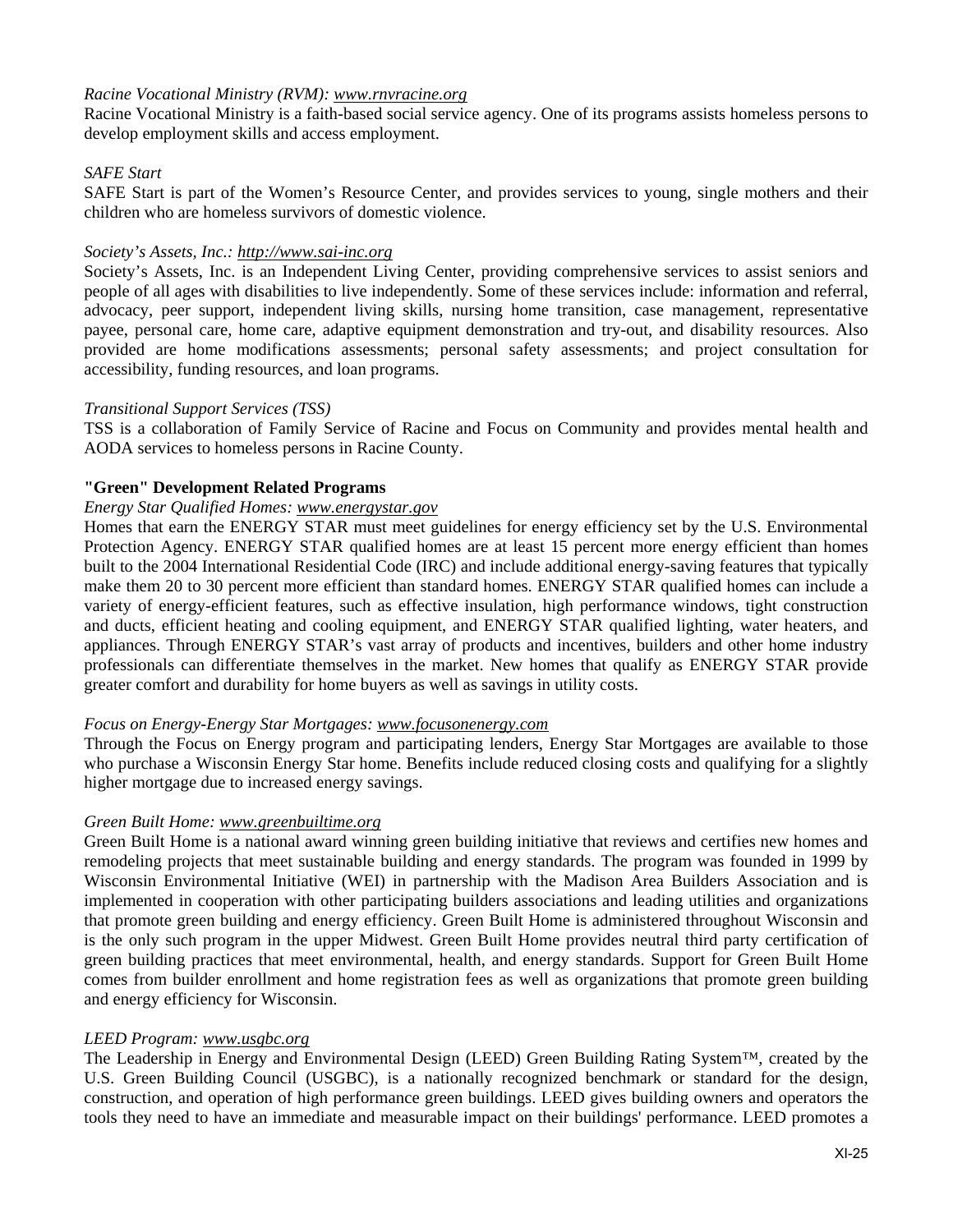whole-building approach to sustainability by recognizing performance in five key areas of human and environmental health: sustainable site development, water savings, energy efficiency, materials selection, and indoor environmental quality. In particular, more information is available about LEED for New Construction and Existing Buildings, LEED for Homes and Homes Initiative for Affordable Housing, and LEED for Neighborhood Development.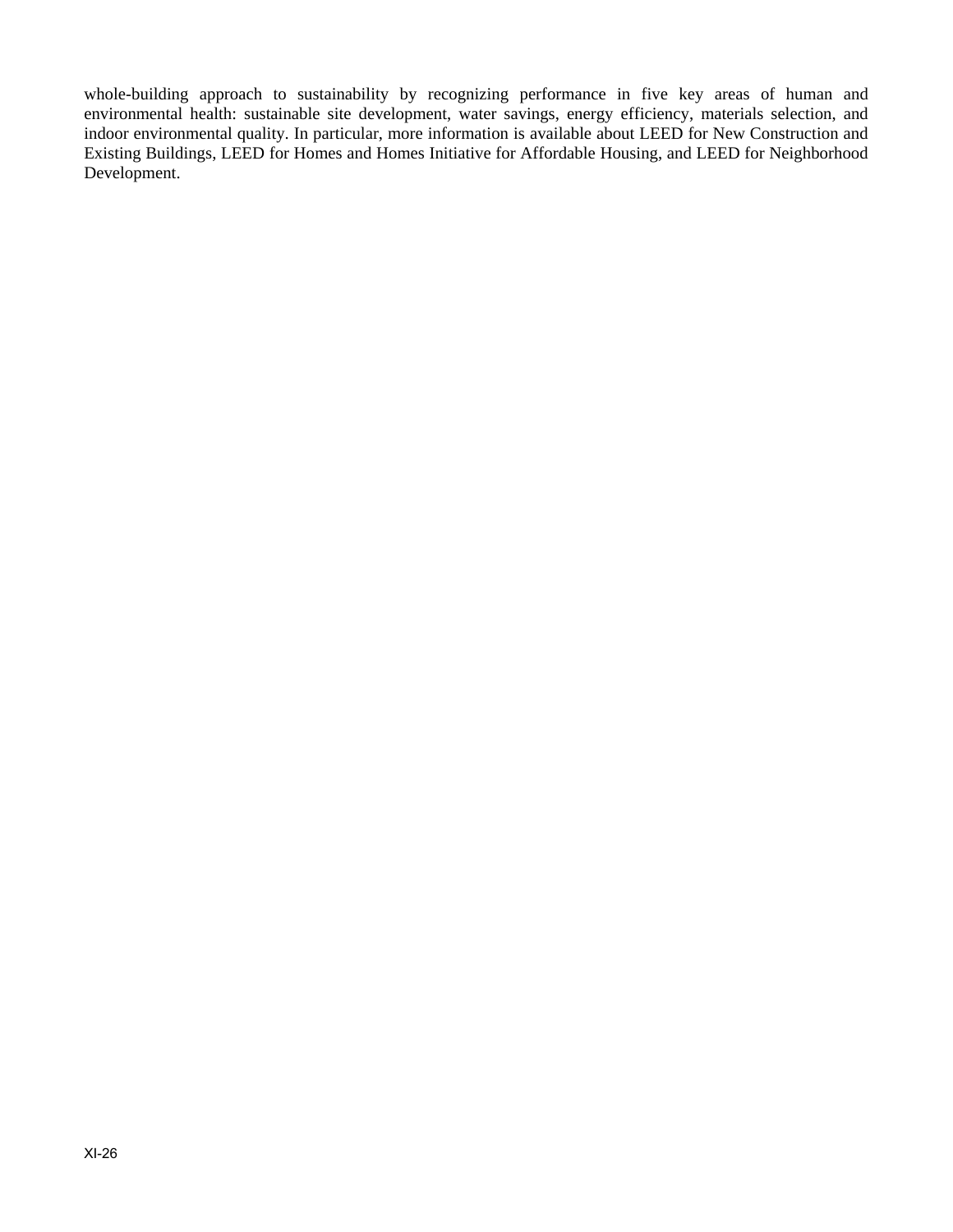

**Figure XI-1**

*Source: U.S. Bureau of the Census, Wisconsin Department of Administration, and SEWRPC.*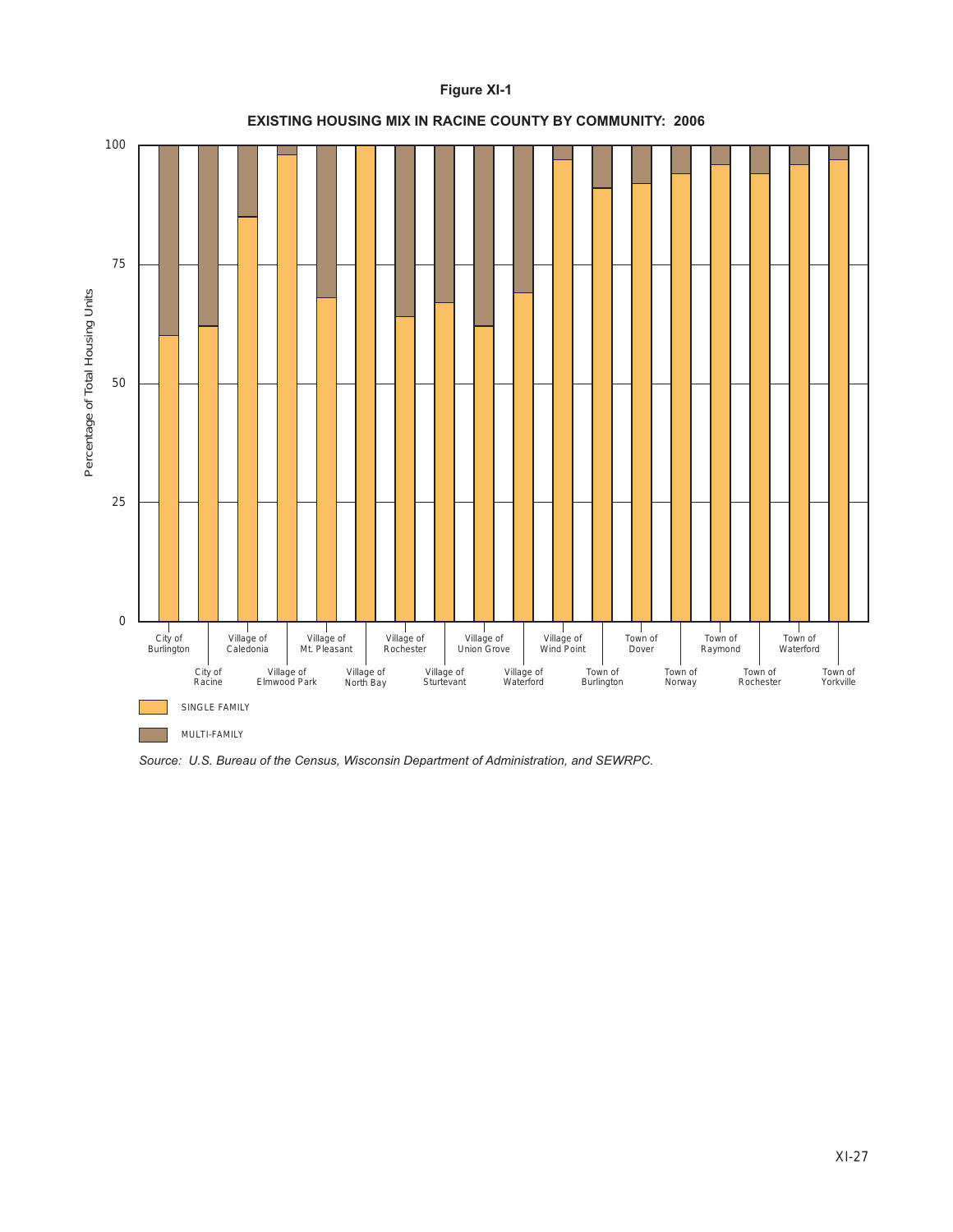#### **RACINE COUNTY HOUSING ISSUES IDENTIFIED BY THE HOUSING WORK GROUP: 2008**

| <b>Housing-Related Topics</b>                   | Housing-Related Issues                                                                                                                                                                                                                                                                                                                                                                                                                 |
|-------------------------------------------------|----------------------------------------------------------------------------------------------------------------------------------------------------------------------------------------------------------------------------------------------------------------------------------------------------------------------------------------------------------------------------------------------------------------------------------------|
| Urban Development<br>Patterns                   | There is a need for housing to be located in areas accessible and convenient to workplaces, transportation<br>facilities, shopping, schools, parks, and other community facilities—preferably with a minimum amount of<br>travel needed.                                                                                                                                                                                               |
|                                                 | Maintaining and expanding economic development opportunities in a community is essential to providing an<br>adequate supply of housing because the demand for homes typically follows job growth.                                                                                                                                                                                                                                      |
|                                                 | There is a desire for mixed-use developments that would promote more compact and convenient settlement<br>patterns, as well as enhance neighborhood character, vitality, and livability. A key challenge to meeting the<br>desire of mixed-use developments, however, is posed by existing land use regulations, which do not always<br>accommodate a mixture of housing types, designs, and price ranges within a single development. |
|                                                 | There is an appeal to continue building single-family residential subdivisions in rural, suburban, and low-density<br>residential areas. However, low-density residential developments that rely on private onsite wastewater<br>treatment systems (POWTS) can impact a housing unit's resale value and homeowner's insurance costs.                                                                                                   |
|                                                 | Building houses with available water and sewer infrastructure can enable higher density and lower<br>environmental, transportation, and essential services costs.                                                                                                                                                                                                                                                                      |
|                                                 | The relationship between land use and transportation should continue to expand the interconnectivity of<br>housing developments and transportation networks within and between Racine County communities,<br>especially by providing trails for pedestrians and bicycling.                                                                                                                                                             |
| Sustainable<br>Development                      | The sustainability of residential developments in Racine County has increased with the utilization of<br>conservation design subdivisions, with houses clustered together and a high percentage of the land retained<br>as open space.                                                                                                                                                                                                 |
|                                                 | From a developer and homebuilder perspective, preserving open space and/or creating small pocket parks are<br>recognized as an important amenity and enhancing environmental sustainability and community sociability.                                                                                                                                                                                                                 |
|                                                 | Creating/sustaining quality housing and "green" neighborhood development includes incorporating energy<br>efficiency measures into individual homes, attached townhomes and condominiums, and small- and large-<br>scale rental properties.                                                                                                                                                                                            |
|                                                 | Developers of large-scale planned unit developments (PUDs) and/or master planned communities are also<br>assessing the benefits of integrating sustainable water preservation design practices on a voluntary basis into<br>residential subdivisions and mixed-use housing developments.                                                                                                                                               |
| Costs of Building<br>Housing                    | Land use controls may limit where housing can be built or substantially limit the density of development,<br>increasing land and development costs.                                                                                                                                                                                                                                                                                    |
|                                                 | Developable land costs in Racine County have been increasing.                                                                                                                                                                                                                                                                                                                                                                          |
|                                                 | Review of development plans to ensure compliance with land use controls can also contribute to high costs,<br>especially if they involve fees and significant waiting periods, or involve inefficient processes.                                                                                                                                                                                                                       |
|                                                 | Maximizing home energy efficiency can also increase construction costs and housing prices, even though<br>operating costs are reduced.                                                                                                                                                                                                                                                                                                 |
|                                                 | Impact fees for new development, imposed by communities, may not always be warranted and impose<br>unnecessary costs.                                                                                                                                                                                                                                                                                                                  |
|                                                 | All of the factors listed above in this category may restrict the supply of "affordable" or workforce housing<br>opportunities, leading to a gap between what people want for housing and what is provided by the market.                                                                                                                                                                                                              |
|                                                 | Local government officials do not always take into account the increased cost of services when development is<br>spread out or scattered, as well as the immediate and long term impacts (e.g. traffic congestion) of large<br>developments on the infrastructure of their communities.                                                                                                                                                |
| Housing Choices                                 | There is concern that County citizens at various stages of life, and with various levels of income, may not be<br>able to find a safe and affordable place to live.                                                                                                                                                                                                                                                                    |
|                                                 | The market provision of residences suitable for young singles, families with children, single-parent families,<br>older singles, empty nesters, dependent elderly, and special needs segments of the population may be<br>hindered by a lack of vision and awareness by local governments.                                                                                                                                             |
|                                                 | Not all local government land use plans, regulations, and development review processes are accommodating<br>with regard to the development of multi-family housing units.                                                                                                                                                                                                                                                              |
| Mismatch Between<br>Housing Costs and<br>Income | To counteract the housing cost burden situation, it may be necessary for communities to provide additional<br>incentives for builders and developers to help reduce housing costs for buyers and renters, including<br>partnerships with the private sector to reduce costs.                                                                                                                                                           |
|                                                 | There is a high cost burden for the lowest income individuals, including many people in the local workforce.                                                                                                                                                                                                                                                                                                                           |
|                                                 | To avoid concentrations of low-cost housing in certain neighborhoods or communities, local governments<br>should become aware of the incomes and types of jobs held by residents, particularly if the community is<br>attracting jobs. Thus, it may then be necessary to re-evaluate the mix of housing types needed to support the<br>local workforce.                                                                                |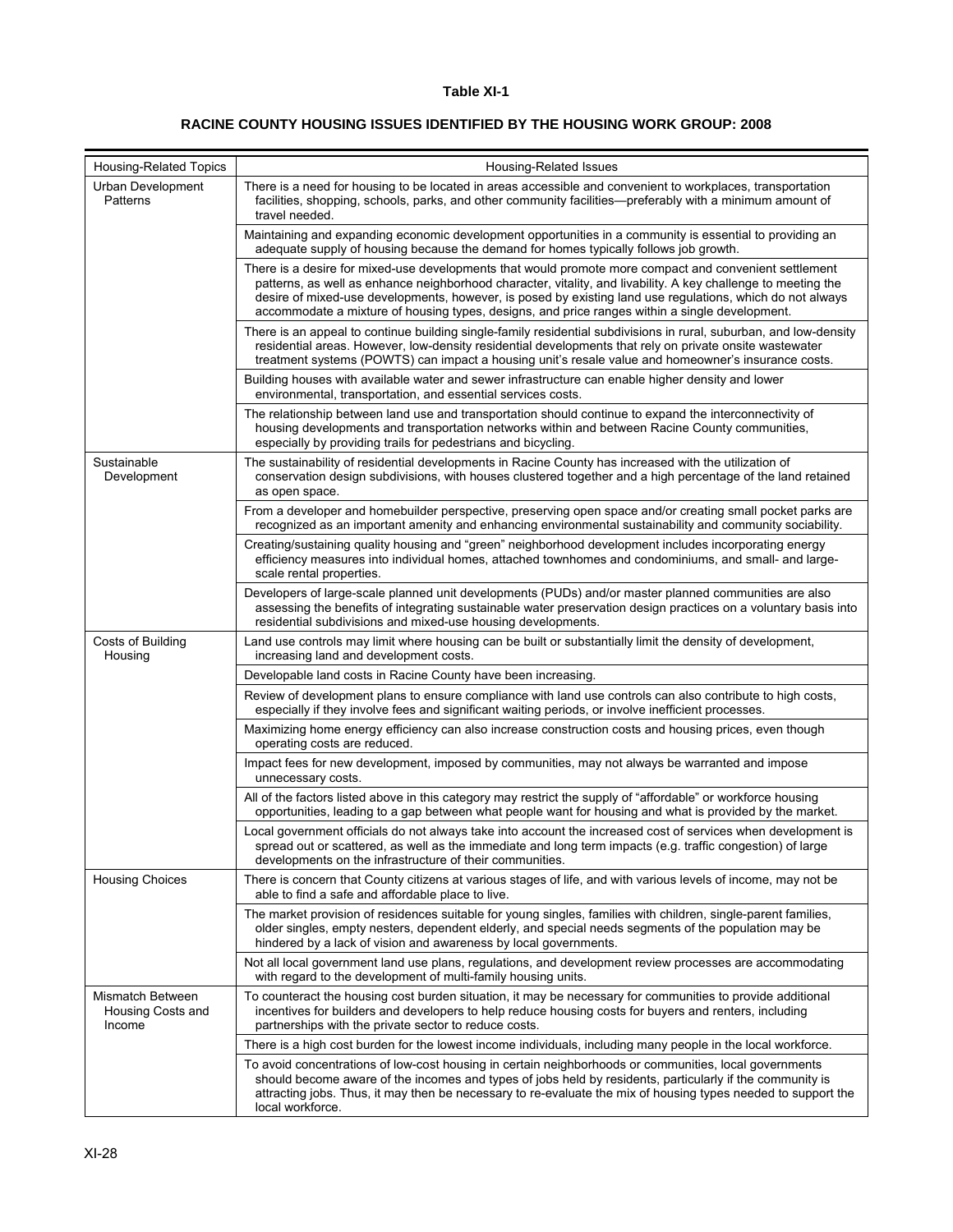| <b>Housing-Related Topics</b>           | Housing-Related Issues                                                                                                                                                                                                                                                                                                           |
|-----------------------------------------|----------------------------------------------------------------------------------------------------------------------------------------------------------------------------------------------------------------------------------------------------------------------------------------------------------------------------------|
| Housing Needs of an<br>Aging Population | There are concerns about providing an adequate supply of senior housing and assisted living units for persons<br>who want to remain in their community. These concerns are related in part to the aging of the baby boom<br>generation through the year 2035 that will increase the number and proportion of elderly population. |
|                                         | Low-cost housing options for older adults, such as adding accessory units for a parent or elderly relative, can<br>help keep families together and perhaps even enable grandparents to provide help with child care for younger<br>families.                                                                                     |
|                                         | "Aging in place" relates to the strong desire by aging residents that want to continue living in the same<br>community and/or home.                                                                                                                                                                                              |
| Infill and Rehabilitation               | Challenges include preservation of standard housing, rehabilitation of substandard housing, retrofitting older<br>houses to become more energy efficient, and demolition and replacement of dilapidated housing.                                                                                                                 |
|                                         | There is an issue of conversion or adaptive reuse of former commercial or manufacturing sites, which have<br>outlived their original uses, and might be more appropriately used for loft-style and live/work housing units.                                                                                                      |
|                                         | Infill development could increase housing within or near employment centers, thereby reducing vehicle miles<br>traveled, lessening congestion, and reducing overall costs of infrastructure and off-site improvements.                                                                                                           |
|                                         | Communities need to better understand the context of the current real estate market, social and services<br>needs, and historic preservation opportunities to help shape infill and rehabilitation development strategies<br>and decisions.                                                                                      |
| Policy- and Program-<br>Related         | There is an increasing need for communities to implement educational programs along with providing financial<br>incentives through Federal tax credits to help landlords and other housing organizations to implement them.                                                                                                      |
|                                         | Affordable housing could be better achieved through partnerships among housing authorities, nonprofit<br>organizations, and landlords.                                                                                                                                                                                           |
|                                         | Well-designed, safe, and quality housing choices enhance the vitality and livability of healthy communities.                                                                                                                                                                                                                     |
|                                         | Housing standards should be enforced to ensure County residents have decent, safe, and sanitary living<br>conditions.                                                                                                                                                                                                            |
|                                         | There should be policies that address the unequal distribution and concentration of subsidized rental housing<br>(e.g. Section 8 or Section 42) or multi-family housing in particular neighborhoods of the City of Racine<br>compared to the rest of the County.                                                                 |
|                                         | Since there is little competition for subsidized housing (e.g. Section 8), subsidized housing may be of<br>substandard condition.                                                                                                                                                                                                |
|                                         | Since renters can have very few options of what to rent, landlords can provide housing units that meet only the<br>minimum standards.                                                                                                                                                                                            |
|                                         | Protect the rights of all property owners to maintain the value and use of their property.                                                                                                                                                                                                                                       |
|                                         | Track the impact of home foreclosures on general housing trends, lending and mortgage practices, and effects<br>on the working-class.                                                                                                                                                                                            |
|                                         | To help promote the practice of environmental sustainability in land development and housing design within<br>communities, incentives should be provided such as providing density bonuses and flexible zoning.<br>streamlining the approval process, and reduction or waiving of impact fees/permits.                           |
|                                         | Promote transit-oriented development with respect to the Kenosha-Racine-Milwaukee commuter rail corridor.                                                                                                                                                                                                                        |
|                                         | Communities should assess residents' income and number of jobs in order to adjust their housing regulations<br>accordingly.                                                                                                                                                                                                      |
|                                         | Zoning ordinances need to allow more innovative approaches for addressing infill development on small lots or<br>in areas of existing residential development.                                                                                                                                                                   |
|                                         | Encourage use of infill parcels for homes and ensure that development is compatible with the surrounding<br>neighborhoods.                                                                                                                                                                                                       |
|                                         | Create an incentive program for (higher) housing density bonuses for encouraging open space preservation on<br>a case-by-case basis.                                                                                                                                                                                             |
|                                         | Create an incentive program to promote development of smaller lots and home sizes.                                                                                                                                                                                                                                               |
|                                         | Community officials should update zoning review procedures related to development applications.                                                                                                                                                                                                                                  |
|                                         | There should be a consistent and uniform approach to development approvals throughout the Region to help<br>the Region's competitive advantage.                                                                                                                                                                                  |
|                                         | The local planning staff in communities should review local ordinances to ensure that a community's regulations<br>match common statewide standards.                                                                                                                                                                             |
|                                         | Communities should involve all stakeholders in development decisions.                                                                                                                                                                                                                                                            |

*Source: SEWRPC.*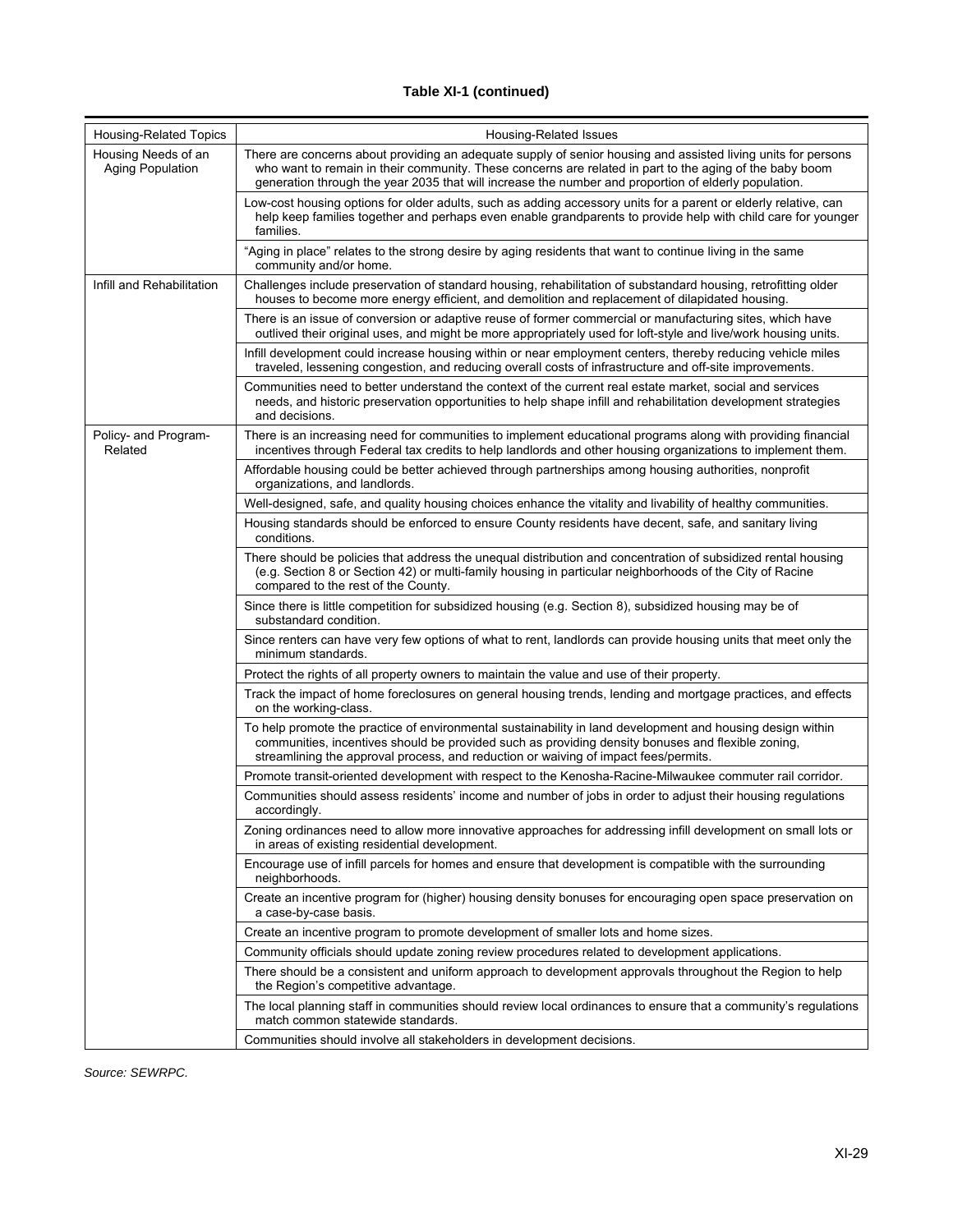#### **MONTHLY COSTS FOR HOMES AND INCOME REQUIRED FOR HOUSEHOLDS TO OCCUPY THEM IN RACINE COUNTY: 2006**

|             | 5 Percent<br>Down | Amount    | <b>Monthly PMI</b>   | Monthly<br>Principal and | Monthly<br>Property | Monthly<br>Property    | Monthly |
|-------------|-------------------|-----------|----------------------|--------------------------|---------------------|------------------------|---------|
| Sales Price | Payment           | Financed  | Premium <sup>a</sup> | Interest <sup>b</sup>    | Taxes <sup>c</sup>  | Insurance <sup>d</sup> | Costs   |
| \$100,000   | \$5,000           | \$95,000  | \$51                 | \$554                    | \$167               | \$14                   | \$786   |
| \$125,000   | \$6,250           | \$118,750 | \$64                 | \$693                    | \$208               | \$18                   | \$983   |
| \$150,000   | \$7,500           | \$142,500 | \$77                 | \$832                    | \$250               | \$21                   | \$1,180 |
| \$155,000   | \$7,750           | \$147,250 | \$80                 | \$859                    | \$258               | \$22                   | \$1,219 |
| \$167.900   | \$8,395           | \$159,505 | \$86                 | \$931                    | \$280               | \$24                   | \$1,321 |
| \$175,000   | \$8,750           | \$166,250 | \$90                 | \$970                    | \$292               | \$25                   | \$1,377 |
| \$200,000   | \$10,000          | \$190,000 | \$103                | \$1,109                  | \$333               | \$28                   | \$1,573 |
| \$225,000   | \$11,250          | \$213,750 | \$116                | \$1,247                  | \$375               | \$32                   | \$1,770 |
| \$250,000   | \$12,500          | \$237,500 | \$129                | \$1,386                  | \$417               | \$35                   | \$1,967 |
| \$275,000   | \$13,750          | \$261,250 | \$142                | \$1,525                  | \$458               | \$39                   | \$2,164 |
| \$300,000   | \$15,000          | \$285,000 | \$154                | \$1,663                  | \$500               | \$43                   | \$2,360 |
| \$325,000   | \$16,250          | \$308,750 | \$167                | \$1,802                  | \$542               | \$46                   | \$2,557 |
| \$350,000   | \$17,500          | \$332,500 | \$180                | \$1,940                  | \$583               | \$50                   | \$2,753 |

|             | Annual Income Required if Housing Costs Are:  |                                            |                                               |                                               |  |  |  |
|-------------|-----------------------------------------------|--------------------------------------------|-----------------------------------------------|-----------------------------------------------|--|--|--|
| Sales Price | 22 Percent of<br>Gross<br>Income <sup>e</sup> | 28 Percent of<br>Gross Income <sup>r</sup> | 30 Percent of<br>Gross<br>Income <sup>9</sup> | 33 Percent of<br>Gross<br>Income <sup>h</sup> |  |  |  |
| \$100,000   | \$42,873                                      | \$33,686                                   | \$31,440                                      | \$28,582                                      |  |  |  |
| \$125,000   | \$53,618                                      | \$42,129                                   | \$39,320                                      | \$35,745                                      |  |  |  |
| \$150,000   | \$64,364                                      | \$50,571                                   | \$47,200                                      | \$42,909                                      |  |  |  |
| \$155,000   | \$66,491                                      | \$52,243                                   | \$48,760                                      | \$44,327                                      |  |  |  |
| \$167,900   | \$72,055                                      | \$56,614                                   | \$52,840                                      | \$48,036                                      |  |  |  |
| \$175,000   | \$75,109                                      | \$59,014                                   | \$55,080                                      | \$50,073                                      |  |  |  |
| \$200,000   | \$85,800                                      | \$67,414                                   | \$62,920                                      | \$57,200                                      |  |  |  |
| \$225,000   | \$96,545                                      | \$75,857                                   | \$70,800                                      | \$64,364                                      |  |  |  |
| \$250,000   | \$107,291                                     | \$84,300                                   | \$78,680                                      | \$71,527                                      |  |  |  |
| \$275,000   | \$118,036                                     | \$92,743                                   | \$86,560                                      | \$78,691                                      |  |  |  |
| \$300,000   | \$128,727                                     | \$101,143                                  | \$94,400                                      | \$85,818                                      |  |  |  |
| \$325,000   | \$139,473                                     | \$109,586                                  | \$102,280                                     | \$92,982                                      |  |  |  |
| \$350,000   | \$150,164                                     | \$117,986                                  | \$110,120                                     | \$100,109                                     |  |  |  |

NOTE: The information presented in this table does not include closing costs, which typically amount to several thousand dollars at the time a real estate transaction is completed.

<sup>a</sup> Private mortgage insurance (PMI). This type of insurance is very often required by the lender for mortgages with a loan-to-value ratio exceeding *80 percent, or in other words, purchased with less than a 20 percent down payment. The PMI premium in this example is based upon current industry practice for a mortgage with a 95 percent loan-to-value ratio.* 

b *This is the monthly mortgage payment, exclusive of any additional amounts such as those for property tax escrow accounts. It is based upon an annual interest rate of 5.75 percent.* 

<sup>c</sup> Property taxes were calculated based upon a rate of 2 percent of value per year.

<sup>d</sup> Property insurance costs were calculated based upon a rate of 0.17 percent of value per year.

e A*ccording to information tabulated from the 2000 U.S. Census, residents of Racine County and the Region spent 22 percent of their gross income on housing costs in 2000.* 

f *Standard of 28 to 29 percent of gross household income allocated to housing costs is a long-term and widely-practiced standard in mortgage lending, including conventional mortgages and the Federally insured (guaranteed) mortgages.* 

<sup>9</sup> For several decades, HUD has considered housing units to be "affordable" if no more than 30 percent of gross household income is allocated *to housing costs.* 

<sup>h</sup> Some lenders and local first-time buyer housing initiatives use 33 percent of gross income for housing costs as a standard for determining *whether or not a housing unit is "affordable" to certain buyers.* 

<sup>i</sup> Average sale price of a home in Racine County in 2006 according to data compiled by the Wisconsin Realtors Association.

j *Median value of owner-occupied housing units in Racine County in 2006 as estimated by the U.S. Census Bureau. Source: SEWRPC.*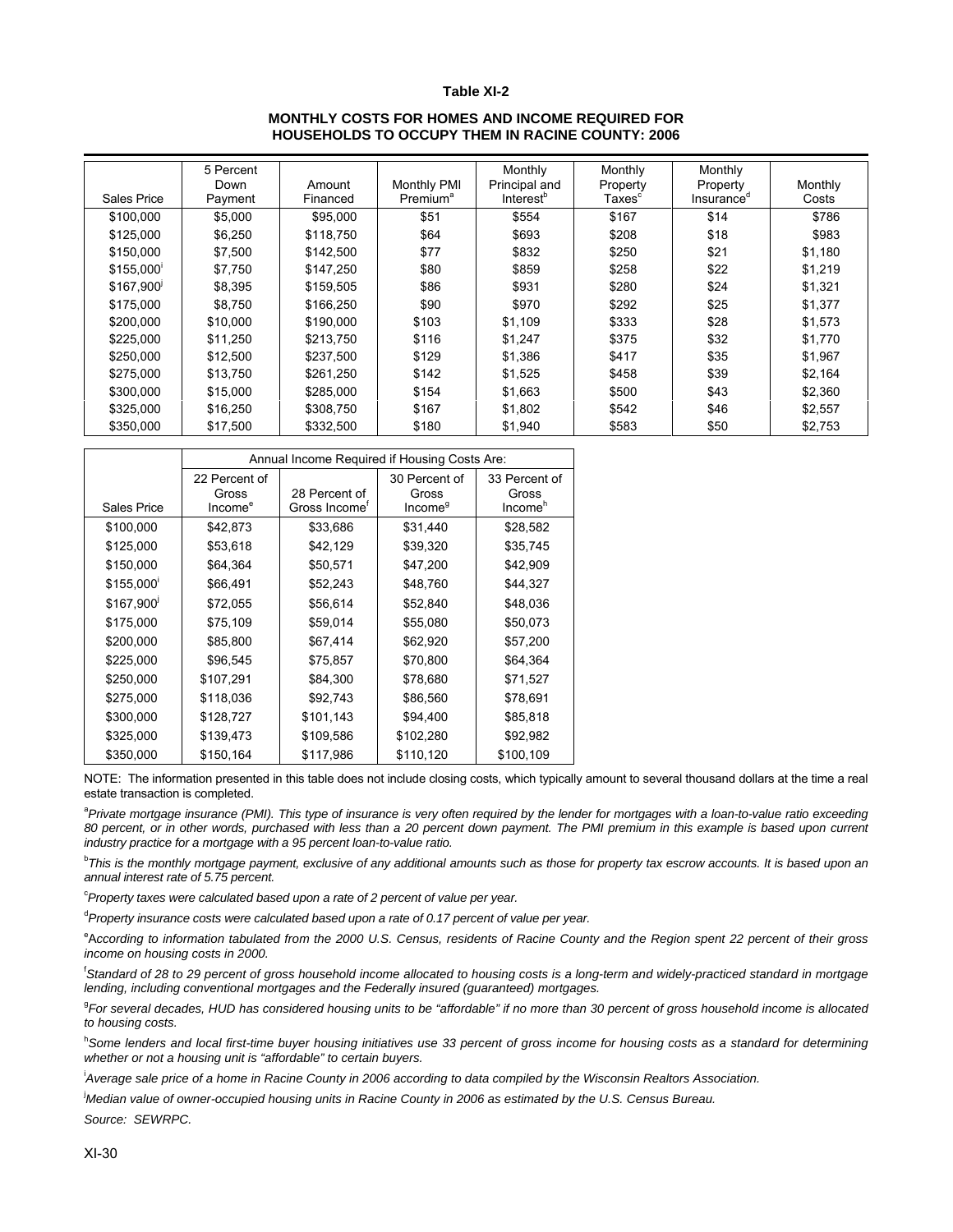#### **MONTHLY RENTS AND INCOME REQUIRED FOR HOUSEHOLDS TO OCCUPY RENTAL HOUSING UNITS IN RACINE COUNTY: 2006**

|                           | Annual Income Required if Housing Costs Are: |                                            |                                            |                                            |                                            |                                            |  |  |
|---------------------------|----------------------------------------------|--------------------------------------------|--------------------------------------------|--------------------------------------------|--------------------------------------------|--------------------------------------------|--|--|
| Monthly Rent <sup>a</sup> | 22 Percent of<br>Gross Income <sup>b</sup>   | 28 Percent of<br>Gross Income <sup>c</sup> | 30 Percent of<br>Gross Income <sup>d</sup> | 33 Percent of<br>Gross Income <sup>e</sup> | 40 Percent of<br>Gross Income <sup>f</sup> | 50 Percent of<br>Gross Income <sup>f</sup> |  |  |
| \$300                     | \$16,364                                     | \$12,857                                   | \$12,000                                   | \$10,909                                   | \$9,000                                    | \$7,200                                    |  |  |
| \$350                     | \$19,091                                     | \$15,000                                   | \$14,000                                   | \$12,727                                   | \$10,500                                   | \$8,400                                    |  |  |
| \$400                     | \$21,818                                     | \$17,143                                   | \$16,000                                   | \$14,545                                   | \$12,000                                   | \$9,600                                    |  |  |
| \$450                     | \$24,545                                     | \$19,286                                   | \$18,000                                   | \$16,364                                   | \$13,500                                   | \$10,800                                   |  |  |
| \$500                     | \$27,273                                     | \$21,429                                   | \$20,000                                   | \$18,182                                   | \$15,000                                   | \$12,000                                   |  |  |
| \$550                     | \$30,000                                     | \$23,571                                   | \$22,000                                   | \$20,000                                   | \$16,500                                   | \$13,200                                   |  |  |
| \$554 <sup>9</sup>        | \$30,218                                     | \$23,743                                   | \$22,160                                   | \$20,145                                   | \$16,620                                   | \$13,296                                   |  |  |
| \$600                     | \$32,727                                     | \$25,714                                   | \$24,000                                   | \$21,818                                   | \$18,000                                   | \$14,400                                   |  |  |
| \$637 <sup>h</sup>        | \$34,745                                     | \$27,300                                   | \$25,480                                   | \$23,164                                   | \$19,110                                   | \$15,288                                   |  |  |
| \$650                     | \$35,455                                     | \$27,857                                   | \$26,000                                   | \$23,636                                   | \$19,500                                   | \$15,600                                   |  |  |
| \$695 <sup>i</sup>        | \$37,909                                     | \$29,786                                   | \$27,800                                   | \$25,273                                   | \$20,850                                   | \$16,680                                   |  |  |
| \$700                     | \$38,182                                     | \$30,000                                   | \$28,000                                   | \$25,455                                   | \$21,000                                   | \$16,800                                   |  |  |
| \$750                     | \$40,909                                     | \$32,143                                   | \$30,000                                   | \$27,273                                   | \$22,500                                   | \$18,000                                   |  |  |
| \$800                     | \$43,636                                     | \$34,286                                   | \$32,000                                   | \$29,091                                   | \$24,000                                   | \$19,200                                   |  |  |
| \$850                     | \$46,364                                     | \$36,429                                   | \$34,000                                   | \$30,909                                   | \$25,500                                   | \$20,400                                   |  |  |
| \$900                     | \$49,091                                     | \$38,571                                   | \$36,000                                   | \$32,727                                   | \$27,000                                   | \$21,600                                   |  |  |
| \$950                     | \$51,818                                     | \$40,714                                   | \$38,000                                   | \$34,545                                   | \$28,500                                   | \$22,800                                   |  |  |
| \$1,000                   | \$54,545                                     | \$42,857                                   | \$40,000                                   | \$36,364                                   | \$30,000                                   | \$24,000                                   |  |  |
| \$1,100                   | \$60,000                                     | \$47,143                                   | \$44,000                                   | \$40,000                                   | \$33,000                                   | \$26,400                                   |  |  |
| \$1,200                   | \$65,455                                     | \$51,429                                   | \$48,000                                   | \$43,636                                   | \$36,000                                   | \$28,800                                   |  |  |

<sup>a</sup> Is assumed to include the cost of monthly rent, plus the costs of utilities. This is known as "gross rent."

b *According to information tabulated from the 2000 U.S. Census, residents of Racine County and the Region spent 22 percent of their gross income on housing costs in 2000.* 

<sup>c</sup> Standard of 28 to 29 percent of gross household income allocated to housing costs is a long-term and widely-practiced standard in mortgage *lending, including conventional mortgages and Federally insured (guaranteed) mortgages.* 

d *HUD considers housing units to be "affordable" if no more than 30 percent of gross household income is allocated to housing costs. This standard is applied to determine eligibility for Federally funded rent subsidy programs.* 

e *Some lenders and local first-time buyer housing initiatives use 33 percent of gross income for housing costs as a standard for determining whether or not a housing unit is "affordable" to certain buyers.* 

f *A significant number of renters pay higher proportions of 40 to 50 percent of their gross income for housing. Such households may not qualify for Federal rental assistance, may be in temporary housing situations, may be unable to find a housing unit on the market that is commensurate with their income, or simply may choose to spend that proportion of their income on housing.* 

<sup>9</sup>The HUD-established fair market rent for a 1-bedroom apartment in Racine County in 2007. The fair market rent is a benchmark price that *HUD revises on an annual basis and uses to determine maximum subsidy amounts for individual housing units and households receiving subsidies.* 

h *Median gross rent for renter-occupied housing units in Racine County in 2006 as estimated by the U.S. Census Bureau.* 

i *The HUD-established fair market rent for a 2-bedroom apartment in Racine County in 2007.* 

*Source: SEWRPC.*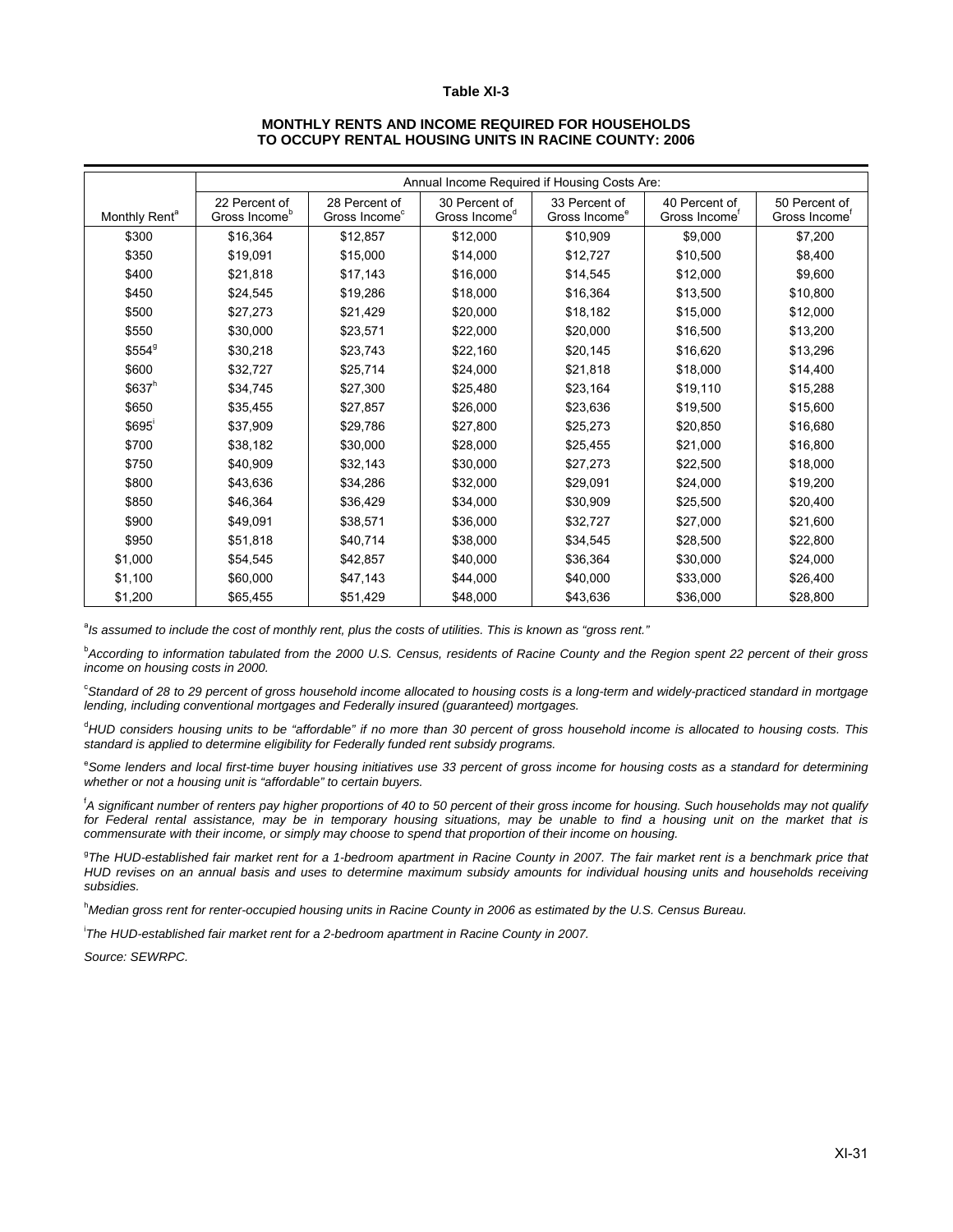#### **HOUSEHOLDS WITH HOUSING PROBLEMS IN RACINE COUNTY BY CIVIL DIVISION: 2000**

|                        | Households with Housing Problems <sup>a</sup> |                                           |                         |                                     |                                      |                     |                         |                     |                         |                     |
|------------------------|-----------------------------------------------|-------------------------------------------|-------------------------|-------------------------------------|--------------------------------------|---------------------|-------------------------|---------------------|-------------------------|---------------------|
|                        |                                               | Household Income<br>Less Than or Equal to |                         | Household Income<br>Greater Than 80 | Subtotal: Households<br>with Housing |                     | Households with No      |                     |                         |                     |
|                        |                                               | 80 Percent of Median                      |                         | Percent of Median                   | Problems                             |                     | <b>Housing Problems</b> |                     | <b>Total Households</b> |                     |
| <b>Civil Division</b>  | Number                                        | Percent of<br>Total<br>Households         | Number                  | Percent of<br>Total<br>Households   | Number                               | Percent<br>of Total | Number                  | Percent<br>of Total | Number                  | Percent<br>of Total |
| <b>Cities</b>          |                                               |                                           |                         |                                     |                                      |                     |                         |                     |                         |                     |
| Burlington             | 773                                           | 20.1                                      | 260                     | 6.8                                 | 1,033                                | 26.8                | 2,817                   | 73.2                | 3,850                   | 100.0               |
| Racine                 | 8,355                                         | 26.5                                      | 1,137                   | 3.6                                 | 9,492                                | 30.1                | 21,999                  | 69.9                | 31,491                  | 100.0               |
| Villages               |                                               |                                           |                         |                                     |                                      |                     |                         |                     |                         |                     |
| Caledonia              | 1,083                                         | 12.7                                      | 514                     | 6.0                                 | 1,597                                | 18.7                | 6,933                   | 81.3                | 8,530                   | 100.0               |
| Elmwood Park           | 24                                            | 11.6                                      | $\overline{\mathbf{4}}$ | 1.9                                 | 28                                   | 13.5                | 179                     | 86.5                | 207                     | 100.0               |
| Mt. Pleasant           | 1,379                                         | 14.7                                      | 339                     | 3.6                                 | 1,718                                | 18.3                | 7,673                   | 81.7                | 9,391                   | 100.0               |
| North Bay              | 8                                             | 7.4                                       | 20                      | 18.5                                | 28                                   | 25.9                | 80                      | 74.1                | 108                     | 100.0               |
| Rochester <sup>b</sup> | 66                                            | 15.0                                      | 34                      | 7.7                                 | 100                                  | 22.7                | 340                     | 77.3                | 440                     | 100.0               |
| Sturtevant             | 210                                           | 14.2                                      | 65                      | 4.4                                 | 275                                  | 18.6                | 1.205                   | 81.4                | 1,480                   | 100.0               |
| Union Grove            | 280                                           | 16.8                                      | 45                      | 2.7                                 | 325                                  | 19.5                | 1,343                   | 80.5                | 1,668                   | 100.0               |
| Waterford              | 285                                           | 18.0                                      | 80                      | 5.0                                 | 365                                  | 23.0                | 1,222                   | 77.0                | 1,587                   | 100.0               |
| Wind Point             | 83                                            | 11.2                                      | 27                      | 3.6                                 | 110                                  | 14.8                | 633                     | 85.2                | 743                     | 100.0               |
| Towns                  |                                               |                                           |                         |                                     |                                      |                     |                         |                     |                         |                     |
| Burlington             | 294                                           | 12.7                                      | 126                     | 5.4                                 | 420                                  | 18.1                | 1,901                   | 81.9                | 2,321                   | 100.0               |
| Dover                  | 188                                           | 15.8                                      | 104                     | 8.7                                 | 292                                  | 24.6                | 897                     | 75.4                | 1.189                   | 100.0               |
| Norway                 | 300                                           | 11.3                                      | 251                     | 9.5                                 | 551                                  | 20.8                | 2,104                   | 79.2                | 2,655                   | 100.0               |
| Raymond                | 188                                           | 15.2                                      | 79                      | 6.4                                 | 267                                  | 21.6                | 969                     | 78.4                | 1,236                   | 100.0               |
| Rochester <sup>b</sup> | 91                                            | 11.6                                      | 62                      | 7.9                                 | 153                                  | 19.5                | 633                     | 80.5                | 786                     | 100.0               |
| Waterford              | 208                                           | 9.9                                       | 236                     | 11.2                                | 444                                  | 21.1                | 1,658                   | 78.9                | 2,102                   | 100.0               |
| Yorkville              | 118                                           | 10.5                                      | 82                      | 7.3                                 | 200                                  | 17.9                | 920                     | 82.1                | 1,120                   | 100.0               |
| Racine County<br>Total | 13,933                                        | 19.7                                      | 3,465                   | 4.9                                 | 17,398                               | 24.5                | 53,506                  | 75.5                | 70,904                  | 100.0               |

NOTE: This Table is based on sample data from the 2000 Census which may not match related data presented in other tables in this report.

a *Housing problems includes households with a cost burden of over 30 percent, households without complete plumbing or kitchen facilities, and households with more than 1.01 persons per room.* 

*b The Town and Village of Rochester were consolidated as the Village of Rochester in December 2008.* 

*Source: U.S. Bureau of the Census, U.S. Department of Housing and Urban Development, and SEWRPC.*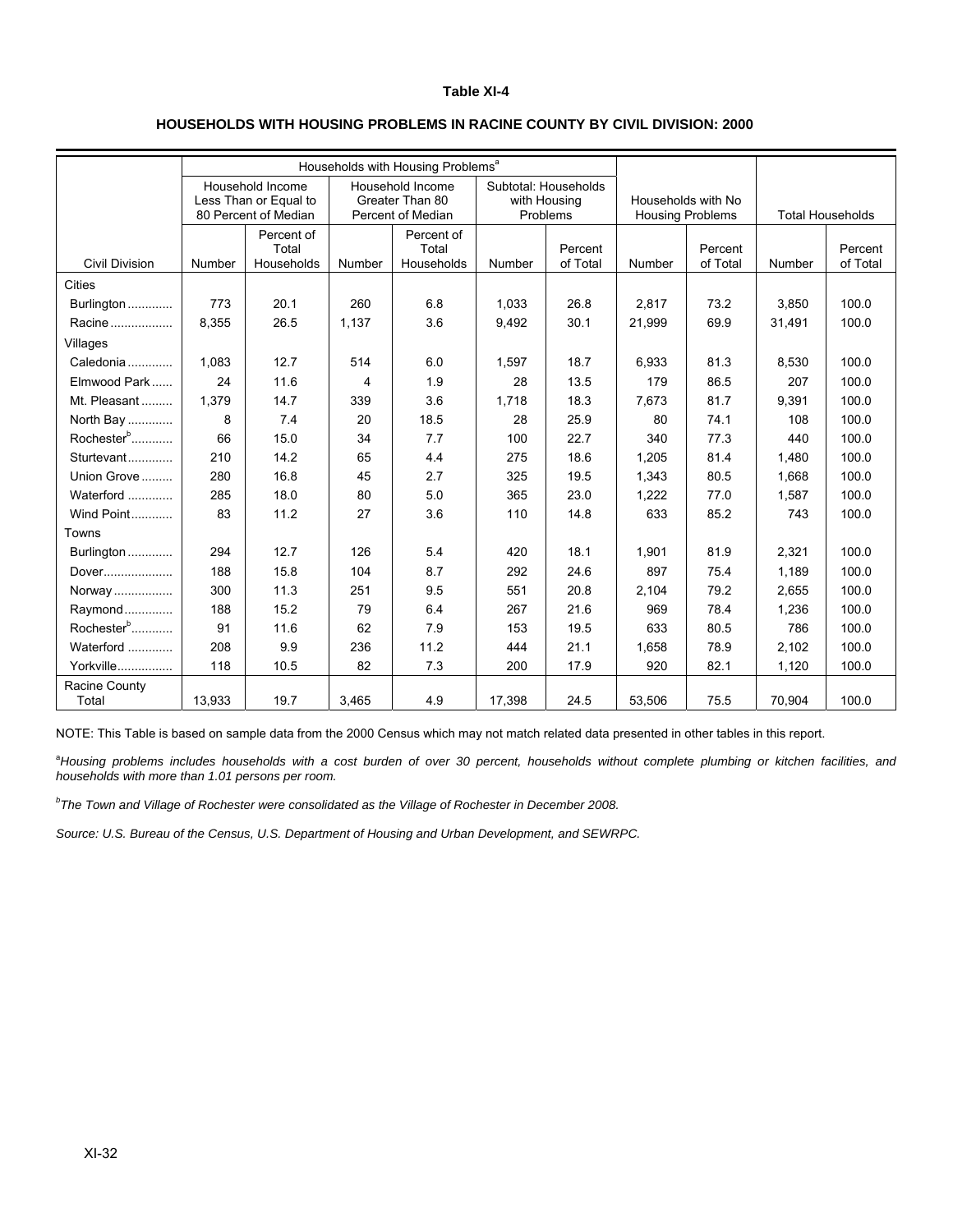











*Source: U.S. Bureau of the Census and SEWRPC.*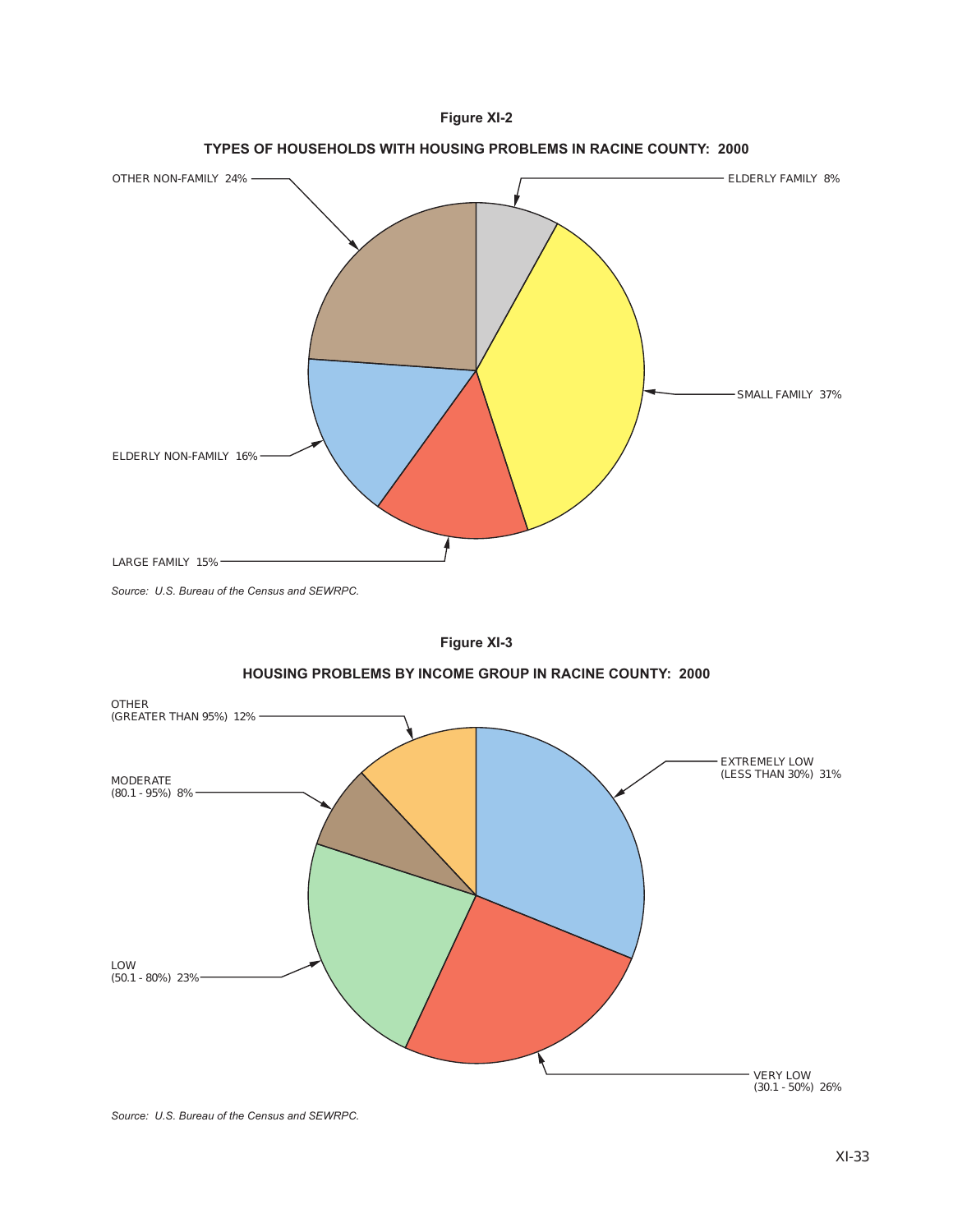#### HOUSEHOLDS WITH A HIGH HOUSING COST BURDEN IN THE SOUTHEASTERN WISCONSIN REGION: 2000<sup>a</sup>

|            | Owner-Occupied Households |         | Renter-Occupied Households |         | <b>Total Households</b> |         |
|------------|---------------------------|---------|----------------------------|---------|-------------------------|---------|
| County     | Number                    | Percent | Number                     | Percent | <b>Number</b>           | Percent |
|            | 7.855                     | 20.3    | 5.359                      | 30.9    | 13.214                  | 23.6    |
|            | 38.655                    | 19.4    | 57,025                     | 31.9    | 95.680                  | 25.3    |
|            | 4.570                     | 19.4    | 1.730                      | 23.7    | 6.300                   | 20.4    |
|            | 8.615                     | 17.2    | 6.265                      | 30.1    | 14.880                  | 21.0    |
|            | 5.285                     | 22.2    | 3,179                      | 29.8    | 8.464                   | 24.5    |
| Washington | 6.075                     | 18.2    | 2,380                      | 22.6    | 8.455                   | 19.3    |
|            | 19.100                    | 18.5    | 8,750                      | 27.5    | 27.850                  | 20.6    |
| Region     | 90.155                    | 19.1    | 84.688                     | 30.5    | 174.843                 | 23.3    |

*a High housing cost burden is defined by HUD as a household spending more than 30 percent of its gross monthly income on housing costs. Source: U.S. Bureau of the Census and SEWRPC.* 

#### **Table XI-6**

#### **PERSONS AGE 5 AND OVER WITH DISABILITIES IN RACINE COUNTY BY CIVIL DIVISION: 2000<sup>a</sup>**

|                        | Persons With a Disability |           |                    |        |                                                        |                                          |
|------------------------|---------------------------|-----------|--------------------|--------|--------------------------------------------------------|------------------------------------------|
| <b>Civil Division</b>  | Age 5-20                  | Age 21-64 | Age 65 and<br>Over | Total  | Percent of<br>Total<br>Population<br>Age 5 and<br>Over | Total<br>Population<br>Age 5 and<br>Over |
| Cities                 |                           |           |                    |        |                                                        |                                          |
|                        | 169                       | 732       | 428                | 1.329  | 14.8                                                   | 8,982                                    |
|                        | 2,033                     | 8.780     | 3.874              | 14,687 | 20.0                                                   | 73,617                                   |
| Villages               |                           |           |                    |        |                                                        |                                          |
|                        | 312                       | 1,376     | 982                | 2,670  | 12.1                                                   | 22,098                                   |
| Elmwood Park           | 11                        | 39        | 28                 | 78     | 16.8                                                   | 463                                      |
| Mt. Pleasant           | 282                       | 1,790     | 1,382              | 3,454  | 16.0                                                   | 21,618                                   |
|                        | 11                        | 6         | 17                 | 34     | 14.2                                                   | 240                                      |
|                        | 2                         | 86        | 21                 | 109    | 10.0                                                   | 1,089                                    |
|                        | 72                        | 258       | 108                | 438    | 12.0                                                   | 3,635                                    |
| Union Grove            | 92                        | 299       | 150                | 541    | 13.6                                                   | 3,983                                    |
|                        | 39                        | 347       | 160                | 546    | 14.4                                                   | 3,799                                    |
| Wind Point             | $\overline{7}$            | 111       | 69                 | 187    | 10.7                                                   | 1,752                                    |
| Towns                  |                           |           |                    |        |                                                        |                                          |
|                        | 49                        | 439       | 334                | 822    | 13.7                                                   | 6,004                                    |
|                        | 41                        | 554       | 93                 | 688    | 19.5                                                   | 3,520                                    |
|                        | 142                       | 422       | 237                | 801    | 11.4                                                   | 7,042                                    |
|                        | 72                        | 212       | 128                | 412    | 12.4                                                   | 3,313                                    |
| Rochester <sup>b</sup> | 25                        | 106       | 60                 | 191    | 8.9                                                    | 2,142                                    |
|                        | 60                        | 413       | 177                | 650    | 11.9                                                   | 5,442                                    |
|                        | 24                        | 432       | 125                | 581    | 18.4                                                   | 3,160                                    |
| Racine County Total    | 3,443                     | 16.402    | 8,373              | 28,218 | 16.4                                                   | 171,899                                  |

NOTE: Data based on Census sample of one in six households; therefore population levels may not match those shown in previous tables.

<sup>a</sup> Disability types include sensory, physical, mental, self-care, and employment. An individual may have multiple types of disabilities. The data *pertain to the non-institutionalized population.* 

*b The Town and Village of Rochester were consolidated as the Village of Rochester in December 2008.* 

*Source: U.S. Bureau of the Census and SEWRPC.*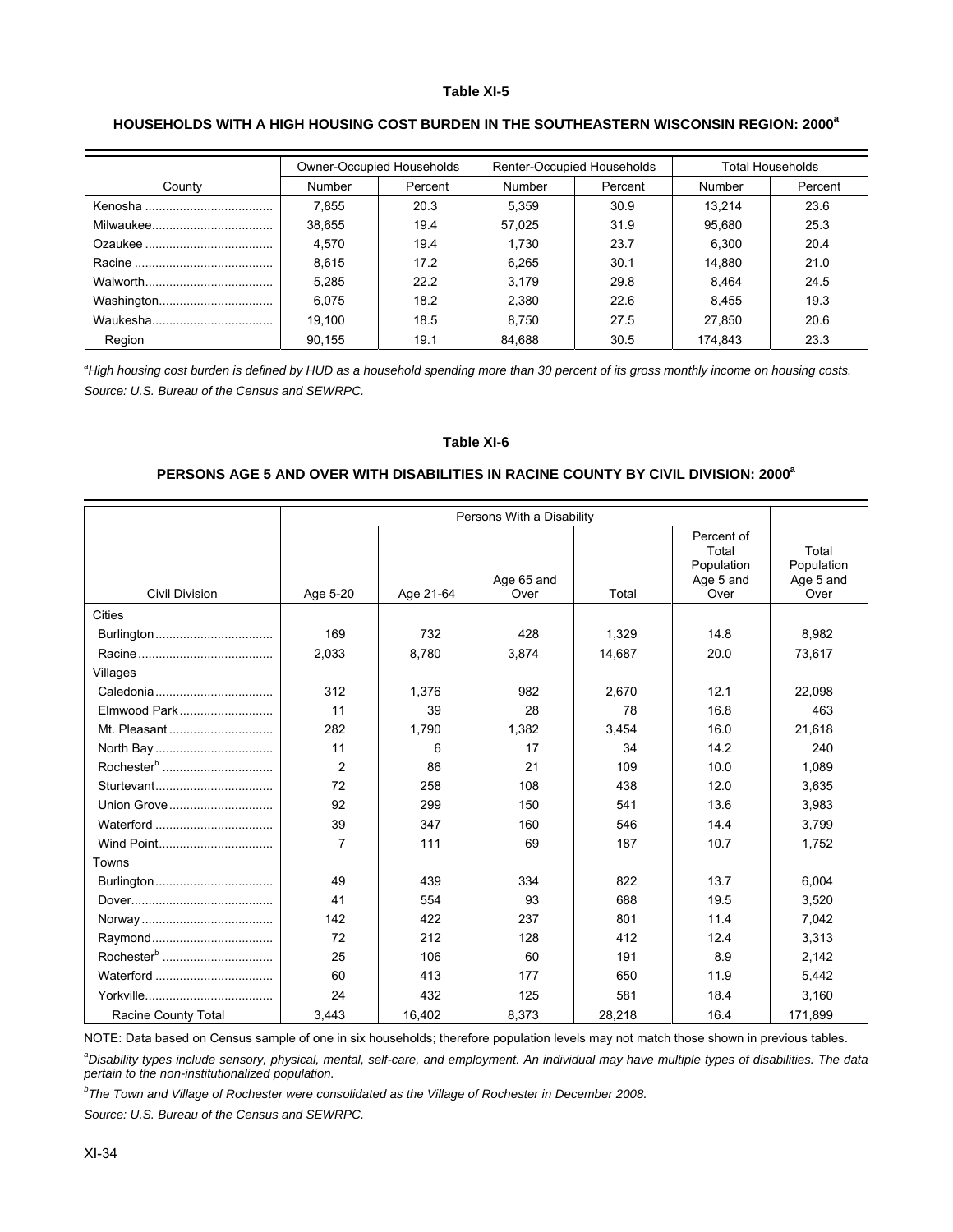#### **PERSONS AGE 5 AND OVER WITH DISABILITIES IN RACINE COUNTY AND THE SOUTHEASTERN WISCONSIN REGION: 2000<sup>a</sup>**

| Community and Age Group       | Persons with a<br>Disability | Percent of Total<br>Persons with a<br>Disability | Percent of<br>Age Group | <b>Total Population</b><br>in Age Group |
|-------------------------------|------------------------------|--------------------------------------------------|-------------------------|-----------------------------------------|
| <b>Racine County</b>          |                              |                                                  |                         |                                         |
|                               | 3.443                        | 12.2                                             | 7.8                     | 44.245                                  |
|                               | 16,402                       | 58.1                                             | 15.6                    | 105.181                                 |
|                               | 8.373                        | 29.7                                             | 37.3                    | 22.473                                  |
| Total                         | 28.218                       | 100.0                                            | 16.4                    | 171.899                                 |
| Southeastern Wisconsin Region |                              |                                                  |                         |                                         |
|                               | 37,328                       | 12.6                                             | 8.2                     | 455.720                                 |
|                               | 173,990                      | 58.9                                             | 15.9                    | 1,091,531                               |
|                               | 84,037                       | 28.5                                             | 36.8                    | 228,528                                 |
| Total                         | 295,355                      | 100.0                                            | 16.6                    | 1,775,779                               |

NOTE: Data based on Census sample of one in six households; therefore population levels may not match those shown in previous tables.

*a Disability types include sensory, physical, mental, self-care, and employment. An individual may have multiple types of disabilities. The data pertain to the non-institutionalized population.* 

*Source: U.S. Bureau of the Census and SEWRPC.*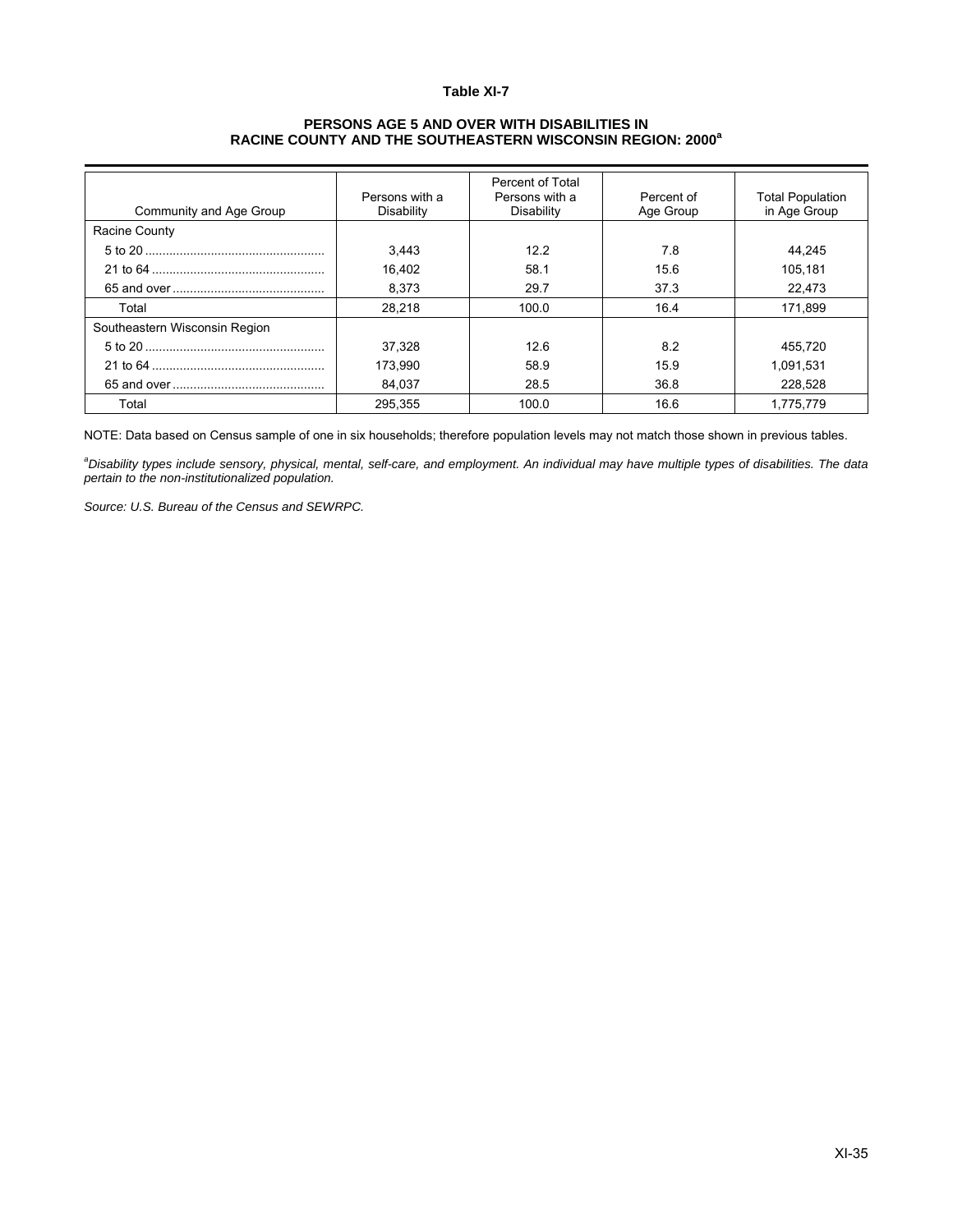#### **MINIMUM LOT SIZE AND FLOOR AREA REQUIREMENTS FOR RESIDENTIAL ZONING DISTRICTS IN RACINE COUNTY: JULY 2007**

| Community          | <b>Residential Zoning District</b>                            | (Permitted) Minimum Lot Size                                             | Minimum Floor Area <sup>a</sup> (square feet)                                                                                                                                                                                             |
|--------------------|---------------------------------------------------------------|--------------------------------------------------------------------------|-------------------------------------------------------------------------------------------------------------------------------------------------------------------------------------------------------------------------------------------|
| City of Burlington | Rs-1 Single-Family Residence<br><b>District</b>               | 14,000 square feet                                                       | Not Specified                                                                                                                                                                                                                             |
|                    | Rs-2 Single-Family Residence<br>District                      | 11,000 square feet                                                       | Not Specified                                                                                                                                                                                                                             |
|                    | Rs-3 Single-Family Residence<br>District                      | 8,000 square feet                                                        | Not Specified                                                                                                                                                                                                                             |
|                    | Rd-1 Two-Family Residence District                            | 14,000 square feet                                                       | Not Specified                                                                                                                                                                                                                             |
|                    | Rd-2 Two-Family Residence District                            | 11,000 square feet                                                       | Not Specified                                                                                                                                                                                                                             |
|                    | Rm-1 Multiple-Family Residence                                | 11,000 square feet or                                                    | Not Specified                                                                                                                                                                                                                             |
|                    | <b>District</b>                                               | Efficiency and One-bedroom: 3,500<br>square feet                         |                                                                                                                                                                                                                                           |
|                    |                                                               | Two-bedroom: 4,000 square feet                                           |                                                                                                                                                                                                                                           |
|                    |                                                               | Three-bedroom: 6,000 square feet                                         |                                                                                                                                                                                                                                           |
|                    | Rm-2 Multiple-Family Residence                                | 11,000 square feet or                                                    | Not Specified                                                                                                                                                                                                                             |
|                    | District                                                      | Efficiency and One-bedroom: 2,500<br>square feet                         |                                                                                                                                                                                                                                           |
|                    |                                                               | Two-bedroom: 2,680 square feet<br>Three-bedroom: 4,500 square feet       |                                                                                                                                                                                                                                           |
|                    | Rm-3 Low-Density Multiple-Family<br><b>Residence District</b> | 43,560 square feet (one acre)                                            | Not Specified                                                                                                                                                                                                                             |
|                    | Rm-4 Multiple-Family Residence<br>District                    | 130,680 square feet                                                      | Not Specified                                                                                                                                                                                                                             |
|                    | PUD Planned Unit Development<br><b>Overlay District</b>       |                                                                          | Coordinated area site planning,<br>diversified location of structures,<br>and/or mixing of compatible uses.                                                                                                                               |
|                    | TN-R Traditional Neighborhood<br><b>Residence District</b>    |                                                                          | Used exclusively in areas of the City<br>planned for traditional<br>neighborhood development of a<br>residential nature as indicated on<br>the City's Comprehensive Master<br>Plan or element of the City's<br>Comprehensive Master Plan. |
| City of Racine     | R1 Single-Family Residence District                           | 8,400 square feet                                                        | Not Specified                                                                                                                                                                                                                             |
|                    | R2 Single-Family Residence District                           | 6,000 square feet                                                        | Not Specified                                                                                                                                                                                                                             |
|                    | R3 Limited General Residence<br>District                      | Single-family and community living<br>with 8 or fewer: 6,000 square feet | Not Specified                                                                                                                                                                                                                             |
|                    |                                                               | Community living with 9-15: 12,000<br>square feet                        |                                                                                                                                                                                                                                           |
|                    |                                                               | Two-family: 3,000 square feet/du                                         |                                                                                                                                                                                                                                           |
|                    |                                                               | Efficiency and one-bedroom: 2,400<br>square feet/du                      |                                                                                                                                                                                                                                           |
|                    |                                                               | Three bedroom or larger: 2,700<br>square feet/du                         |                                                                                                                                                                                                                                           |
|                    | R4 General Residence District                                 | Single- and two-family: 6,000 square<br>feet                             | Not Specified                                                                                                                                                                                                                             |
|                    |                                                               | Single-family and community living<br>with 8 or fewer: 6,000 square feet |                                                                                                                                                                                                                                           |
|                    |                                                               | Community living with 9-15: 12,000<br>square feet                        |                                                                                                                                                                                                                                           |
|                    |                                                               | Efficiency and one-bedroom: 1,500<br>square feet/du                      |                                                                                                                                                                                                                                           |
|                    |                                                               | Two-bedroom: 1,800 square feet/du                                        |                                                                                                                                                                                                                                           |
|                    |                                                               | Three bedroom or larger: 2,100<br>square feet/du                         |                                                                                                                                                                                                                                           |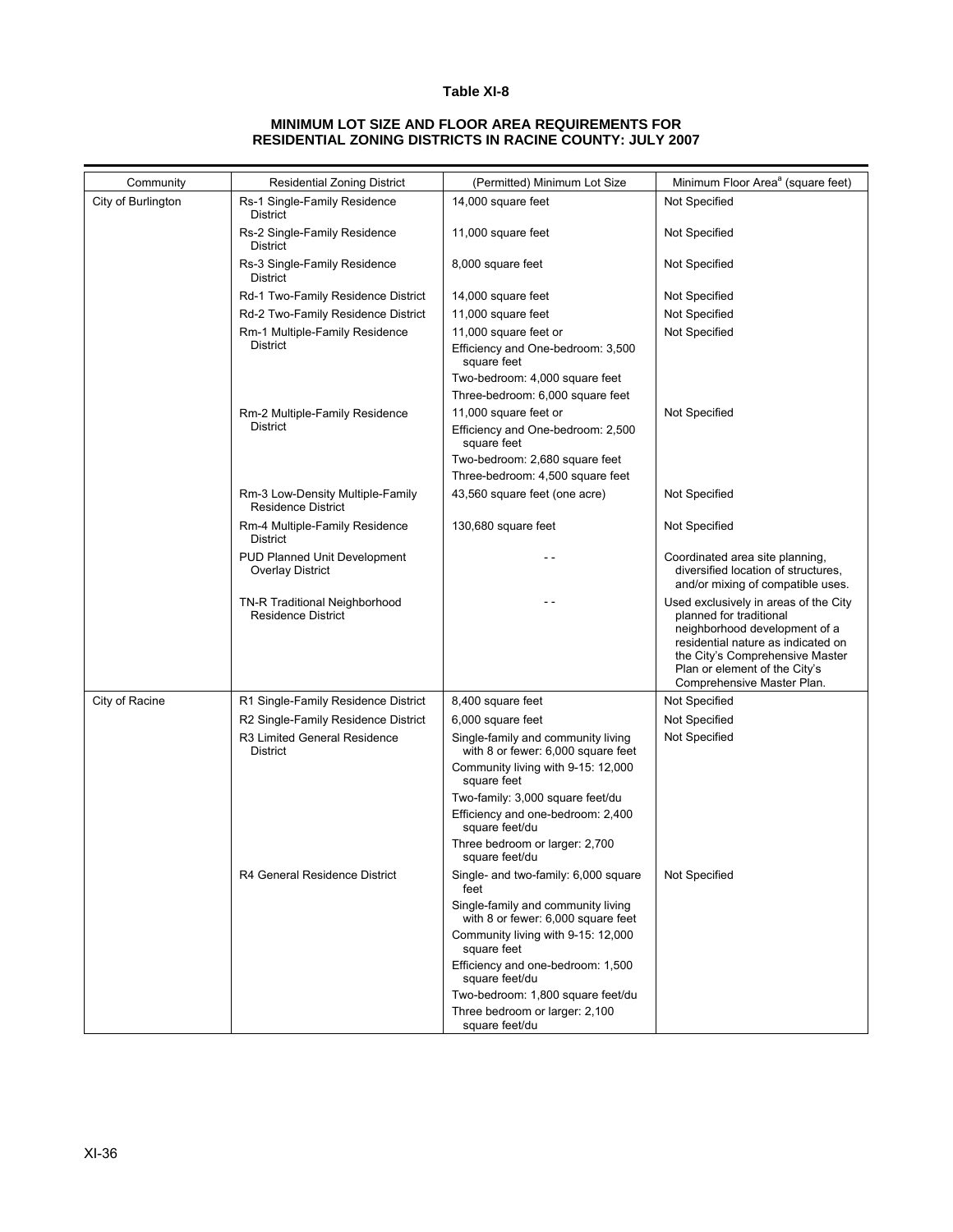| Community                     | <b>Residential Zoning District</b>                   | (Permitted) Minimum Lot Size                                                                                                                                                                                                                                                                            | Minimum Floor Area <sup>a</sup> (square feet)    |
|-------------------------------|------------------------------------------------------|---------------------------------------------------------------------------------------------------------------------------------------------------------------------------------------------------------------------------------------------------------------------------------------------------------|--------------------------------------------------|
| City of Racine<br>(continued) | R5 General Residence District                        | Single- and two-family: 6,000 square<br>feet                                                                                                                                                                                                                                                            | Not Specified                                    |
|                               |                                                      | Single-family and community living<br>with 8 or fewer: 6,000 square feet<br>(Conditional: 800 square<br>feet/bedroom)                                                                                                                                                                                   |                                                  |
|                               |                                                      | Community living with 9-15: 12,000<br>square feet (Conditional: 800<br>square feet/bedroom)                                                                                                                                                                                                             |                                                  |
|                               |                                                      | Efficiency and one-bedroom: 700<br>square feet/du                                                                                                                                                                                                                                                       |                                                  |
|                               |                                                      | Two-bedroom: 850 square feet/du<br>Three bedroom or larger: 1,000<br>square feet/du                                                                                                                                                                                                                     |                                                  |
|                               | R6 General Residence District                        | Single- and two-family: 6,000 square<br>feet                                                                                                                                                                                                                                                            | Not Specified                                    |
|                               |                                                      | Single-family and community living<br>with 8 or fewer: 6,000 square feet<br>(Conditional: 800 square<br>feet/bedroom)                                                                                                                                                                                   |                                                  |
|                               |                                                      | Community living with 9-15: 12,000<br>square feet (Conditional: 800<br>square feet/bedroom)                                                                                                                                                                                                             |                                                  |
|                               |                                                      | Efficiency and one-bedroom: 350<br>square feet/du                                                                                                                                                                                                                                                       |                                                  |
|                               |                                                      | Two-bedroom: 450 square feet/du<br>Three bedroom or larger: 550 square<br>feet/du                                                                                                                                                                                                                       |                                                  |
|                               |                                                      | Boarding and fraternity: 325 square<br>feet/unit                                                                                                                                                                                                                                                        |                                                  |
|                               | Flex Development Overlay District                    |                                                                                                                                                                                                                                                                                                         | Redevelopment of property suitable<br>for reuse. |
| Village of Caledonia          | R-1 Country Estate District                          | One-Family on estate lots: 5 acres                                                                                                                                                                                                                                                                      | 800                                              |
|                               | R-2 Suburban Residential District<br>(unsewered)     | One-family on lots not served by<br>public sanitary sewer: 40,000<br>square feet                                                                                                                                                                                                                        | 800                                              |
|                               | R-2S Suburban Residential District<br>(sewered)      | One-family on larger lots served by<br>public sanitary sewer: 40,000<br>square feet                                                                                                                                                                                                                     | 800                                              |
|                               | R-3 Suburban Residential District<br>(sewered)       | One-family on lots served by public<br>sanitary sewer: 20,000 square feet                                                                                                                                                                                                                               | 800                                              |
|                               | R-3A Suburban Residential District<br>(sewered)      | One-family on lots served by public<br>sanitary sewer: 13,500 square feet                                                                                                                                                                                                                               | 800                                              |
|                               | R-4 Urban Residential District I                     | One-family on lots served by public<br>sanitary sewer: 10,000 square feet                                                                                                                                                                                                                               | 800                                              |
|                               | R-5 Urban Residential District II                    | One-family on lots served by public<br>sanitary sewer: 7,200 square feet                                                                                                                                                                                                                                | 800                                              |
|                               | R-5A Urban Residential District III                  | One-family on lots served by public<br>sanitary sewer: 10,000 square feet                                                                                                                                                                                                                               | 800                                              |
|                               | R-6 Two-Family Residential District                  | Two-family on lots served by public<br>sanitary sewer: 10,000 square feet                                                                                                                                                                                                                               | 800                                              |
|                               | R-6A Two-Family Residential District<br>$\mathbf{H}$ | Two-family on lots served by public<br>sanitary sewer: 20,000 square feet                                                                                                                                                                                                                               | 800                                              |
|                               | R-7 Multi-Family Residential District                | Multi-family not to exceed 8/du per<br>structure, on lots served by public<br>sanitary sewer                                                                                                                                                                                                            | Not Specified                                    |
|                               | R-8 Planned Residential District                     | Two-family, multi-family, and<br>clustered one-family lot<br>developments, all served by public<br>sanitary sewer: Minimum<br>development area is 10 acres and<br>at least 20 percent of area must be<br>set aside as parkland; 4,000<br>square feet per row-house; 8,000<br>square feet for one-family | Not Specified                                    |
|                               | <b>PUD</b>                                           | Multi-family not to exceed 8/du per<br>structure, on lots served by public<br>sanitary sewer                                                                                                                                                                                                            | Not Specified                                    |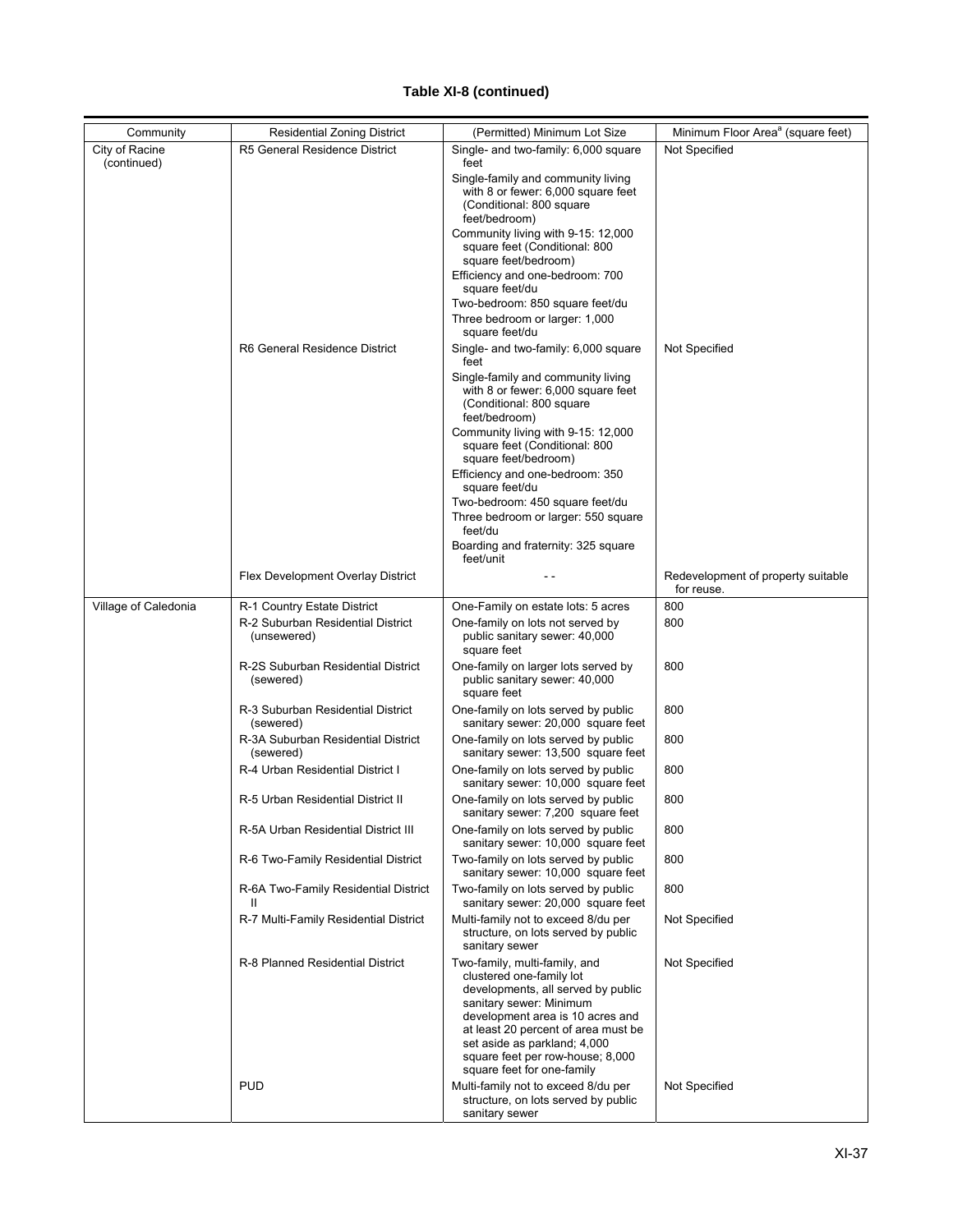| Community                               | <b>Residential Zoning District</b>                    | (Permitted) Minimum Lot Size                                              | Minimum Floor Area <sup>a</sup> (square feet)                                                                                                                                                                                                                                                                                                                                                                                                          |
|-----------------------------------------|-------------------------------------------------------|---------------------------------------------------------------------------|--------------------------------------------------------------------------------------------------------------------------------------------------------------------------------------------------------------------------------------------------------------------------------------------------------------------------------------------------------------------------------------------------------------------------------------------------------|
| Village of Elmwood<br>Park <sup>b</sup> | R-1 Single-Family Residential District                | 10,200 square feet                                                        | One-story: 1,500;<br>Split level: 2,000;                                                                                                                                                                                                                                                                                                                                                                                                               |
|                                         | <b>PRD Planned Residential District</b>               |                                                                           | Two-story: 1,850 with 1,000 first floor<br>Coordinated area site planning,<br>diversified location of structures.                                                                                                                                                                                                                                                                                                                                      |
|                                         |                                                       |                                                                           | and/or mixing of compatible uses.                                                                                                                                                                                                                                                                                                                                                                                                                      |
| Village of Mt. Pleasant                 | R-100 Residential Single-Family<br>District           | 12,000 square feet                                                        | 1-story: 1,800;<br>1 and $\frac{1}{2}$ and 2-story: 2,000                                                                                                                                                                                                                                                                                                                                                                                              |
|                                         | R-75 Residential Single-Family<br><b>District</b>     | 9,000 square feet                                                         | 1-story: 1,500;<br>1 and 1/2 and 2-story: 1,700                                                                                                                                                                                                                                                                                                                                                                                                        |
|                                         | R-60 Residential Single-Family<br>District            | 7,200 square feet                                                         | One-bedroom: 700:<br>Two-bedroom: 800;<br>Three-bedroom plus: 1,000                                                                                                                                                                                                                                                                                                                                                                                    |
|                                         | R-50MH Residential Mobile Home<br>District            | 6,000 square feet                                                         |                                                                                                                                                                                                                                                                                                                                                                                                                                                        |
|                                         | R-40E Residential Existing Limited<br><b>District</b> | 4,000 square feet                                                         | One-bedroom: 600;<br>Two-bedroom: 700;<br>Three-bedroom plus: 850                                                                                                                                                                                                                                                                                                                                                                                      |
|                                         | R-100D Residential Two-Family<br><b>District</b>      | 12,000 square feet                                                        | One-bedroom: 650;<br>Two-bedroom: 900;<br>Three-bedroom plus: 1,150                                                                                                                                                                                                                                                                                                                                                                                    |
|                                         | R-75D Residential Two-Family<br><b>District</b>       | 9,000 square feet                                                         | One-bedroom: 650;<br>Two-bedroom: 800;<br>Three-bedroom plus: 1,000                                                                                                                                                                                                                                                                                                                                                                                    |
|                                         | R-60D Residential Two-Family<br><b>District</b>       | 7,200 square feet                                                         | One-bedroom: 500;<br>Two-bedroom: 700;<br>Three-bedroom plus: 850                                                                                                                                                                                                                                                                                                                                                                                      |
|                                         | RM-1 Residential Multi-Family District                | As necessary to meet other<br>requirements                                | One-bedroom: 650:<br>Two-bedroom: 700;<br>Three-bedroom plus: 900                                                                                                                                                                                                                                                                                                                                                                                      |
|                                         | RM-2 Residential Multi-Family District                | As necessary to meet other<br>requirements                                | One-bedroom: 500;<br>Two-bedroom: 700;<br>Three-bedroom plus: 850                                                                                                                                                                                                                                                                                                                                                                                      |
|                                         | RM-3 Residential Multi-Family District                | As necessary to meet other<br>requirements                                | One-bedroom: 500;<br>Two-bedroom: 700;<br>Three-bedroom plus: 850                                                                                                                                                                                                                                                                                                                                                                                      |
|                                         | RM-4 Residential Multi-Family District                | As necessary to meet other<br>requirements                                | One-bedroom: 500;<br>Two-bedroom: 700;<br>Three-bedroom plus: 850                                                                                                                                                                                                                                                                                                                                                                                      |
|                                         | OPD Overlay Planned Development<br><b>District</b>    | Any use in the basic underlying<br>districts and Planned<br>Developments  | Coordinated area site planning,<br>diversified location of structures.<br>and/or mixing of compatible uses.                                                                                                                                                                                                                                                                                                                                            |
|                                         | <b>Residential Cluster Developments</b><br>District   | Any single- or two-family<br>development                                  | Locate public or private parks and<br>common open spaces within close<br>proximity to all housing in any basic<br>residential development district, the<br>required minimum lot area and open<br>space per dwelling may be reduced<br>or clustered, provided that at least 85<br>percent of the difference between<br>such requirements and the area<br>actually provided is devoted to<br>approved public or private parks and<br>common open spaces. |
|                                         | <b>Planned Developments District</b>                  | Residential and open spaces:<br>100,000 square feet<br>OPD permitted uses | Coordinated area site planning,<br>diversified location of structures,<br>and/or mixing of compatible uses.                                                                                                                                                                                                                                                                                                                                            |
| Village of North Bay <sup>c</sup>       | R-1 Single-Family Residence District                  | 32,670 square feet; all lands west of<br>N. Main St.                      | One-story: 1,700;<br>Two-story: 2,000 with 1,400 first floor                                                                                                                                                                                                                                                                                                                                                                                           |
|                                         | R-2 Single-Family Residence District                  | 21,780 square feet; all lands east of<br>N. Main St.                      | One-story: 1,700;<br>Two-story: 2,000 with 1,400 first floor                                                                                                                                                                                                                                                                                                                                                                                           |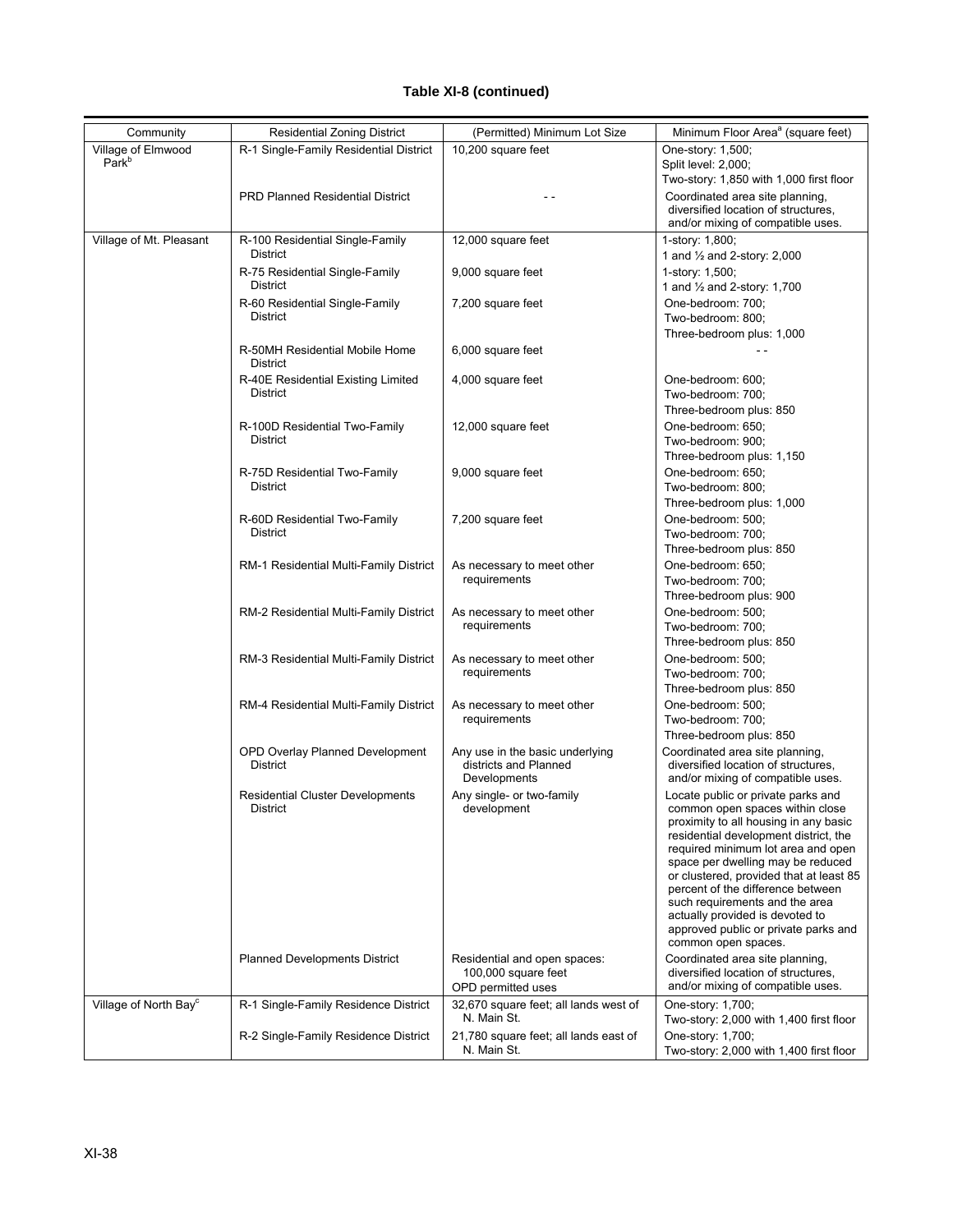| Village of Rochester<br>R-1 Single-Family Residential District<br>12,000 square feet<br>One-story: 1,200 without garage;<br>Two-story: 1,700<br>R-2 Single-Family Residential District<br>10,000 square feet<br>Multi-story: 1,700<br>R-3 One- and Two-Family Residential<br>One-family: 10,000 square feet<br><b>District</b><br>Two-family: 6,000 square feet<br>garage<br>R-4 Multiple-Family Residential<br>18,000 square feet with 4,500 square<br>One-bedroom unit: 750;<br>feet/one bedroom and 6,000<br>District<br>square feet/two- and three-<br>bedroom unit<br>One and one-half acres<br><b>PUD Planned Unit Development</b><br>Voluntarily promote improved<br>Overlay District - Residential<br><b>Planned Developments</b><br>design; offer recreational,<br>harmonious architecture.<br>Village of Sturtevant<br>One- and Two-Family Residence<br>One-family: 9,000 square feet<br>One-family: 1,200;<br><b>District</b><br>Two-family: 6,000 square feet<br>Two-family: 2,400<br>Multiple Residence District<br>One-family: 9,000 square feet<br>One-family: 1,200;<br>Two-family: 6,000 square feet<br>Two-family: 2,400; |                                                                                                                                                                                                |
|---------------------------------------------------------------------------------------------------------------------------------------------------------------------------------------------------------------------------------------------------------------------------------------------------------------------------------------------------------------------------------------------------------------------------------------------------------------------------------------------------------------------------------------------------------------------------------------------------------------------------------------------------------------------------------------------------------------------------------------------------------------------------------------------------------------------------------------------------------------------------------------------------------------------------------------------------------------------------------------------------------------------------------------------------------------------------------------------------------------------------------------------|------------------------------------------------------------------------------------------------------------------------------------------------------------------------------------------------|
|                                                                                                                                                                                                                                                                                                                                                                                                                                                                                                                                                                                                                                                                                                                                                                                                                                                                                                                                                                                                                                                                                                                                             |                                                                                                                                                                                                |
|                                                                                                                                                                                                                                                                                                                                                                                                                                                                                                                                                                                                                                                                                                                                                                                                                                                                                                                                                                                                                                                                                                                                             | One-story: 1,200 without garage;                                                                                                                                                               |
|                                                                                                                                                                                                                                                                                                                                                                                                                                                                                                                                                                                                                                                                                                                                                                                                                                                                                                                                                                                                                                                                                                                                             | One-story: 1,200 without garage;<br>Multi-story single-family: 1,700;<br>Two-family: 1,800 square feet without                                                                                 |
|                                                                                                                                                                                                                                                                                                                                                                                                                                                                                                                                                                                                                                                                                                                                                                                                                                                                                                                                                                                                                                                                                                                                             | Two- or three- bedroom units: 900                                                                                                                                                              |
|                                                                                                                                                                                                                                                                                                                                                                                                                                                                                                                                                                                                                                                                                                                                                                                                                                                                                                                                                                                                                                                                                                                                             | environmental and aesthetic<br>conservation and preservation,<br>pedestrian-friendly, social and                                                                                               |
|                                                                                                                                                                                                                                                                                                                                                                                                                                                                                                                                                                                                                                                                                                                                                                                                                                                                                                                                                                                                                                                                                                                                             |                                                                                                                                                                                                |
| bedroom/unit: 600;<br>two bedrooms/unit: 750;<br>three bedrooms/unit: 900                                                                                                                                                                                                                                                                                                                                                                                                                                                                                                                                                                                                                                                                                                                                                                                                                                                                                                                                                                                                                                                                   | More than two-family – one                                                                                                                                                                     |
| <b>Planned Development District</b><br>Sufficient size in relation to the<br>Overlay<br>proposed uses<br>heights of structures and                                                                                                                                                                                                                                                                                                                                                                                                                                                                                                                                                                                                                                                                                                                                                                                                                                                                                                                                                                                                          | Diversification in the uses permitted<br>and variation in the relationship of<br>uses, structures, open spaces, and<br>implemented as comprehensive<br>and cohesive unified projects.          |
| Village of Union Grove <sup>d</sup><br>13,000 square feet<br>R-90 Single-Family Residence<br><b>District</b><br>less: 1,100;<br>more: 1,400;<br>garage);<br>1,100;<br>Split-level with four or more<br>bedrooms: 1.300                                                                                                                                                                                                                                                                                                                                                                                                                                                                                                                                                                                                                                                                                                                                                                                                                                                                                                                      | One-story with three bedrooms or<br>One-story with four bedrooms or<br>One and $\frac{1}{2}$ story: 1,000 (100 square<br>feet may be reduced with attached<br>Split-level with three bedrooms: |
| R-80 Single-Family Residence<br>8,000 square feet<br>District<br>less: 2,200;<br>more: 2,800;<br>garage);<br>1,100:                                                                                                                                                                                                                                                                                                                                                                                                                                                                                                                                                                                                                                                                                                                                                                                                                                                                                                                                                                                                                         | One-story with three bedrooms or<br>One-story with four bedrooms or<br>One and 1/2 story: 2,000 (200 square<br>feet may be reduced with attached<br>Split-level with three bedrooms:           |
| Split-level with four or more<br>bedrooms: 1,300<br>R-90-D Two-Family Residence<br>13,000 square feet (6,500/family)<br>District<br>less: 2,200;<br>more: 2,800;<br>garage);<br>2,200;<br>Split-level with four or more<br>bedrooms: 2,600                                                                                                                                                                                                                                                                                                                                                                                                                                                                                                                                                                                                                                                                                                                                                                                                                                                                                                  | One-story with three bedrooms or<br>One-story with four bedrooms or<br>One and 1/2 story: 2,000 (200 square<br>feet may be reduced with attached<br>Split-level with three bedrooms:           |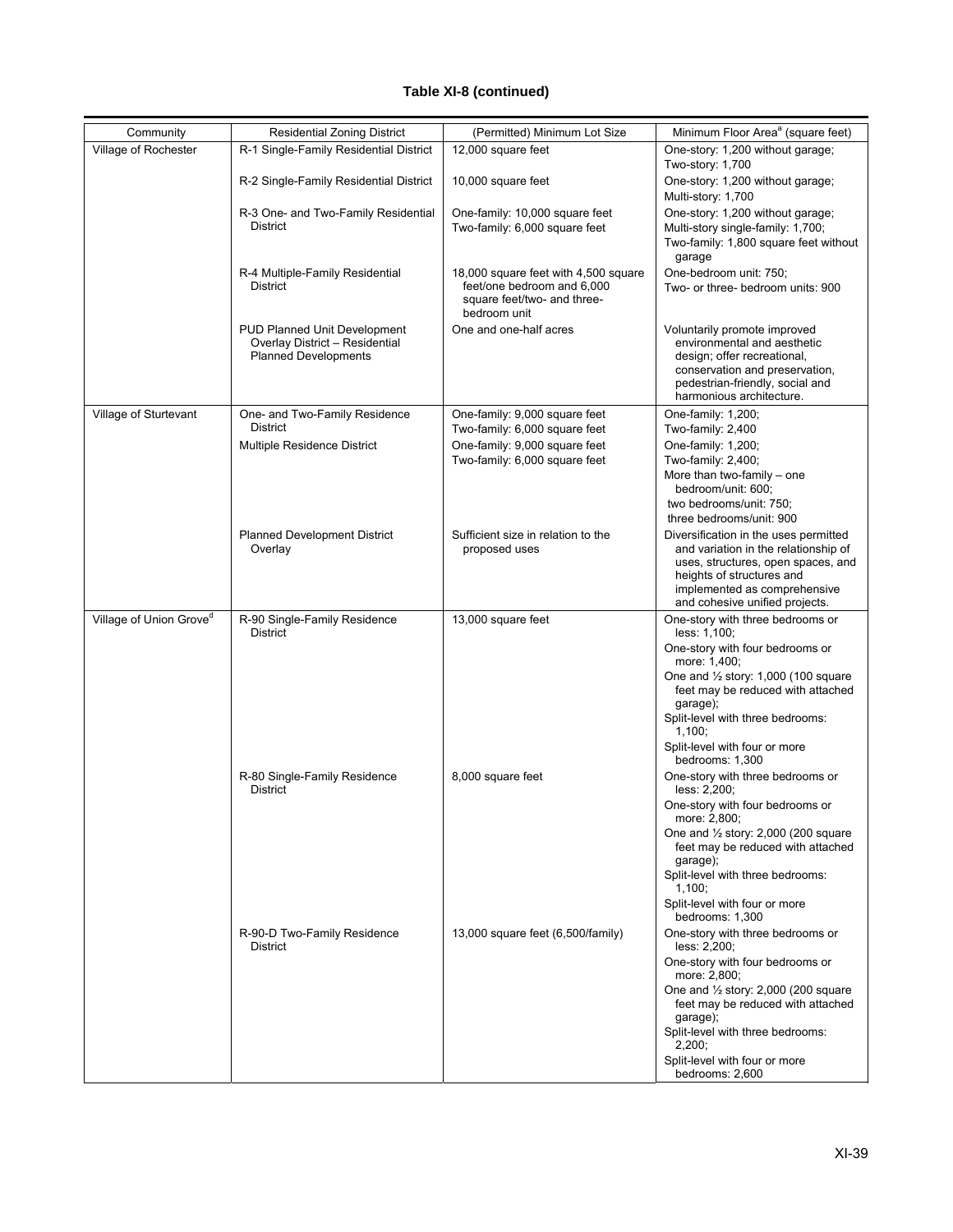| Community                           | <b>Residential Zoning District</b>                             | (Permitted) Minimum Lot Size                                                     | Minimum Floor Area <sup>a</sup> (square feet)                                                         |
|-------------------------------------|----------------------------------------------------------------|----------------------------------------------------------------------------------|-------------------------------------------------------------------------------------------------------|
| Village of Union Grove <sup>d</sup> | R-80-D Two-Family Residence                                    | 8,000 square feet (4,000/family)                                                 | One-story with three bedrooms or                                                                      |
| (continued)                         | District II                                                    |                                                                                  | less: 2,200;<br>One-story with four bedrooms or                                                       |
|                                     |                                                                |                                                                                  | more: 2,800;<br>One and 1/2 story: 2,000 (200 square<br>feet may be reduced with attached<br>garage); |
|                                     |                                                                |                                                                                  | Split-level with three bedrooms:<br>2,200;                                                            |
|                                     |                                                                |                                                                                  | Split-level with four or more<br>bedrooms: 2,600                                                      |
|                                     | RM Multiple-Family Residence<br>District                       | One-bedroom or less: 2,400 square<br>feet:                                       | Studio or efficiency: 375;<br>One-bedroom: 575;                                                       |
|                                     |                                                                | Two-bedroom units: 3,000 square<br>feet:                                         | Two-bedroom: 750;                                                                                     |
|                                     |                                                                | Three-bedroom units: 4,000 square<br>feet:                                       | Three bedroom: 900                                                                                    |
|                                     |                                                                | Four-bedroom or greater units: 5,000<br>square feet                              |                                                                                                       |
|                                     | MH Mobile Home District                                        | 6,000 square feet                                                                | 980                                                                                                   |
|                                     | <b>PUD Planned Unit Development</b><br><b>Overlay District</b> | Residential: 4 acres;<br>Mixed compatible use: 10 acres                          | Buildings: equal to or greater than<br>required in underlying basic use<br>district.                  |
| Village of Waterford                | Single-Family Residence-A District                             | 11,000 square feet                                                               | One story: 1,200;<br>Two story: 1,700                                                                 |
|                                     | Single-Family Residence-B District                             | 13,000 square feet                                                               | One story: 1,200;<br>Two story: 1,700                                                                 |
|                                     | Two-Family Residence-A District                                | 15,000 square feet                                                               | Not Specified                                                                                         |
|                                     | Two-Family Residence-B District                                | 6,000 square feet                                                                | Not Specified                                                                                         |
|                                     | Multiple Family Residence District                             | Single-Family Residence-A District:                                              | One-bedroom unit: 900;                                                                                |
|                                     |                                                                | 11,000 square feet<br>Single-Family Residence-B District:                        | Each additional bedroom: 150                                                                          |
|                                     |                                                                | 13,000 square feet<br>Two-Family Residence-A District:<br>15,000 square feet     |                                                                                                       |
|                                     |                                                                | Two-Family Residence-B District:<br>6,000 square feet                            |                                                                                                       |
|                                     |                                                                | Three-family: 6,000 square feet<br>Four-family: 4,500 square feet                |                                                                                                       |
|                                     | <b>Planned Community Development</b><br><b>District</b>        |                                                                                  | 7 Districts – mixed use and<br>condominiums                                                           |
| Village of Wind Point               | R-1 Estate Single-Family Residence<br>District                 | One and one-half acres                                                           | One-story: 2,000;<br>Two-story: 2,500                                                                 |
|                                     | R-2 Single-Family Residence District                           | 20,000 square feet                                                               | One-story: 1,500;<br>Tri-level: 1,800;                                                                |
|                                     |                                                                |                                                                                  | Two-story: 2,100                                                                                      |
|                                     | R-3 Single-Family Residence District                           | 15,000 square feet                                                               | One-story: 1,200;<br>Tri-level: 1,500;                                                                |
|                                     |                                                                |                                                                                  | Two-story: 1,800                                                                                      |
|                                     | R-4 Multiple-Family Residence<br>District                      | Row house: 4,000 square feet;<br>Detached one-family: 8,000 square<br>feet:      | Not Specified                                                                                         |
|                                     |                                                                | Duplexes: 10,000 square feet                                                     |                                                                                                       |
|                                     | PDO Planned Development Overlay<br><b>District</b>             | 10 contiguous acres                                                              | Allow greater flexibility and design of<br>uses                                                       |
| Racine County <sup>e</sup>          | R-1 Country Estate District                                    | One-family on estate lots: 5 acres                                               | 800                                                                                                   |
|                                     | R-2 Suburban Residential District<br>(Unsewered)               | One-family on lots not served by<br>public sanitary sewer: 40,000<br>square feet | 800                                                                                                   |
|                                     | R-2S Suburban Residential District<br>(Sewered-large lots)     | One-family on lots served by public<br>sanitary sewer: 40,000 square feet        | 800                                                                                                   |
|                                     | R-3 Suburban Residential District<br>(Sewered)                 | One-family on lots served by public<br>sanitary sewer: 20,000 square feet        | 800                                                                                                   |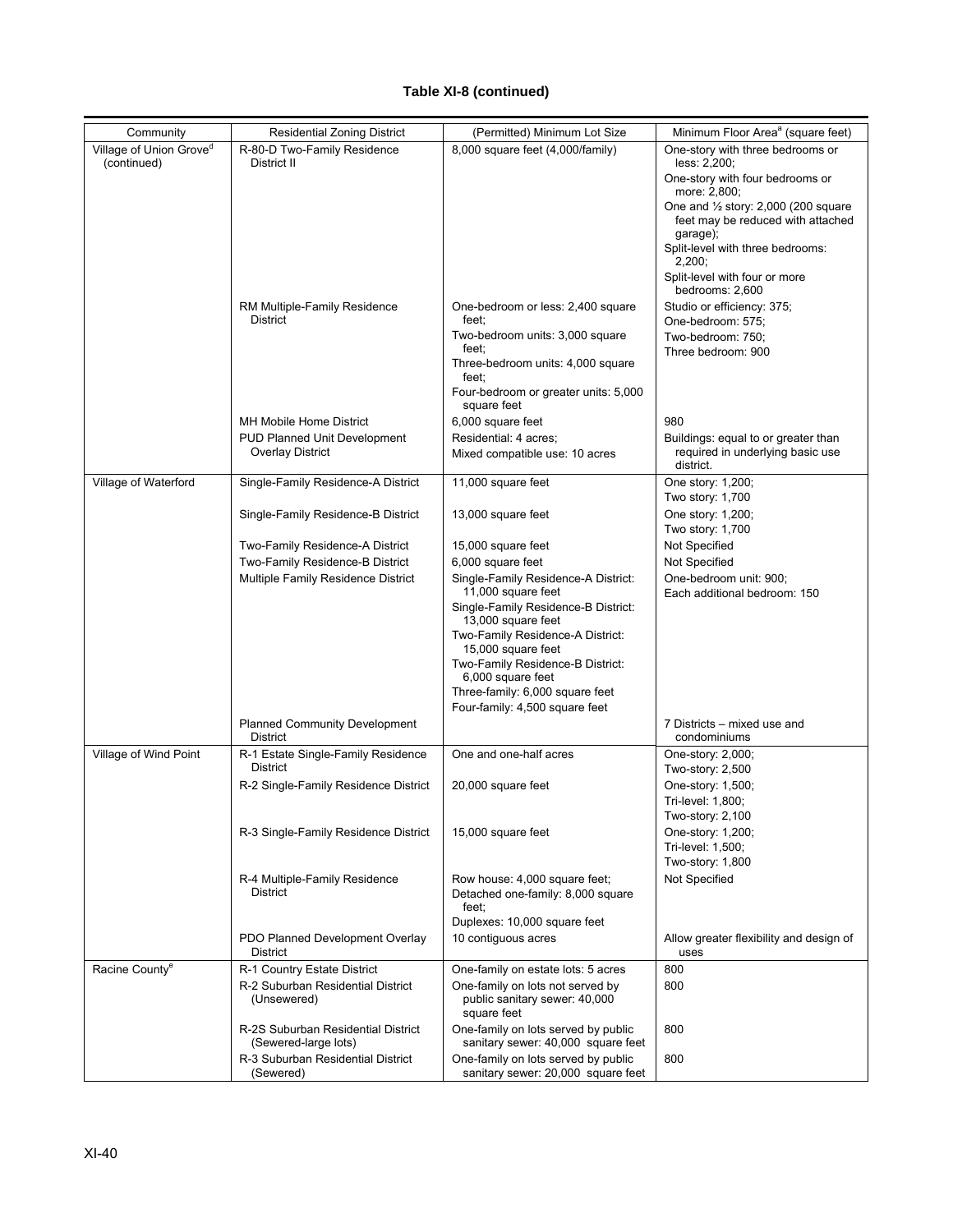| Community                                 | <b>Residential Zoning District</b>                             | (Permitted) Minimum Lot Size                                                                                                                                                | Minimum Floor Area <sup>a</sup> (square feet)                                                            |
|-------------------------------------------|----------------------------------------------------------------|-----------------------------------------------------------------------------------------------------------------------------------------------------------------------------|----------------------------------------------------------------------------------------------------------|
| Racine County <sup>e</sup><br>(continued) | R-3A Suburban Residential District<br>(Sewered)                | One-family on lots served by public<br>sanitary sewer: 13,500 square feet                                                                                                   | 800                                                                                                      |
|                                           | R-4 Urban Residential District I                               | One-family on lots served by public<br>sanitary sewer: 10,000 square feet                                                                                                   | 800                                                                                                      |
|                                           | R-5 Urban Residential District II                              | One-family on lots served by public<br>sanitary sewer: 7,200 square feet                                                                                                    | 800                                                                                                      |
|                                           | R-5A Urban Residential District III                            | One-family on lots served by public<br>sanitary sewer: 10,000 square feet                                                                                                   | 800                                                                                                      |
|                                           | R-6 Two-Family Residential District                            | Two-family on lots served by public<br>sanitary sewer: 10,000 square feet                                                                                                   | 800                                                                                                      |
|                                           | R-6A Two-Family Residential District<br>Ш                      | Two-family on lots served by public<br>sanitary sewer: 20,000 square feet                                                                                                   | 800                                                                                                      |
|                                           | R-7 Multi-Family Residential District                          | Efficiency unit: 15,000 square feet<br>with no less than 2,000 square feet<br>per unit; 1-bedroom unit: 2,500<br>square feet; 2- or more bedroom<br>unit: 3,000 square feet | Not Specified                                                                                            |
|                                           | R-8 Planned Residential District                               | Two-family, multi-family, and<br>clustered one-family (A1 and C1 as<br>conditional use): 10 acres; Row-<br>house: 4,000 square feet; One-<br>family: 8,000 square feet      | Not Specified                                                                                            |
|                                           | <b>PUD Planned Unit Development</b><br><b>Overlay District</b> | 10 acres in any residential district<br>except $R-1$ and $R-2$ <sup>T</sup>                                                                                                 | Coordinated area site planning,<br>diversified location of structures.<br>and flexibility of site design |

a *Minimum floor area requirements, if specified, are based on County or local zoning ordinance, unless otherwise noted.* 

*b Minimum floor area requirements established in the Village of Elmwood Park land division ordinance.* 

*c Minimum floor area requirements established in the Village of North Bay building code.* 

*d Minimum floor area requirements established in the Village of Union Grove building code.* 

*e The Racine County zoning ordinance applies to all Towns within the County. Zoning districts in cities and villages within the County are assigned by the responsible municipality. The minimum floor area requirements established in the County zoning ordinance applies to all towns except for the Town of Norway and the Town of Yorkville. Minimum floor area requirements for the Town of Norway are established in the Town land division ordinance as follows: one-story single family - 1,400 square feet; for other than one-story single family - 1,800 square feet with 1,000 square feet first floor; two family - 1,400 square feet with 1,000 square feet first floor. Minimum floor area requirements for the Town of Yorkville are established in the Town land division ordinance as follows: one-story single family - 1,400 square feet; for other than one-story single family - 1,600 square feet with 1,000 square feet first floor; two family - 1,400 square feet with 1,000 square feet first floor.* 

*f Racine County PUD development density:* 

| <b>Zoning District</b> | Maximum gross density (dwelling units/acre) | Average net area per dwelling unit (sq. ft.) |
|------------------------|---------------------------------------------|----------------------------------------------|
| $R-2S$                 | 0.9                                         | 40,000                                       |
| $R-3$                  | 1.8                                         | 20,000                                       |
| $R-3A$                 | 2.7                                         | 13,500                                       |
| $R-4$                  | 3.6                                         | 10,000                                       |
| $R-5$                  | 5.0                                         | 7,200                                        |
| $R-5A$                 | 3.6                                         | 10,000                                       |
| $R-6$                  | 7.3                                         | 5,000                                        |
| $R-7$ *                | 12.1                                        | 3,000                                        |
| $R-7**$                | 14.5                                        | 2,500                                        |
| $R-7***$               | 18.1                                        | 2,000                                        |

*\*Two (2) or more bedrooms per unit.* 

*\*\*One-bedroom units.* 

*\*\*\*Efficiency units.* 

*Source: Local governments, Racine County, and SEWRPC.*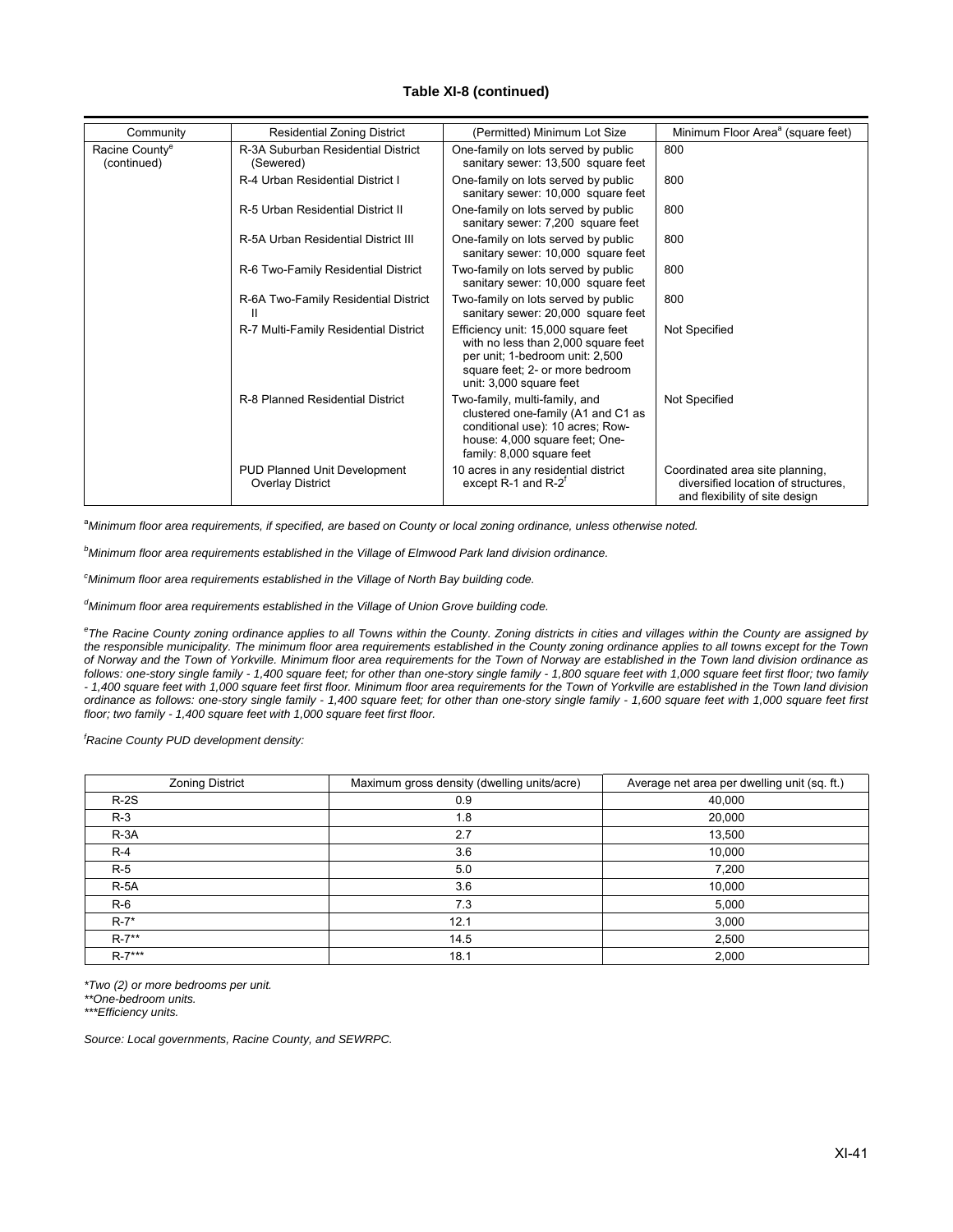#### **SELECTED GOVERNMENT SPONSORED HOUSING PROGRAMS AVAILABLE IN RACINE COUNTY**

| Sponsor                                                              | Program Name                                                               | Description <sup>a</sup>                                                                                                                                                                                                                                                                                                                                                                                                                                                                                                                                                                                                                                                                      |
|----------------------------------------------------------------------|----------------------------------------------------------------------------|-----------------------------------------------------------------------------------------------------------------------------------------------------------------------------------------------------------------------------------------------------------------------------------------------------------------------------------------------------------------------------------------------------------------------------------------------------------------------------------------------------------------------------------------------------------------------------------------------------------------------------------------------------------------------------------------------|
| U.S. Department of<br>Housing and Urban<br>Development (HUD)         | Section 8: Housing<br>Choice Voucher<br>Program                            | Vouchers are provided to eligible households who are either very low-income<br>families; elderly; or disabled so they may obtain housing in the private market.<br>Applicants that obtain housing with a voucher pay no more than 30 percent of<br>their adjusted family income for the unit.                                                                                                                                                                                                                                                                                                                                                                                                 |
|                                                                      | Section 8: Project-Based<br>Assistance                                     | HUD provides rental subsidies to project owners on behalf of tenants who are<br>either very low- or low-income families; elderly; or disabled. Tenants pay no<br>more than 30 percent of the family's monthly adjusted income for rent. Though<br>funding is no longer available for new Section 8 projects, property owners that<br>are already receiving funding may continue to participate in the program through<br>the renewal of their contracts. If property owners choose not to renew their<br>contracts, tenants living in these properties will be provided with Section 8<br>tenant-based vouchers.                                                                              |
|                                                                      | Section 202: Supportive<br>Housing for the Elderly                         | HUD provides interest-free capital advances to eligible nonprofit organizations to<br>finance the construction, rehabilitation or acquisition of structures to provide<br>housing for very-low income elderly persons. Rental subsidies are provided<br>through project rental assistance contracts to cover the difference between the<br>project operating cost and the tenant's contribution towards rent. Tenants pay<br>no more than 30 percent of their monthly adjusted income for rent.                                                                                                                                                                                               |
|                                                                      | Section 811: Supportive<br><b>Housing for Persons</b><br>with Disabilities | HUD provides interest-free capital advances to eligible nonprofit organizations to<br>finance the construction, rehabilitation or acquisition of rental housing for very-<br>low income people with disabilities. Rental subsidies are provided through<br>project rental assistance contracts to cover the difference between the project<br>operating cost and the tenant's contribution towards rent. Tenants pay no more<br>than 30 percent of their monthly adjusted income for rent.                                                                                                                                                                                                    |
|                                                                      | <b>HOME</b> Investment<br>Partnerships Program                             | HUD provides funding for this housing block grant program directly to the City of<br>Racine, which is an entitlement community; other communities can apply to the<br>State for HOME funding. Under this program, HUD HOME funds are provided<br>through WDOC to local units of government, housing authorities, and nonprofit<br>organizations, which, in turn, develop affordable housing programs that are<br>appropriate in their communities (see Wisconsin Department of Commerce,<br>below, for more information).                                                                                                                                                                     |
|                                                                      | <b>Community Development</b><br><b>Block Grant Program</b>                 | The HUD Small Cities Community Development Block Grant (CDBG) program is<br>administered in Wisconsin by the Wisconsin Department of Commerce. The<br>housing component of this program provides grants to general purpose local<br>units of government for housing programs which principally support low- and<br>moderate-income households, with an emphasis on housing rehabilitation efforts.<br>Cities, villages, and towns with a population less than 50,000 persons and<br>located in areas other than Milwaukee, Waukesha, and Dane Counties may<br>apply for Small Cities CDBG program grants.                                                                                     |
| HUD - Federal Housing<br>Administration (FHA)                        | Section 203(k)<br><b>Rehabilitation Mortgage</b><br>Insurance              | Loans are insured to finance the rehabilitation or purchase and rehabilitation of<br>one- to four-family properties that are at least one year old. Borrowers can get a<br>single mortgage loan, at a long-term fixed (or adjustable) rate, to finance<br>acquisition and rehabilitation of the property.                                                                                                                                                                                                                                                                                                                                                                                     |
|                                                                      | Property Improvement<br>Loan Insurance (Title I)                           | Loans made by private lenders are insured for up to 20 years to finance the light or<br>moderate rehabilitation of either single- or multi-family properties. Properties may<br>consist of single-family and multi-family homes, manufactured homes,<br>nonresidential structures, and the preservation of historic homes.                                                                                                                                                                                                                                                                                                                                                                    |
| U.S. Department of<br>Agriculture (USDA)<br><b>Rural Development</b> | Section 502: Single-<br><b>Family Housing Direct</b><br>Loans              | USDA provides direct loans to very low- and low-income households to obtain<br>homeownership. Funding may be used to build, repair, renovate, or relocate<br>homes, or to purchase and prepare sites (including the provision of sewage and<br>water facilities). Subsidies are provided to reduce monthly housing payments-<br>borrowers pay the higher either of 24 percent of the borrower's adjusted annual<br>income, or principal and interest calculated at 1 percent on the loan plus taxes<br>and insurance; if the occupants move from the property, the lesser of the<br>payment assistance or half of the equity must be paid back to USDA. There is no<br>required down payment. |
|                                                                      | Section 502: Single-<br>Family Housing<br><b>Guaranteed Loans</b>          | USDA guarantees loans to low- and moderate-income households by commercial<br>lenders to build, repair, renovate or relocate a home, or to purchase and prepare<br>sites (including providing water and sewage facilities). Applicants must be<br>without adequate housing but be able to afford the mortgage payments. Loans<br>are provided at fixed rates with terms of 30 years. No down payment is required.                                                                                                                                                                                                                                                                             |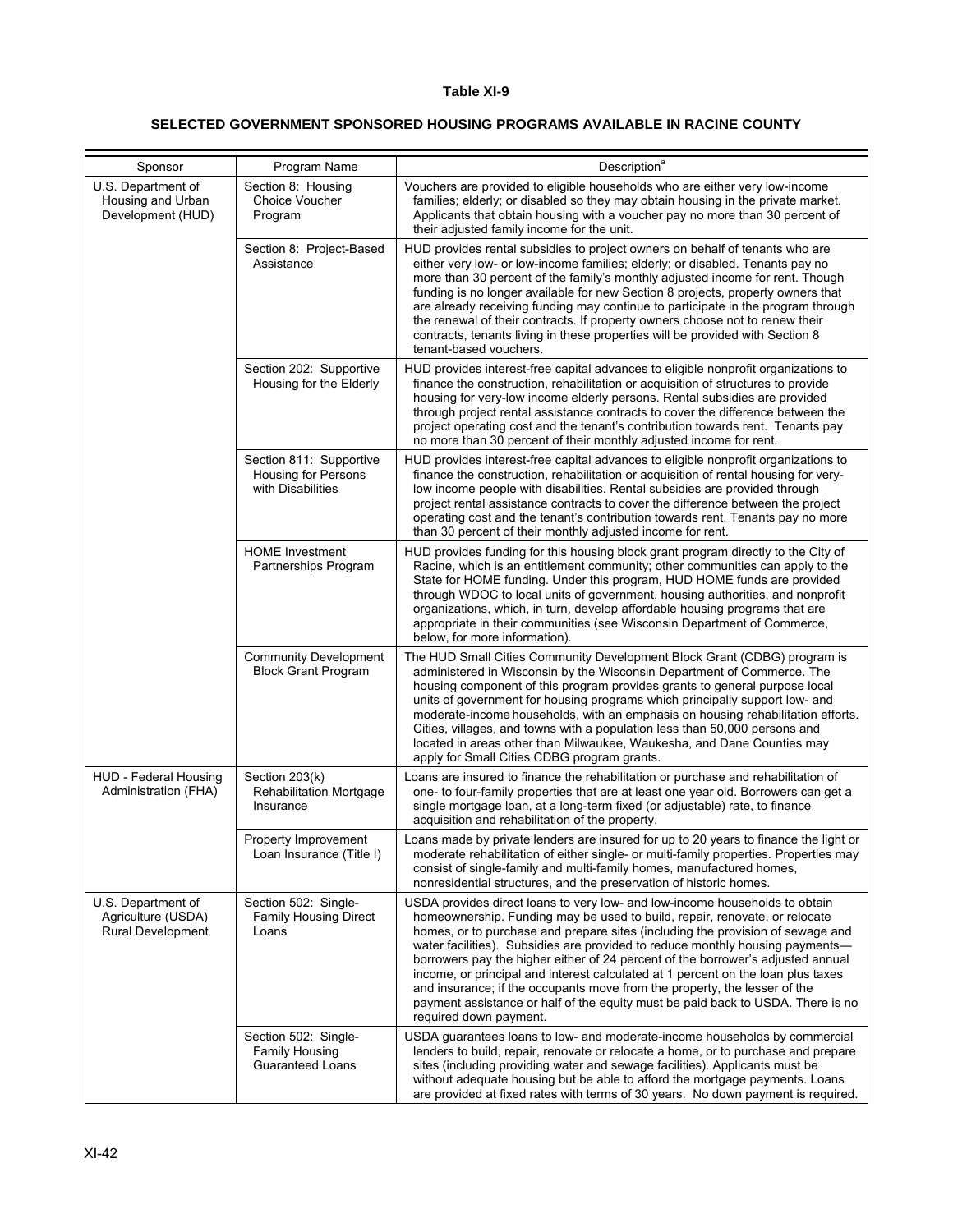| Sponsor                                                                             | Program Name                                                           | Description <sup>a</sup>                                                                                                                                                                                                                                                                                                                                                                                                                                                                                                                                                                                                                                                                                                                                                                                                                                                                                                          |
|-------------------------------------------------------------------------------------|------------------------------------------------------------------------|-----------------------------------------------------------------------------------------------------------------------------------------------------------------------------------------------------------------------------------------------------------------------------------------------------------------------------------------------------------------------------------------------------------------------------------------------------------------------------------------------------------------------------------------------------------------------------------------------------------------------------------------------------------------------------------------------------------------------------------------------------------------------------------------------------------------------------------------------------------------------------------------------------------------------------------|
| U.S. Department of<br>Agriculture (USDA)<br><b>Rural Development</b><br>(continued) | Section 502: Mutual Self<br>Help Housing Loans                         | Loans are provided to help very low- and low-income households construct their<br>own homes. Families perform a significant amount of the construction labor on<br>their homes under qualified supervision. Savings from the reduction in labor<br>costs allow otherwise ineligible families to own their own homes. There is no<br>required down payment and subsidies are provided to reduce monthly housing<br>payments—borrowers pay the higher of either 24 percent of the borrower's<br>adjusted annual income, or principal and interest calculated at 1 percent on the<br>loan plus taxes and insurance. If the occupants move from the property, the<br>lesser of the payment assistance or half of the equity must be paid back to<br>USDA. Nonprofit or public agencies which sponsor mutual self-help housing<br>often use administrative funds from the Section 523 Self-Help Technical<br>Assistance Grant Program. |
|                                                                                     | Sections 514/516: Farm<br>Labor Housing Loans<br>and Grants            | Section 514 loans and Section 516 grants provide low cost financing for the<br>development of affordable rental housing for year round and migrant "domestic<br>farm laborers" and their households. Funds may be used to build, buy, improve,<br>or repair farm labor housing and provide related facilities, such as on-site child<br>care centers. Loans are for 33 years and generally at a 1 percent interest rate;<br>grants may cover up to 90 percent of the development cost (the balance is<br>typically covered by a Section 514 loan). Section 521 rental assistance subsidies<br>may be used to limit tenants' payments to 30 percent of their income.                                                                                                                                                                                                                                                               |
|                                                                                     | Section 515: Rural<br>Rental Housing Loans                             | Direct mortgage loans are made to provide affordable multi-family rental housing<br>for very low-, low-, and moderate-income families; elderly persons; and persons<br>with disabilities. Loans may be made available at an effective interest rate of 1<br>percent. Section 521 rental assistance subsidies may be used to limit tenants'<br>payments to 30 percent of their income.                                                                                                                                                                                                                                                                                                                                                                                                                                                                                                                                             |
|                                                                                     | Section 521: Rural<br><b>Rental Assistance</b><br>Payments             | Provides rent subsidies to elderly, disabled, very-low and low-income residents of<br>multi-family housing to ensure that they pay no more than 30 percent of their<br>income for housing. Projects that are eligible to use rental assistance include<br>Section 515 Rural Rental Housing and Section 514 Farm Labor Housing.                                                                                                                                                                                                                                                                                                                                                                                                                                                                                                                                                                                                    |
|                                                                                     | Sections 523/524: Rural<br>Housing Site Loans                          | Loans are made to provide housing sites for low- and moderate-income families.<br>Nonprofit organizations may obtain loans to buy and develop building sites,<br>including the construction of access roads, streets and utilities. Section 523<br>loans are limited to private or public nonprofit organizations that provide sites for<br>self-help housing only.                                                                                                                                                                                                                                                                                                                                                                                                                                                                                                                                                               |
|                                                                                     | Section 538: Rural<br><b>Rental Housing</b><br><b>Guaranteed Loans</b> | Loans are guaranteed for the construction, acquisition or rehabilitation of rural<br>multi-family housing whose occupants are very low-, low-, or moderate-income<br>households, elderly, handicapped, or disabled persons with income not more<br>than 115 percent of the area median income. The terms of the loans guaranteed<br>may be up to 40 years and the rates must be fixed. The rent, including utilities<br>made by tenants cannot exceed 115 percent of the area median income.                                                                                                                                                                                                                                                                                                                                                                                                                                      |
| Wisconsin Housing and<br>Economic<br>Development<br>Authority (WHEDA)               | Low Income Housing Tax<br>Credit (LIHTC) Program                       | Provides developers of affordable housing with a tax credit that is used to offset a<br>portion of their Federal tax liability. At a minimum, 20 percent of units must be<br>occupied by households whose incomes are at or below 50 percent of the county<br>median income (CMI) or at least 40 percent of units must be occupied by<br>households whose incomes are at or below 60 percent of the CMI. Units<br>designated as low-income have a maximum rent limit that is based on the CMI.<br>Developers are expected to maintain the elected proportion of low-income units<br>for at least 30 years.                                                                                                                                                                                                                                                                                                                        |
|                                                                                     | Home Ownership<br>Mortgage Loan (HOME)<br>Program                      | The HOME program offers 15 to 30 year mortgage loans at below market, fixed<br>interest rates to low- and moderate-income families and individuals who are first<br>time homebuyers. WHEDA administers the HOME Loan Program, which is<br>funded by the sale of tax-exempt and taxable bonds.                                                                                                                                                                                                                                                                                                                                                                                                                                                                                                                                                                                                                                     |
|                                                                                     | <b>HOME Plus Loan</b><br>Program                                       | Provides financing of up to \$10,000 for down payment and closing costs, and a<br>line of credit for future repairs. To be eligible for a HOME Plus Loan, borrowers<br>must be applying for their first mortgage with a WHEDA HOME Loan.                                                                                                                                                                                                                                                                                                                                                                                                                                                                                                                                                                                                                                                                                          |
|                                                                                     | Partnership for<br>Homeownership<br>Program                            | WHEDA and the U.S. Department of Agriculture's Rural Development jointly offer<br>this program through which an eligible borrower receives a mortgage with a rate<br>at or below the market rate and a mortgage from Rural Development with an<br>interest rate based on ability to pay. This program is targeted to low income<br>homebuyers. The program is offered in rural areas served by USDA-Rural<br>Development.                                                                                                                                                                                                                                                                                                                                                                                                                                                                                                         |